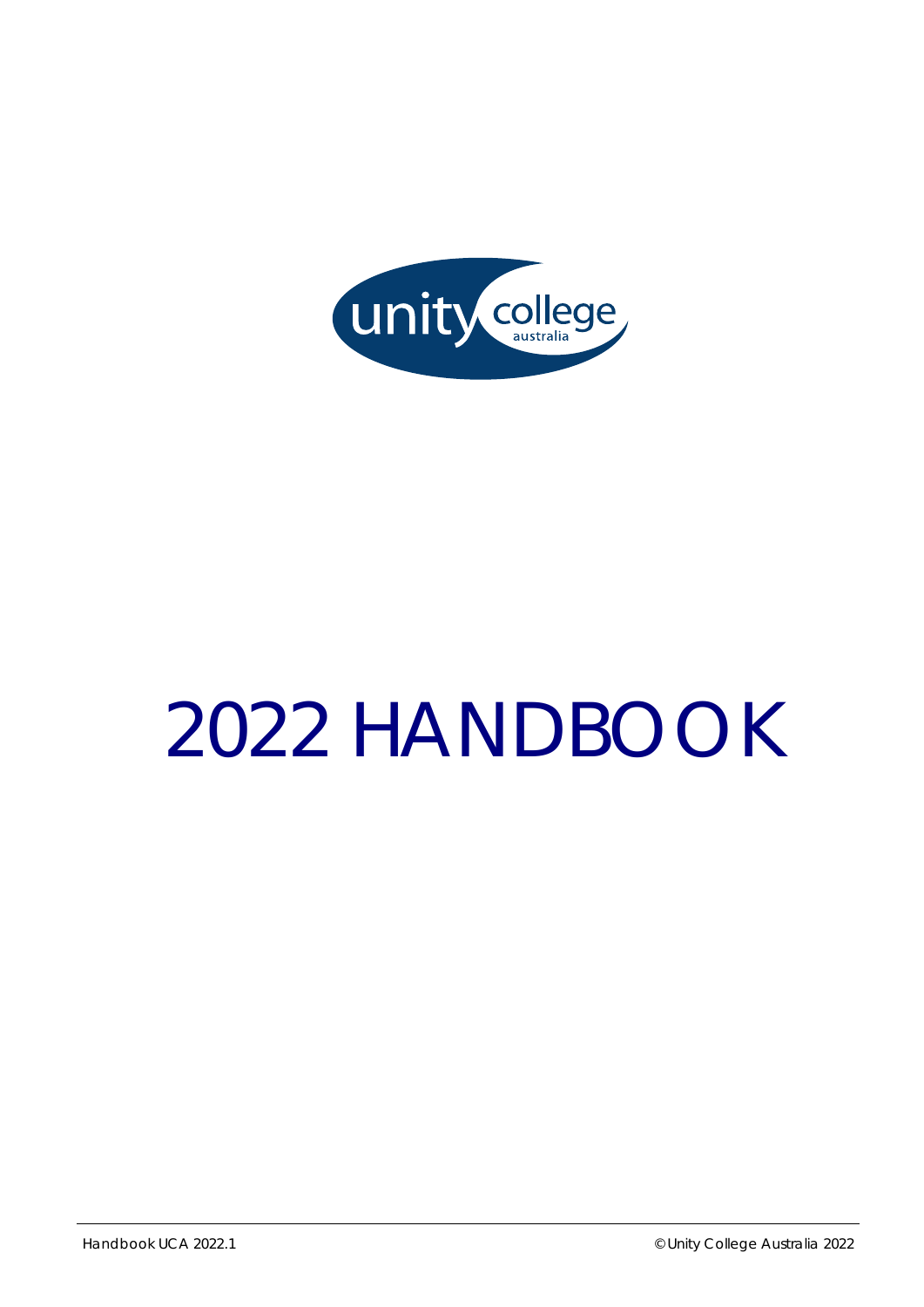## **National Office and Canberra Campus Contact Details**

| Phone           | 6161 0050 Australia<br>(02)                |
|-----------------|--------------------------------------------|
|                 | +61 2 6161 0050 International              |
| Street address: | Unit 10 Level 1, Belconnen Churches Centre |
|                 | 54 Benjamin Way, Belconnen ACT 2617        |
| Postal address: | PO Box 467, Belconnen ACT 2616             |
|                 |                                            |
| Email:          | info@unity.edu.au                          |
| Web:            | www.unity.edu.au                           |

The details in this Handbook are designed to give you information to assist your enrolment and progress in the study area of your choice at Unity College Australia.

The College Handbook refers to various guidelines, policies and procedures. From time to time these are updated in line with changes in government legislation and continuous improvement.

For the latest version of this Handbook and further advice about any of the information contained in the Handbook or any other matters related your enrolment or study at Unity College Australia please visit the college website www.unity.edu.au or contact your campus office or Principal/Administrator.

National Registration Code: 6330 CRICOS Code: 02160A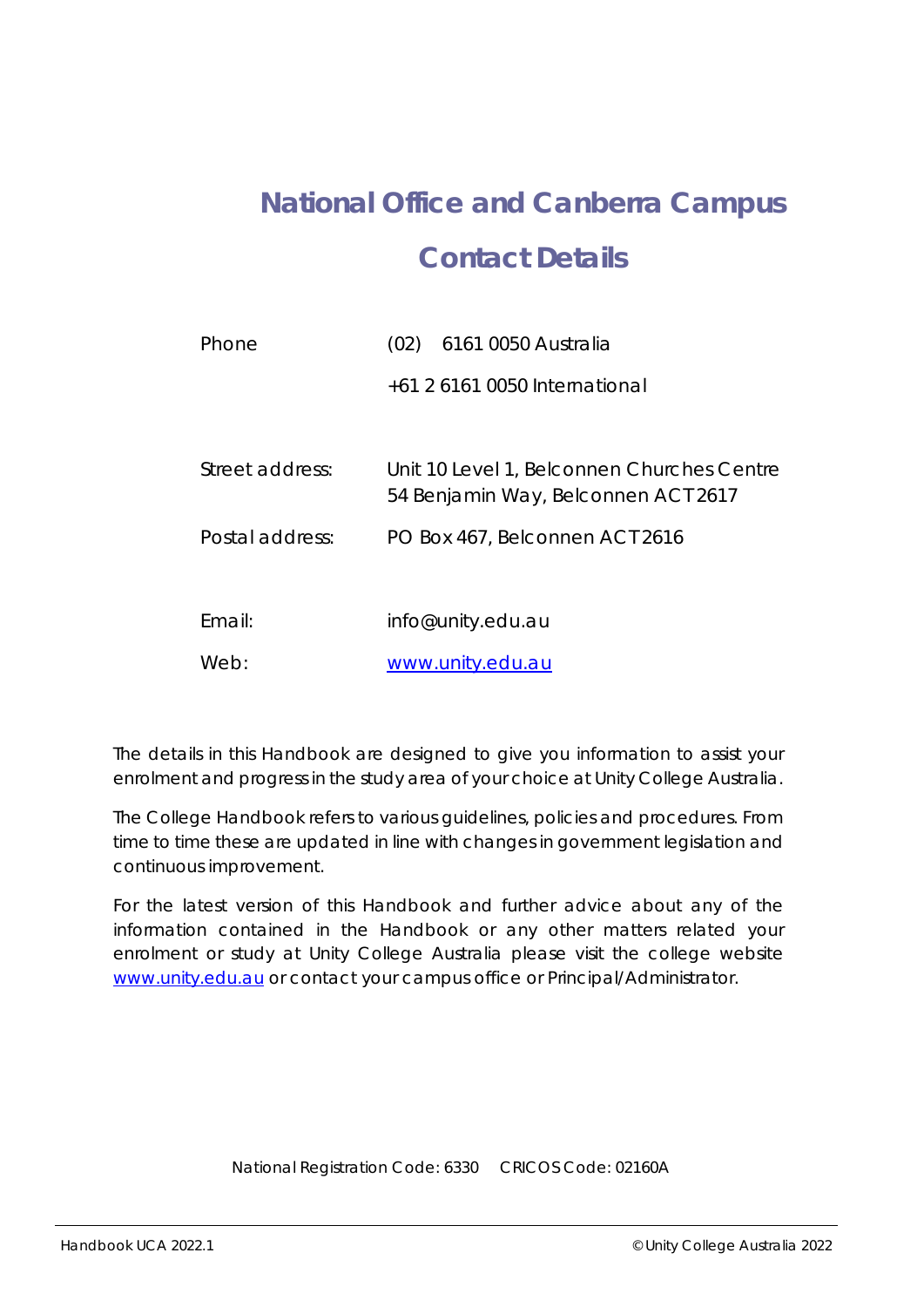## UNITY COLLEGE AUSTRALIA

### **2022 HANDBOOK**

| <b>CONTENTS</b> |  |  |
|-----------------|--|--|
|                 |  |  |

nd a bhliain 1992 agus an t-Iomraid ann an t-Iomraid ann an t-Iomraid ann an t-Iomraid ann an t-Iomraid ann an

| 1. | <b>VISION, MISSION AND VALUES</b>                      | 7  |
|----|--------------------------------------------------------|----|
|    | Our Vision                                             | 7  |
|    | <b>Our Mission</b>                                     | 7  |
|    | Our Values                                             | 7  |
|    | Until Now                                              | 7  |
|    | College Ethos                                          | 8  |
|    | <b>Statement of Beliefs</b>                            | 8  |
|    | <b>Gifts and Donations</b>                             | 8  |
| 2. | <b>ORGANISATIONAL ARRANGEMENTS</b>                     | 10 |
|    | Management structure                                   | 10 |
|    | <b>College Campuses</b>                                | 10 |
|    | Association with Other Training Organisations          | 10 |
|    | General                                                | 11 |
| 3. | <b>CLIENT RELATIONS</b>                                | 12 |
|    | <b>Client Services Charter</b>                         | 12 |
|    | Code of Practice                                       | 12 |
|    | Use of Personal Information                            | 12 |
|    | Commonwealth Ombudsman                                 | 12 |
| 4. | <b>INTERNATIONAL STUDENTS</b>                          | 13 |
|    | <b>CRICOS</b>                                          | 13 |
|    | <b>Enrolment Information</b>                           | 13 |
|    | Language                                               | 13 |
|    | <b>Enrolment Agreements</b>                            | 13 |
|    | Attendance and Course Progress                         | 13 |
|    | Personal Details and Information                       | 13 |
|    | Recognition of Prior Learning (RPL)                    | 14 |
|    | Refund Agreement                                       | 14 |
|    | <b>Student Support Services</b>                        | 14 |
|    | Overseas Student Transfers between Providers           | 14 |
|    | International Student Policies and Procedures          | 15 |
| 5. | <b>VOCATIONAL OUTCOMES &amp; CURRICULUM PHILOSOPHY</b> | 16 |
|    | <b>Vocational Outcomes</b>                             | 16 |
|    | Curriculum Philosophy                                  | 16 |
|    | <b>Curriculum Values</b>                               | 16 |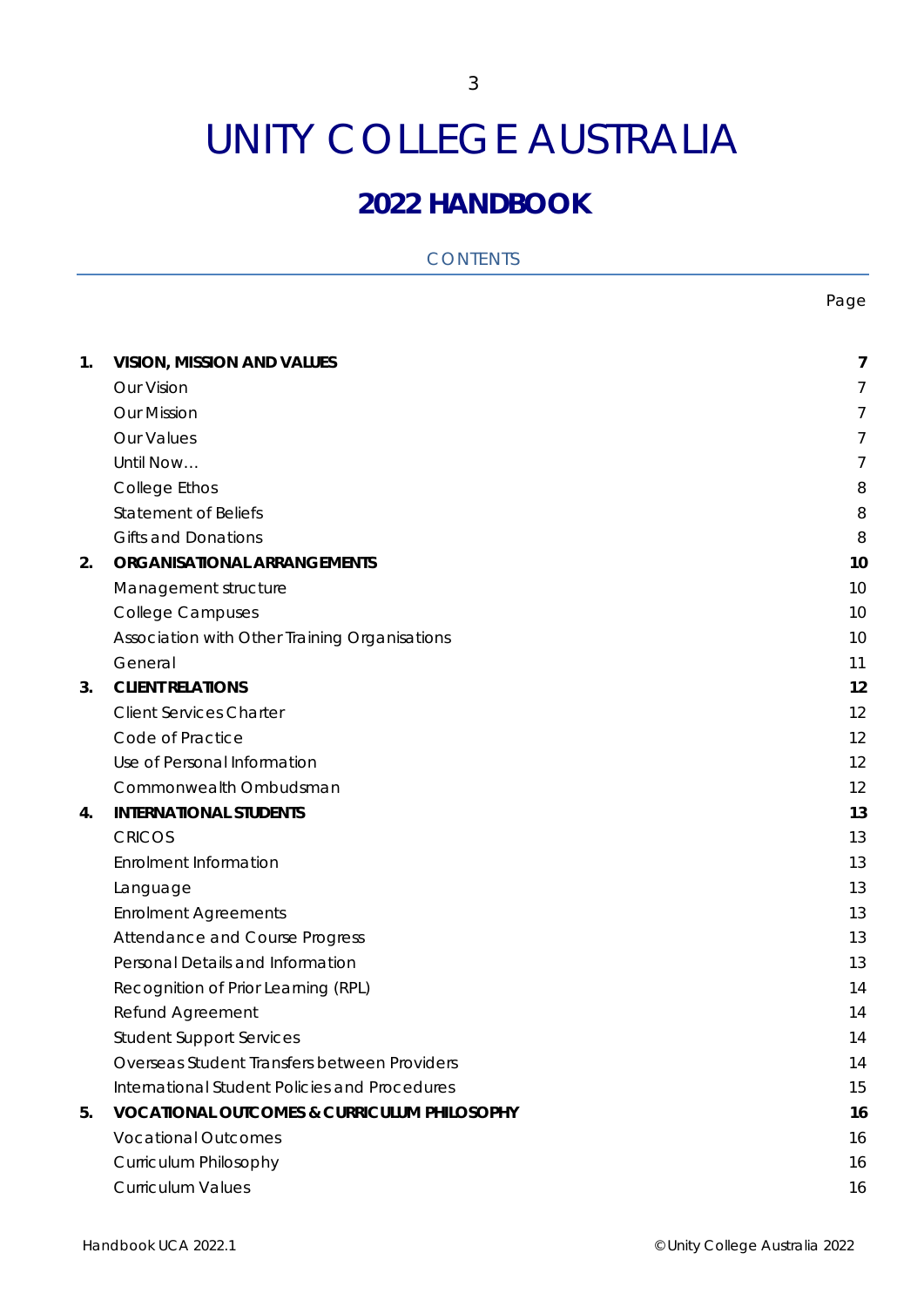|    | <b>Industry Outcomes</b>                   | 16 |
|----|--------------------------------------------|----|
|    | <b>Christian Ministry Outcomes</b>         | 16 |
|    | Units and Subjects                         | 17 |
|    | Flexibility                                | 17 |
| 6. | <b>COURSE REQUIREMENTS</b>                 | 18 |
|    | <b>Entry Requirements</b>                  | 18 |
|    | <b>International Students</b>              | 19 |
|    | <b>International Enrolment Process</b>     | 19 |
|    | National Recognition                       | 20 |
|    | Recognition of Prior Learning (RPL)        | 20 |
|    | Change to Course Enrolment                 | 21 |
| 7. | <b>FEES AND REFUNDS</b>                    | 22 |
|    | <b>Academic Fees</b>                       | 22 |
|    | <b>Additional Fees</b>                     | 22 |
|    | <b>Financial Assistance</b>                | 23 |
|    | <b>Financial Policies</b>                  | 24 |
|    | Refund Policy                              | 25 |
|    | Deferment of Enrolment                     | 26 |
|    | Student Review (VET Student Loans)         | 27 |
| 8. | <b>COURSE LISTING</b>                      | 30 |
|    | Courses leading to formal qualifications   | 30 |
|    | Ministry & Theology                        | 30 |
|    | <b>Music</b>                               | 30 |
|    | Business and Leadership & Management       | 30 |
|    | Information Technology                     | 30 |
|    | <b>Community Services</b>                  | 31 |
|    | ELICOS/English as a Second Language (ESL)  | 31 |
|    | Non accredited programs                    | 31 |
| 9. | <b>GRADUATION &amp; ASSESSMENT</b>         | 32 |
|    | <b>Graduation Requirements</b>             | 32 |
|    | Graduation                                 | 32 |
|    | Reissue of Qualifications                  | 32 |
|    | <b>Assessment Strategies</b>               | 32 |
|    | Attendance and Absence Policies            | 33 |
|    | <b>Exit Points</b>                         | 34 |
|    | 10. ACADEMIC POLICIES                      | 35 |
|    | Grading                                    | 35 |
|    | Assignment Submission                      | 35 |
|    | Written Assignment Presentation Guidelines | 36 |
|    | Academic Performance                       | 37 |
|    | Academic Support                           | 37 |
|    | Academic Misconduct                        | 38 |
|    | <b>Academic Appeals</b>                    | 38 |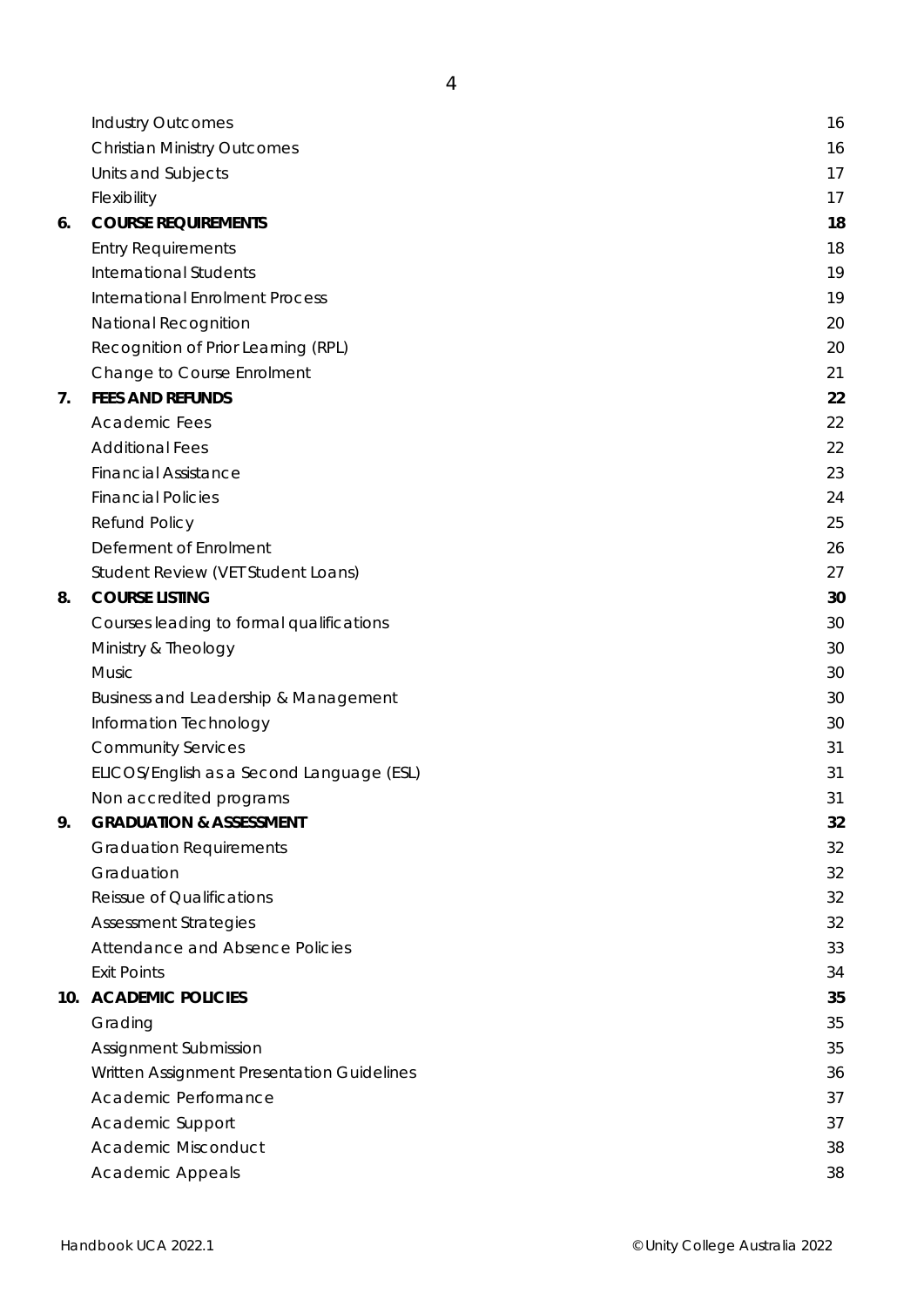|     | <b>Access to Results</b>                                                            | 38 |
|-----|-------------------------------------------------------------------------------------|----|
| 11. | <b>GENERAL POLICIES</b>                                                             | 39 |
|     | Work Health and Safety (WHS)                                                        | 39 |
|     | Mentoring                                                                           | 40 |
|     | Confidentiality of Personal Information                                             | 40 |
|     | <b>Access and Equity</b>                                                            | 41 |
|     | Student selection                                                                   | 43 |
|     | <b>Access to Personal Records</b>                                                   | 43 |
|     | Procedures for Dealing with Complaints or Grievances                                | 43 |
|     | International Student Appeals Re Cancellation of enrolment                          | 45 |
|     | Harassment                                                                          | 45 |
|     | 12. STUDENT INFORMATION                                                             | 47 |
|     | <b>Expectations Statement for Students</b>                                          | 47 |
|     | Student Life                                                                        | 49 |
|     | <b>Suspension and Dismissal</b>                                                     | 49 |
|     | Student Counselling and learner support                                             | 50 |
|     | Information for Students with Special Needs or Who Experience Barriers to Education | 50 |
|     |                                                                                     |    |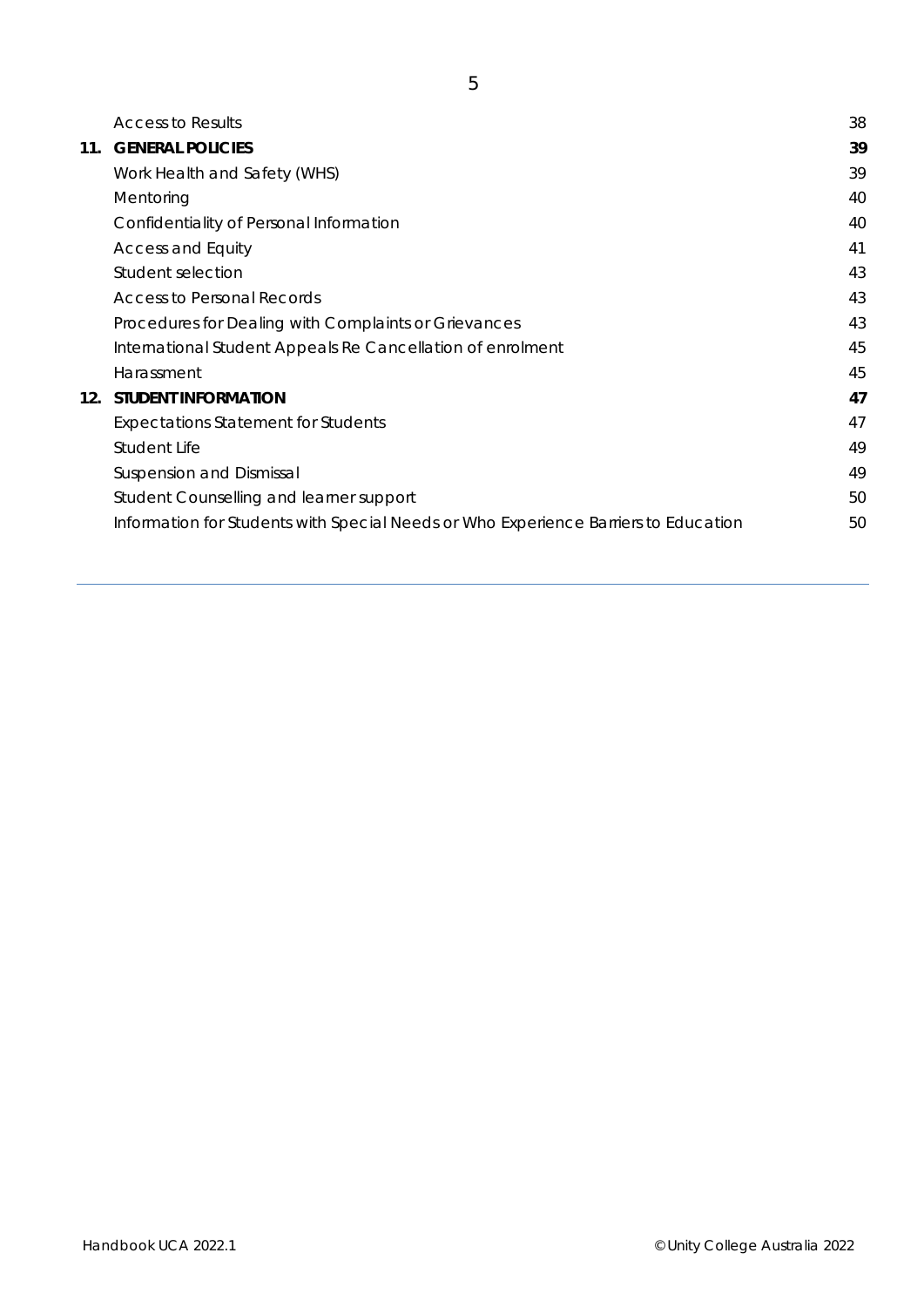## **NOTES**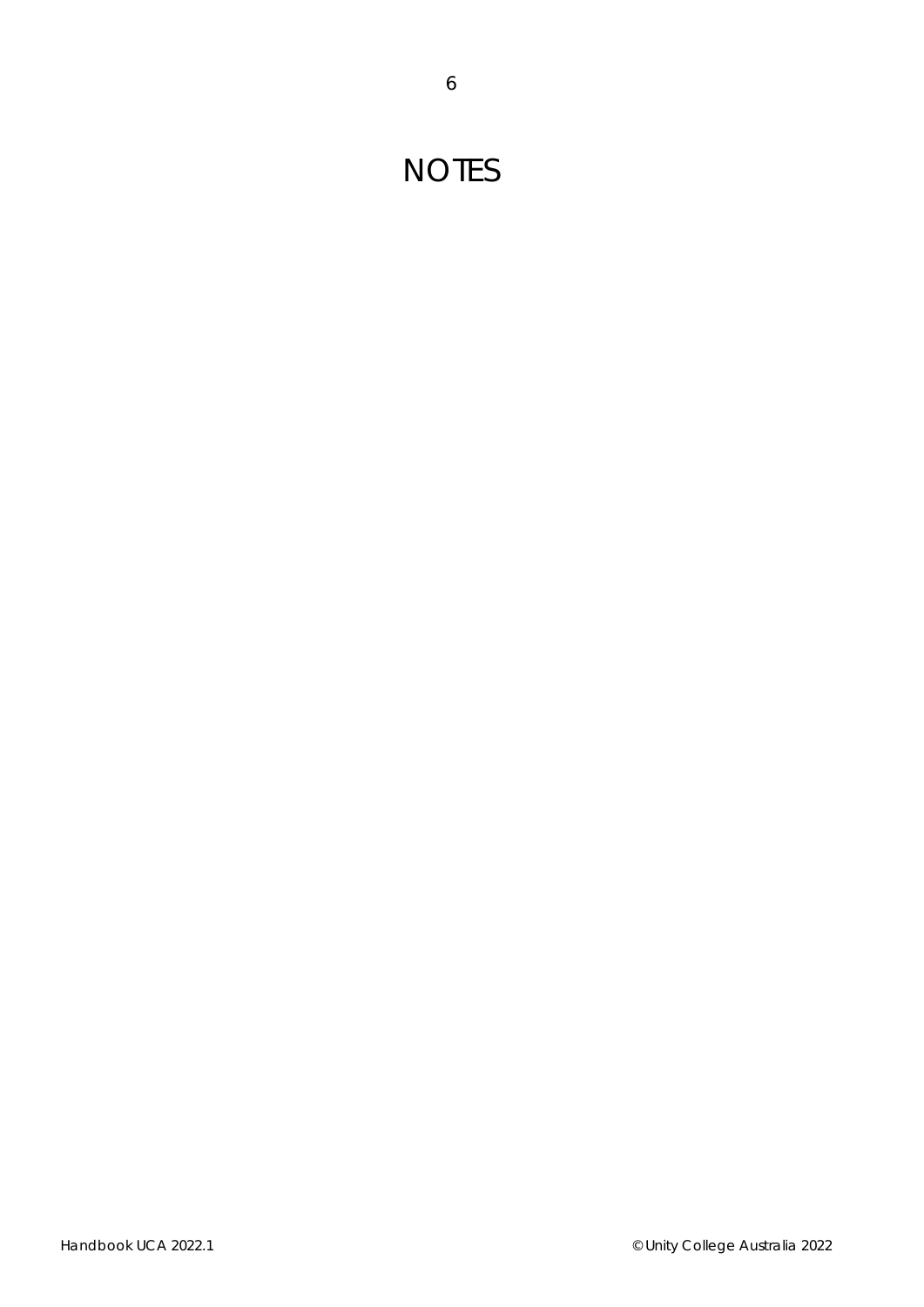#### **1. VISION, MISSION AND VALUES**

#### OUR VISION

Unity College Australia is a Christian vocational education institution that seeks to bring positive transformation to individuals and communities through training, equipping and strategically partnering with organisations across all sectors of society.

#### OUR MISSION

Our mission is to provide training which:

- is relevant and of high quality, for application in society's workplaces and marketplaces
- assists students to contribute to, and lead effectively, in the workplace, in local communities and in Christian ministry contexts
- develops an awareness of others' needs and skills to respond appropriately
- promotes an appreciation of the contribution of Christian faith and values to self and society
- fosters personal maturity and character development that leads to an ability to contribute effectively to society as a whole.

#### OUR VALUES

#### *General Values relevant to all our courses:*

*Welcoming:* We value and welcome students from all cultures and backgrounds, and honour the uniqueness of each individual in a dynamic and supportive learning environment.

*Community:* We value relationships so that we may build strong, ethical and nurturing communities of learning.

*Excellence:* We value best practice in both our training processes and outcomes. This includes innovation, ethical standards, sustainability and creativity in all areas of college life.

*Whole Person:* We believe that training in knowledge and skills should be implemented in a context which recognises the whole person, including aspects of character, emotional and spiritual growth.

#### *Values relevant to the College's Christian ethos and Ministry and Creative Courses:*

*Christian Worldview:* We value relationship with God through Jesus Christ and in the power of the Holy Spirit.

*Life Giving:* Our Christian Worldview leads us to value the living presence of God in the world and to seek to love mercy, do justly and walk humbly before God and others (Micah 6:8)

*Christian Discipleship:* We value the Christian lifestyle as reflected by the Scriptures such as: Gal. 5:14-16, 19-23; Matthew 19:4-6.

*Unity:* The College is trans-denominational and Christian Studies courses are open to students from all members of the body of Christ who subscribe to our ethos and values. We seek to serve and work with local churches and other Christian community groups and organisations and to serve. God's kingdom whether through church, the workplace or marketplace.



#### UNTIL NOW…

Unity College was established in Canberra, Australia, in 1995 (originally known as the Canberra Ministry Training College) and has its foundations in grass roots ministry training for local churches.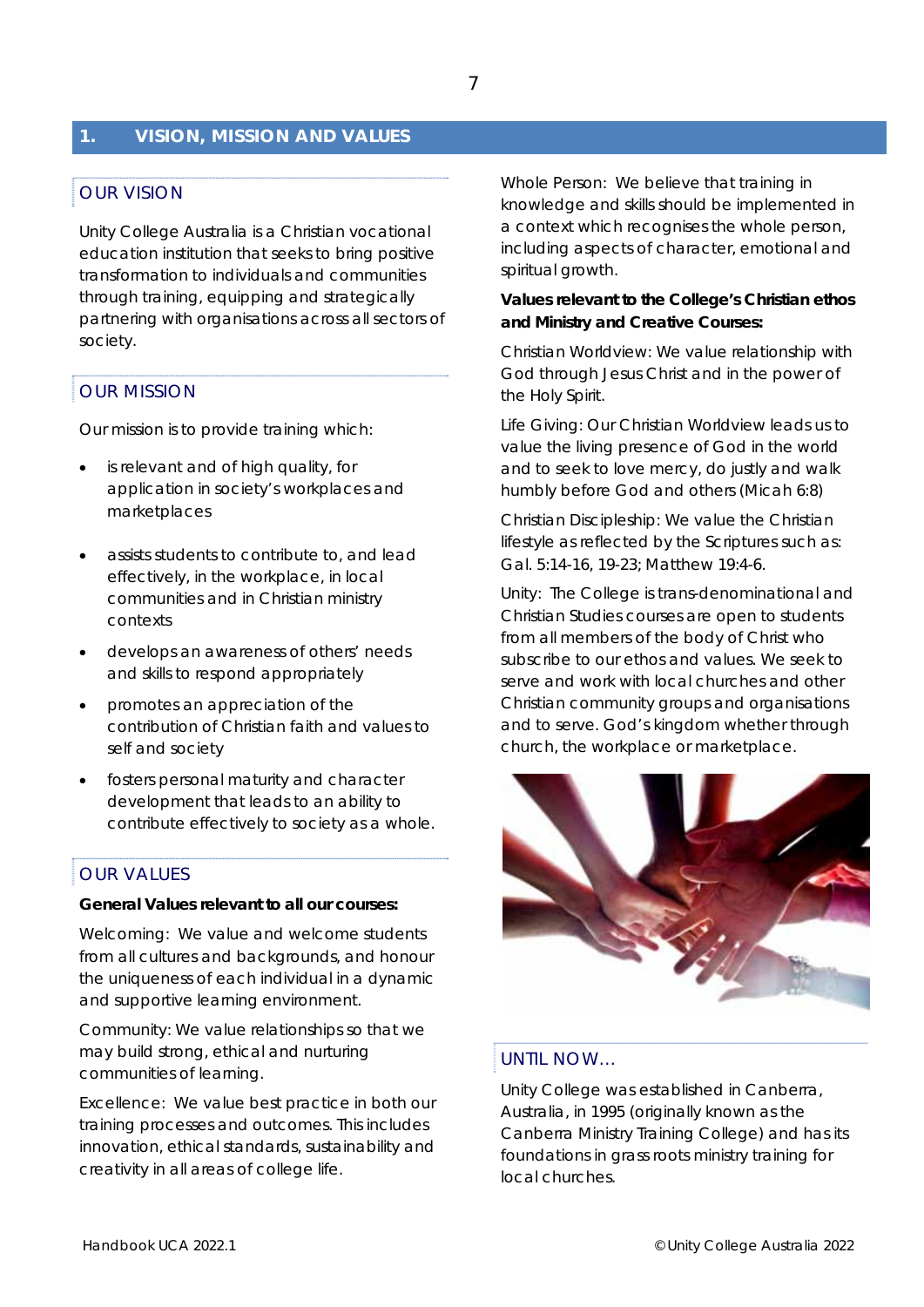In 1999 the college obtained its Registered Training Organisation (RTO) status and began delivering government accredited training with a particular emphasis on Christian ministry and creative arts. Our first overseas students trained with us in 2000 and soon after we were granted CRICOS registration.

Since then the college has taken up a national focus to provide training in other centers around the country. From 2004 onwards, campuses in New South Wales, Victoria, Queensland, South Australia, Western Australia and Tasmania have undertaken teaching across an expanded range of courses. In recent years opportunities to also provide training internationally have emerged.

The college has added a substantial number of courses with more general vocational outcomes to its scope of registration, in addition to Christian Studies courses.

In 2020 we celebrated 25 years of operation of the college and we continue to look forward to new growth and development as we continue to journey through our third decade of training.

#### COLLEGE ETHOS

Unity College Australia is committed to delivering quality vocational education and training programs from a Christian perspective aimed at equipping people to effectively contribute to contemporary society.

Unity College Australia's programs strive for:

● academic excellence (developing sound knowledge and skills through an effective training and learning approach, which will also provide a basis for further education)

- vocational competency (practical skills and methods that relate to workplace and/or Christian ministry related skills) and
- character development personal growth based on Christian character foundations.

Vocational outcomes range from leadership in the workplace and/or in Christian ministry contexts to competent, professional service in the general community (e.g. information technology, community care, management and creative arts). We welcome students from all faiths, ethnic and cultural backgrounds into our general vocational courses. Our Christian ministry focused courses appeal to students from a wide cross-section of Christian streams due to the college being trans-denominational.



#### STATEMENT OF BELIEFS

Doctrinally, Unity College Australia is in the mainstream of the Christian church, with its commitment to the inspiration and authority of the Scriptures, the proclamation of the gospel and the sufficiency of Jesus Christ for all human needs. Our core beliefs are drawn from the traditional creeds of the church (Nicene and Apostles).

#### GIFTS AND DONATIONS

Unity College Australia is a not-for-profit organisation with a call to bring transformation through training and equipping individuals who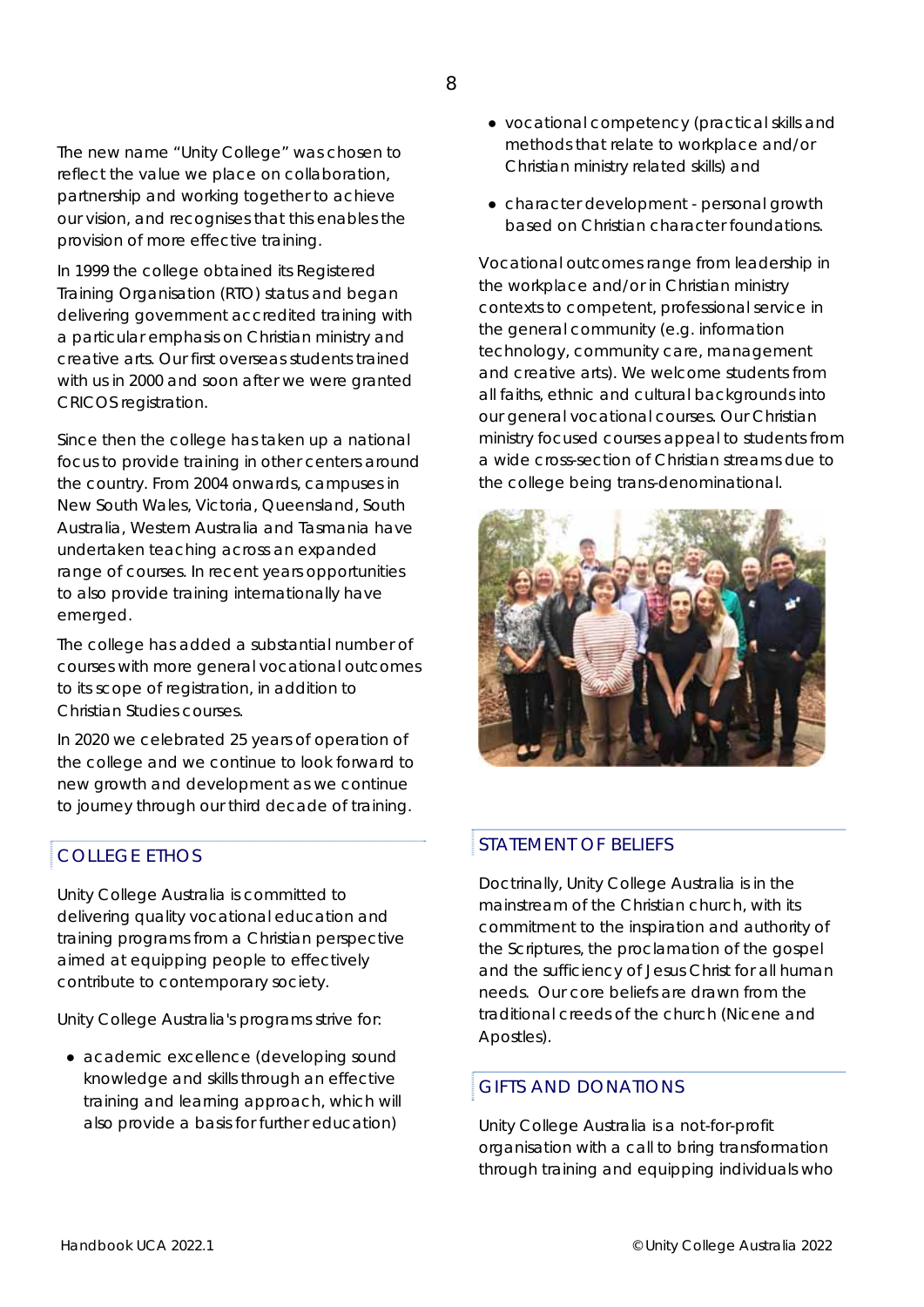can take their place in key sectors of contemporary society. Training is conducted in an environment which aims to give students the opportunity to experience the love of Christ, and to develop skills in Christian ministry and service where called to this. The college receives no government funding and relies solely on student fees to operate.

We invite you to share in our mission. You may do this by supporting the college financially or in practical ways. Gifts and donations over \$2 are fully tax deductible. Donations can be made by cash, credit card or direct deposit into the college bank account (details are available on the website at

*https://unity.edu.au/index.php/studyinformation/financial-help*

Please contact the College for further information on how you can partner with us and be involved in the ministry of Unity College Australia.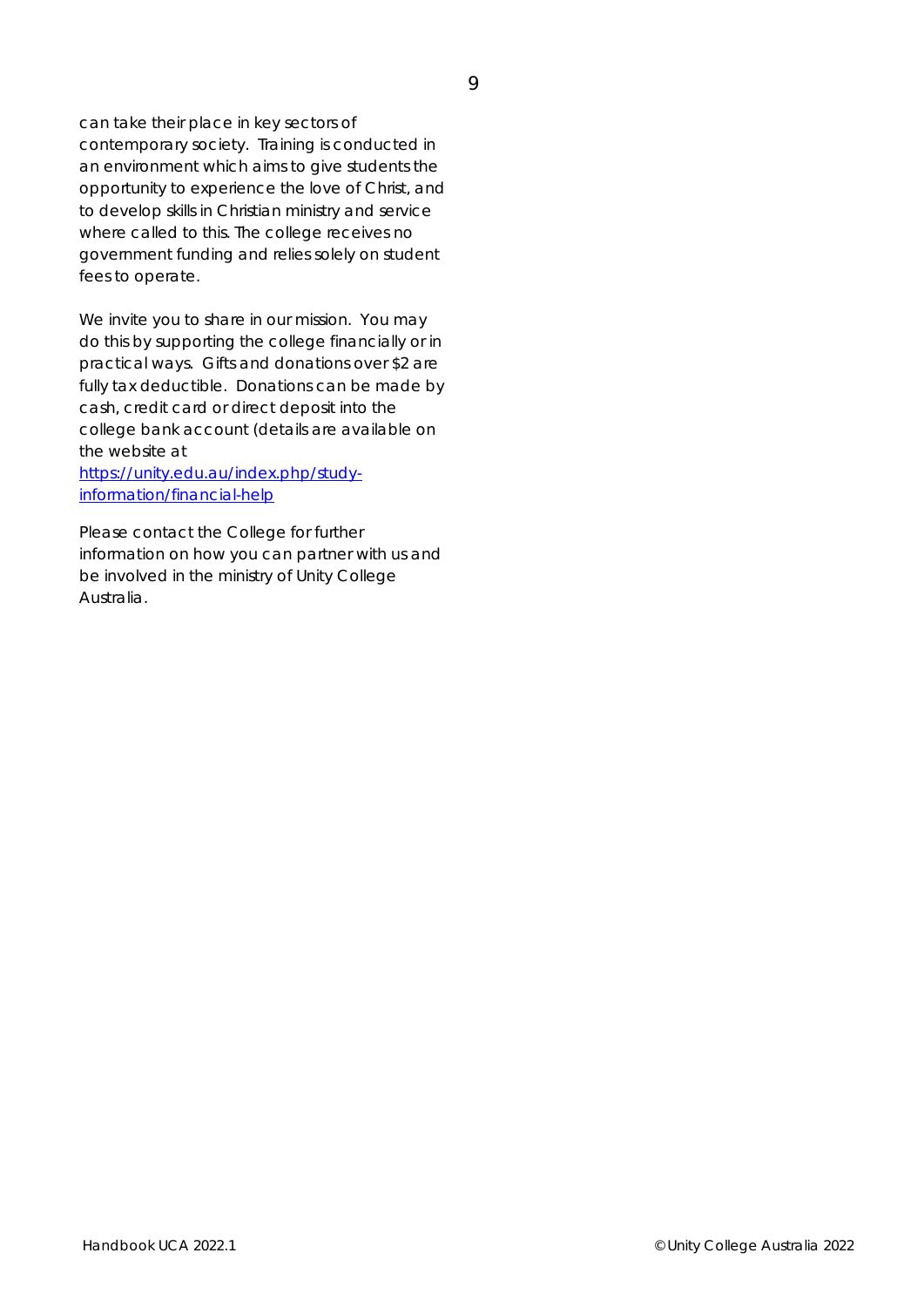#### **2. ORGANISATIONAL ARRANGEMENTS**

#### MANAGEMENT STRUCTURE

Unity College Australia operates with a Governance Board (which meets 6 - 8 times a year, but is available for out-of-session consultations). Annual General Meetings are held in May/June and are open to the public. "Extraordinary" meetings of the Board are also held from time to time, e.g. to deal with constitutional matters.

College operations are covered by staff engaged in the following roles/areas:

- Director/Chief Executive Officer
- Principal Executive Officer (CRICOS)
- Academic Management
- Training Centre & Partner Services
- Student Services
- College Services
- Marketing and Events Services
- Administrative & Support Services



#### COLLEGE CAMPUSES

In addition to the central Canberra Training Centre, the National Office of Unity College Australia provides administrative oversight and support for a number of extension campuses and partner training centres located around

Australia. Teaching staff in these training centres are drawn from suitably skilled and qualified individuals in their region. Visiting specialists from interstate and overseas are also invited to provide input into training programs where available.

Faculty details are available from local campus offices.

Students enrol with the confidence that the studies they undertake will:

- be nationally recognised vocational qualifications;
- provide the basis for higher level studies, if they so desire, e.g. degree and post graduate programs;
- deliver long-term vocational outcomes.

#### ASSOCIATION WITH OTHER TRAINING ORGANISATIONS

Liaison takes place with other Tertiary Christian Colleges in Australia, providing opportunities for improvement and expansion of what Unity College Australia offers.

Unity College Australia has articulation arrangements in place with Higher Education institutions. Current arrangements are with Alphacrucis College and Southern Cross University.

Unity College Australia is a member of the Independent Tertiary Education Council of Australia (ITECA).

The college is also a participant in the Pentecostal and Charismatic Bible Colleges Association, a national network of ministry training institutions.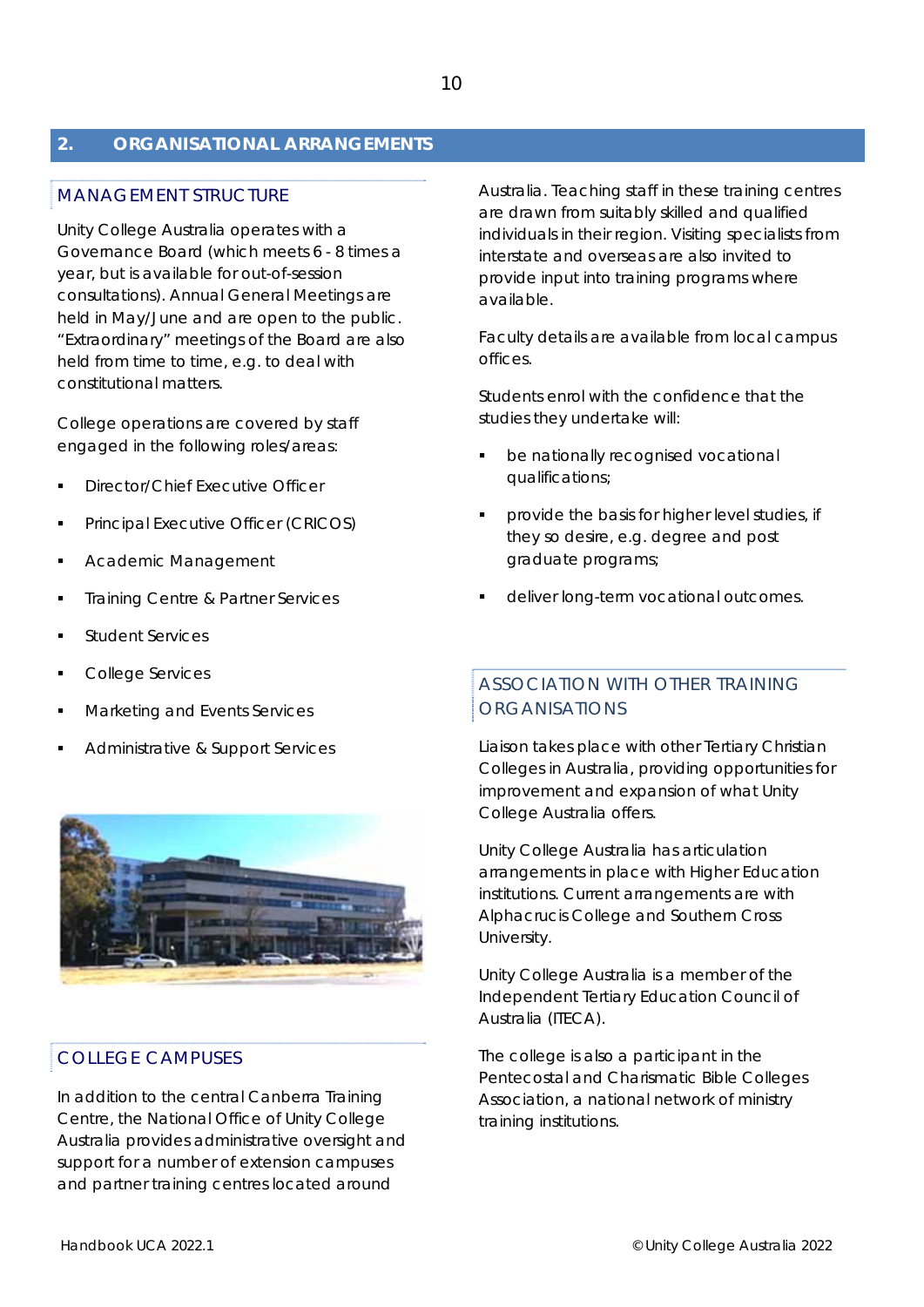#### GENERAL

Unity College Australia believes a strong client service ethos provides a basis for making informed decisions about technological, people and property investments and the organisational structures it should pursue, that ensure decisions are aligned to a peopleresponsive focus. Research can give clarity about the needs of clients and show how and where they are changing. These processes contribute to a culture of continuous improvement in the College.

Formal and informal evaluations are used for all subjects and courses to obtain feedback from students. Following analysis of issues raised, feedback is incorporated by trainer/tutors, and aids in delivery of subsequent training.

The college establishes and maintains relationships with a range of organisations and individuals in various industry and community sectors. Surveys of students, Industry and Christian ministry leaders help to determine appropriateness, relevance, level and style of training offered to clients, and ensures the competencies developed in the College are recognisable and meet the needs and standards of the industry. The College believes this approach will ensure quality training outcomes and meet current and emerging vocational skills needs in Australia.

Students at all UCA campuses can direct matters for consideration by the Board to the Board Secretary via their local campus Dean or Principal.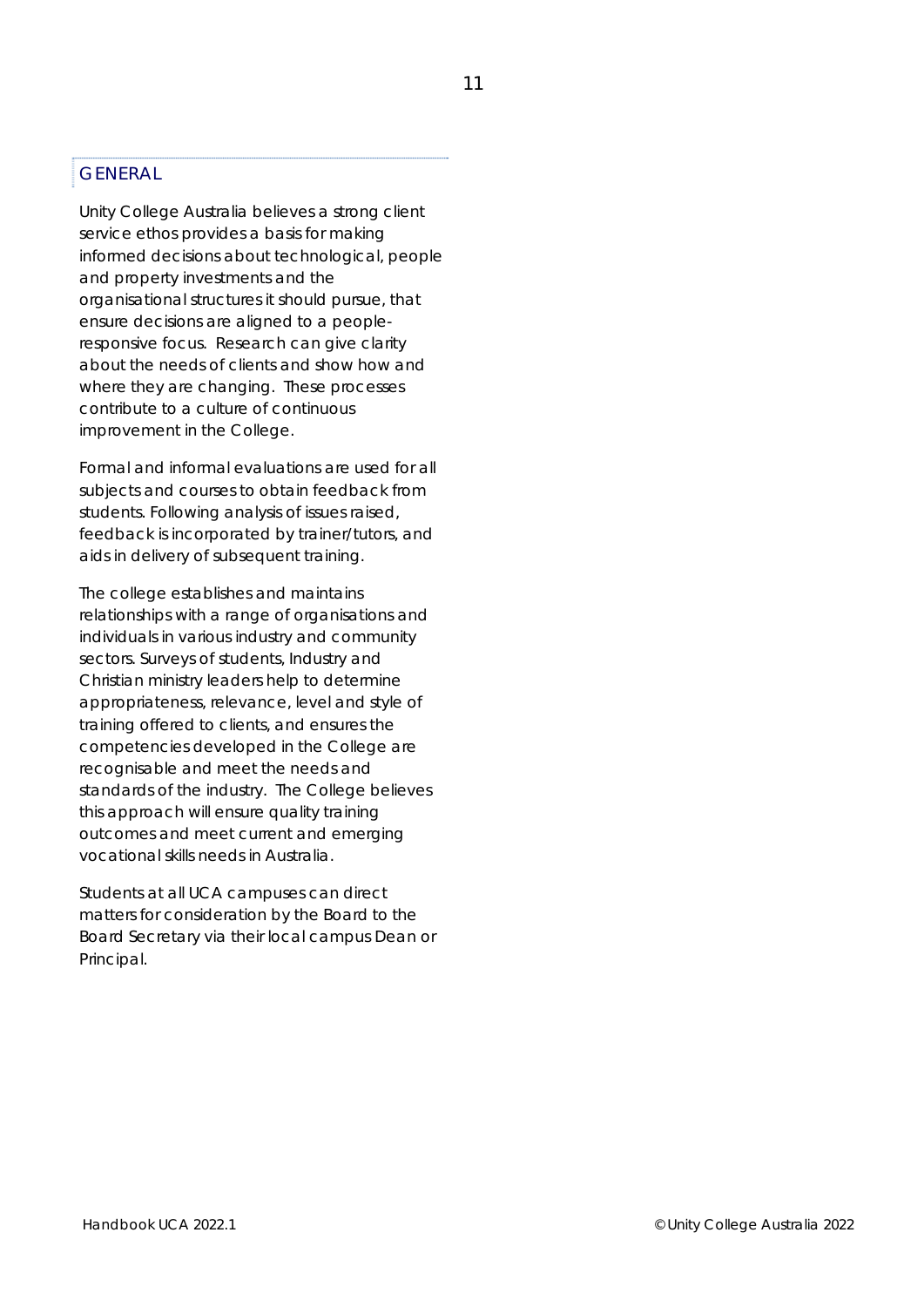#### **3. CLIENT RELATIONS**

#### CLIENT SERVICES CHARTER

Unity College Client Service Charter commits us to:

- being friendly, helpful, respectful
- identifying ourselves when we talk to clients
- listening carefully to what the clients say to us
- providing efficient and prompt service
- providing accurate and consistent information in a way that is easy for clients to understand
- explaining the things clients need to know and do
- providing or referring clients to other services appropriate to their needs
- making it easier for clients to access services
- maintaining appropriate confidentiality, and
- fixing mistakes.

#### CODE OF PRACTICE

The Unity College Australia Code of Practice can be found on the College website *at unity.edu.au* 

#### USE OF PERSONAL INFORMATION

Unity College Australia undertakes to treat personal information of students with due care and confidentiality. Our policies on Privacy and Handling of Information are available on the college website. We are obliged to report certain information relating to students to government agencies and authorities but will inform students of this and follow approved procedures. No information will be given to any individual or organization without prior approval, except in the case of meeting obligations under the criminal code or other relevant government laws.

#### COMMONWEALTH OMBUDSMAN

Students studying at Unity College Australia on an International Visa or accessing Student Loans, may request advice from the Commonwealth Ombudsman. This is a free service. Contact information: Ph: 1300 362 072 http://www.ombudsman.gov.au/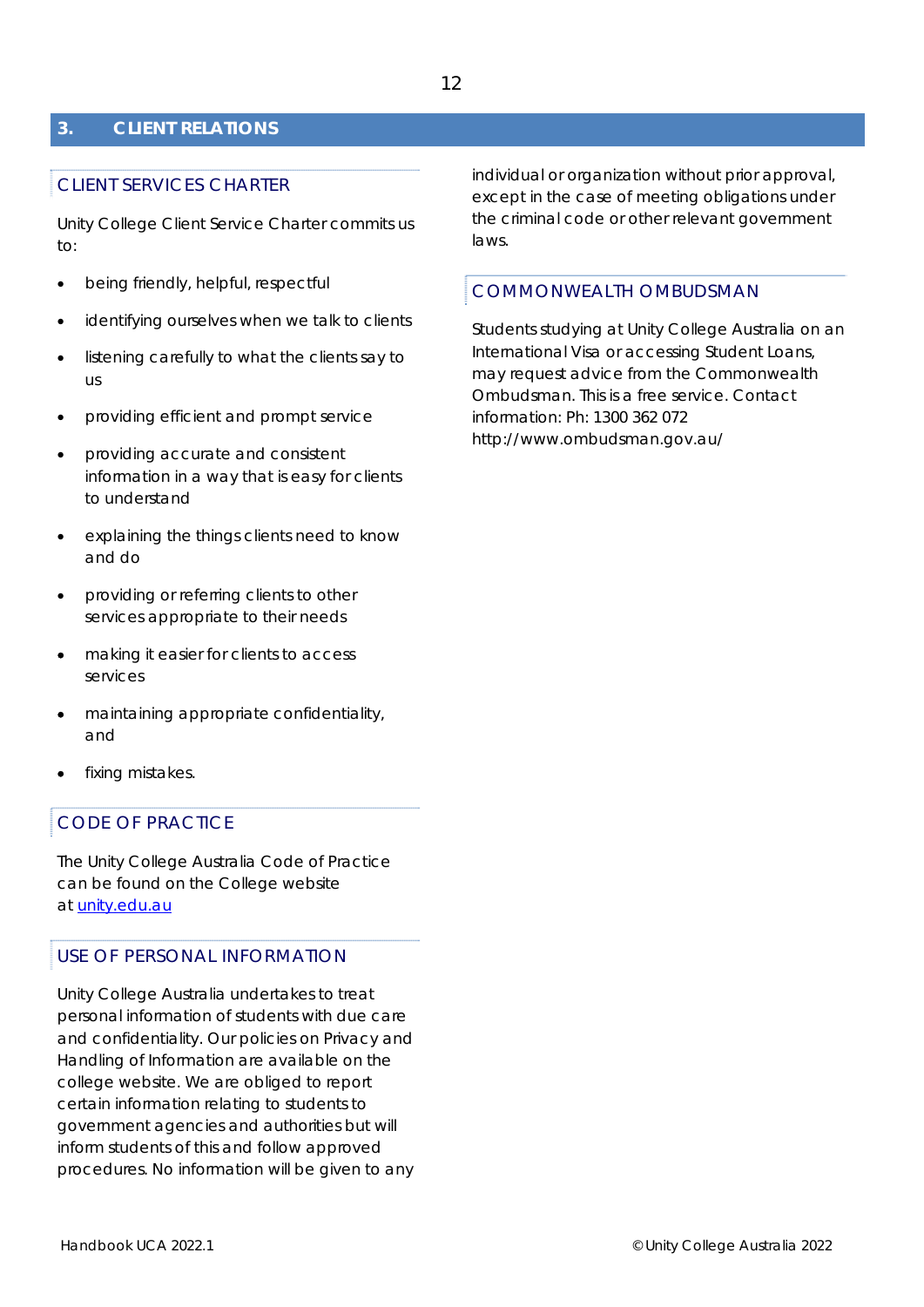#### **4. INTERNATIONAL STUDENTS**

#### CRICOS

Courses for international students are registered with the Australian Government under CRICOS (Commonwealth Register of Institutions and Courses for Overseas Students).



Unity College Australia subscribes to the ESOS National Code of Practice 2018 and ELICOS National Standards 2018 for providers of education and training for International Students. These codes have a key objective in delivering education of integrity and quality.

All conditions relating to International Student enrolment at Australian Educational Institutions are outlined in the ESOS National Code and ELICOS National Standards.

Particular areas relevant to students at Unity College in regard to the ESOS & ELICOS National Codes are as follows:



#### ENROLMENT INFORMATION

The college agrees to provide all students with correct and sufficient information about course fees, entry requirements, content and assessment, and college policies and procedures prior to enrolment. This is to enable the student to make an informed decision about applying for study at the college.

#### LANGUAGE

Whether or not students have been assessed through the IELTS, or other English testing, international students will be required to undertake bridging courses where their level of English proficiency is not adequate for the course they apply for. Unity College Australia offers stand-alone English as a Second Language (ESL) courses that are available to meet this requirement.

#### ENROLMENT AGREEMENTS

Students will be provided with written agreements which outline the basis of understanding of their enrolment at the college, including course name and dates, fees and due dates and refund policy.

#### ATTENDANCE AND COURSE PROGRESS

Student visas are only available for full-time study in CRICOS registered courses. Courses implemented under CRICOS for international students are required to meet a minimum study load of 20 hours per week. Attendance in class sessions is necessary for satisfactory course progress.

Students who do not meet satisfactory attendance and course progress requirements are at risk of enrolment cancellation.

For more information see Section 8 of this handbook and the International Students section under Attendances and Absences.

#### PERSONAL DETAILS AND INFORMATION

Students are required to keep the college up to date with current contact details (i.e. Australian residential address, contact phone number and email address) and advise any change of circumstances within 7 days.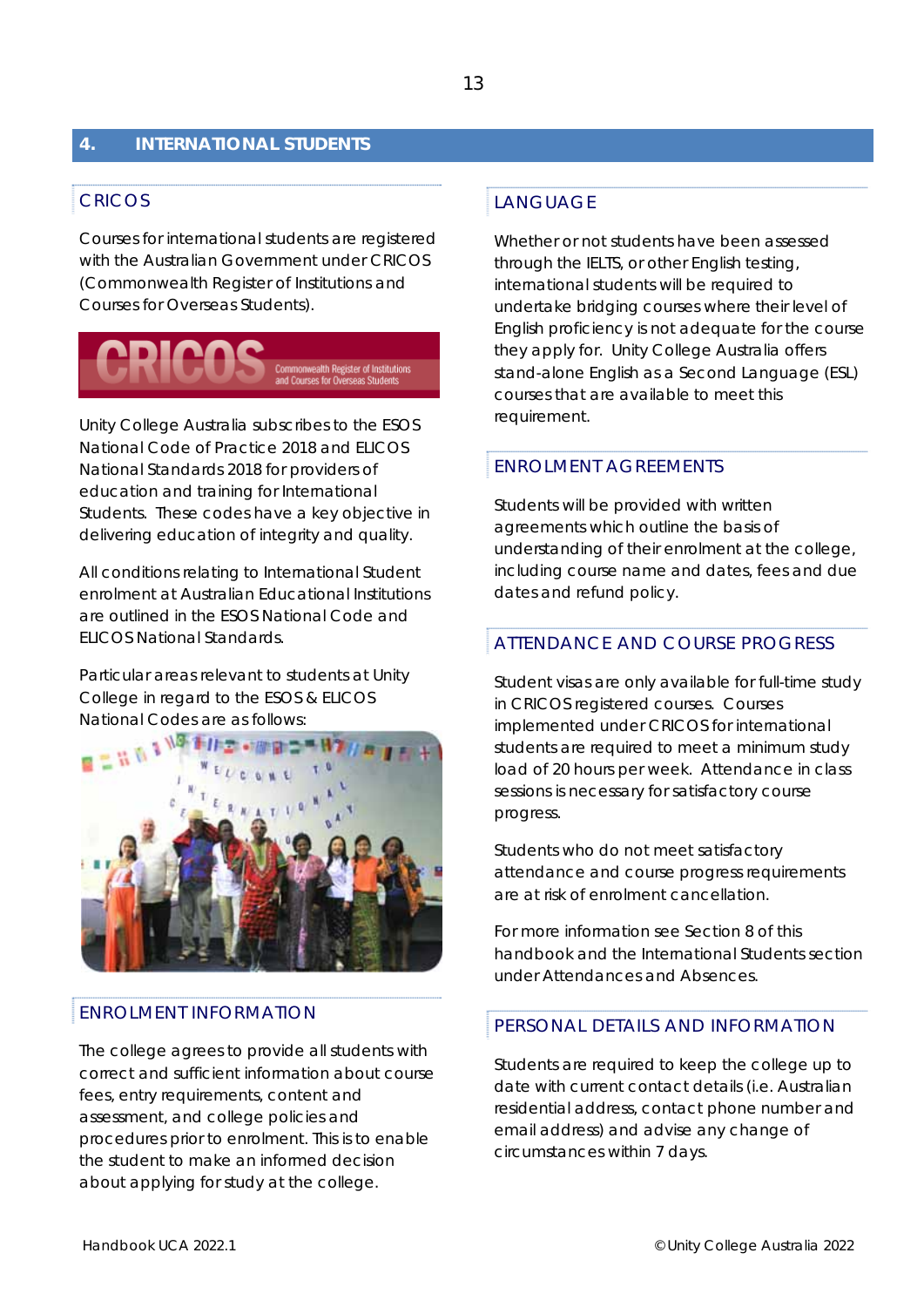The college is under strict privacy arrangements. These are described in Section 10 under the heading Confidentiality of Personal Information.

#### RECOGNITION OF PRIOR LEARNING (RPL)

International students may apply for Recognition of Prior Learning. However, if you receive recognition of prior learning for any subjects we will be required to either reduce your course length on your Confirmation of Enrolment (CoE) or request you to choose additional elective subjects to make up a full time load. The course load in the final semester of study can be reduced provided the student meets course completion requirements. For more details about RPL see Section 5 of this handbook.

#### REFUND AGREEMENT

Refund arrangements are covered in Section 7 of this student handbook. The government requires us to advise you that "this agreement, and the availability of complaints and appeals processes, does not remove the right of the student to take further action under Australia's consumer protection laws". Our dispute resolution procedures, as defined in this handbook, do not circumscribe the student's right to pursue other legal remedies.

Students will receive a full refund of fees for services not provided including instances where courses do not run or the college defaults.

#### STUDENT SUPPORT SERVICES

We have an obligation to provide support for students with regards to:

- **•** orientation
- academic progress
- further study
- accommodation
- counselling re welfare matters
- **dispute resolution**

Information for international students prior to arrival, available on the college website, provides information concerning matters such as banking, work rights, tax file number requirements, drivers licences, health cover and schooling of dependents.

Unity College has a Critical Incident Policy for managing incidents which may affect international students. Students will be given the International Student Liaison Officer and International Registrar contact information upon arrival and are able to use this in the event of any major issue occurring.

Students who have an issue or complaint may access the college's Complaints and Appeals Policy. Dispute resolution procedures are outlined in Section 10 of this Handbook under the heading 'Procedures for Dealing with Complaints or Grievances'.

Please contact the international student liaison representative or Principal of your local campus if you need further assistance.

#### OVERSEAS STUDENT TRANSFERS BETWEEN PROVIDERS

As a CRICOS provider under the ESOS National Code 2018, Unity College Australia (UCA) has obligations to meet in relation to accepting students from, or allowing students to transfer to, another CRICOS provider. A student cannot transfer to or from a college before the end of the first 6 months of their principal course. This is called the "Restriction Period". The principal course of study is generally the final course of study covered by the overseas student's visa. Therefore transfer restrictions apply to all courses of study prior to and including the first 6 months of the overseas student's principal course.

#### *Transfer to Unity College Australia (UCA):*

 UCA will not knowingly enrol an overseas student wishing to transfer from another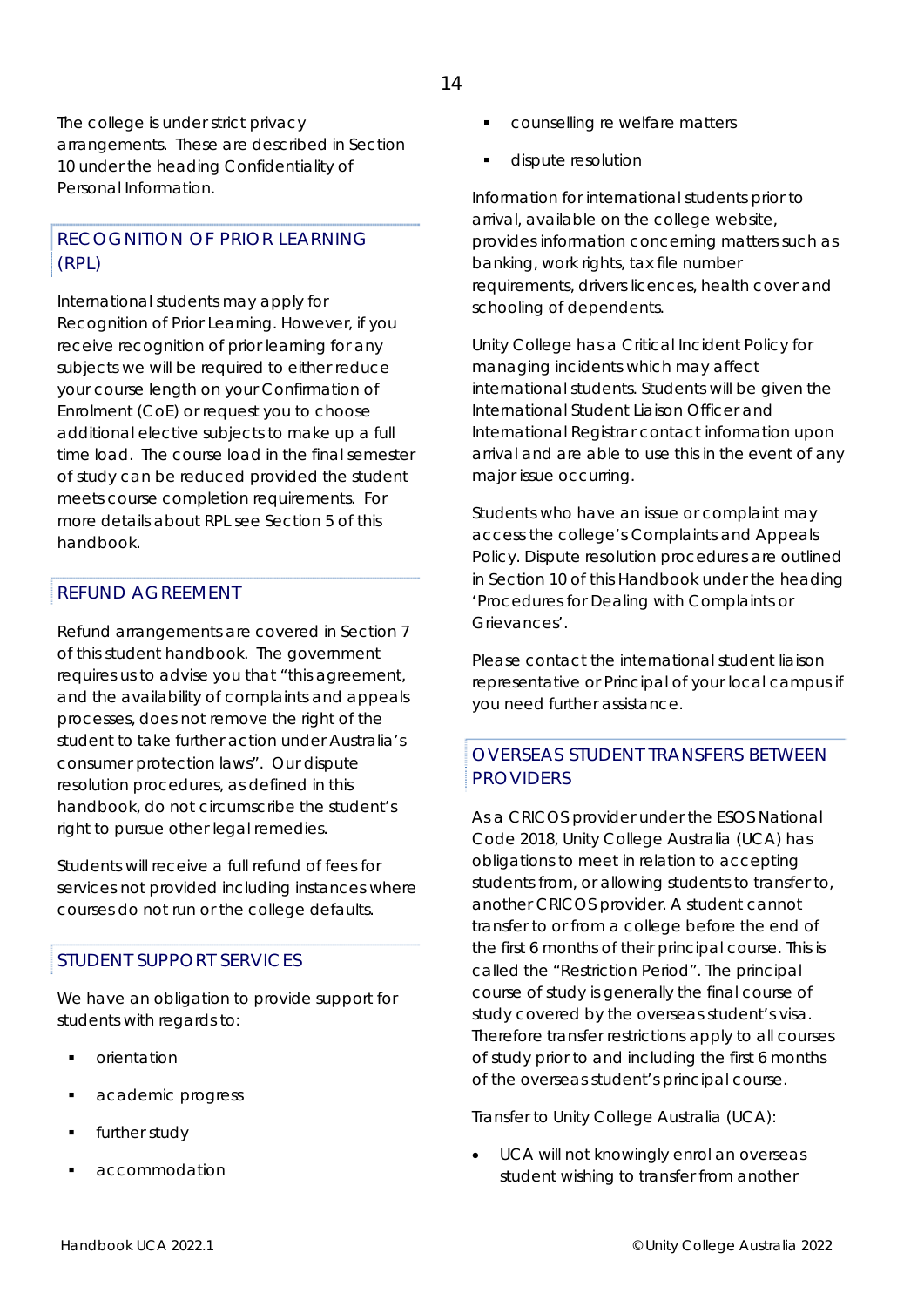registered provider's course prior to the overseas student completing six months of their principal course of study ("restriction period").

- Students seeking to enrol at UCA should inform the college if they currently have enrolment at another college when applying for enrolment.
- If the student is within the restriction period the student must have been granted a Letter of Release from their original course provider before enrolment at UCA will be confirmed.

#### *Transferring from Unity College Australia (UCA) to another approved provider:*

A student will generally not be able to transfer from UCA to another provider until they have completed at least 6 months of study in their principal course at UCA. This policy may be waived in certain exceptional circumstances.

- Students who wish to transfer from UCA within the restriction period must apply in writing to the UCA Registrar, detailing their reasons for the request.
- The application must be accompanied by the reason for the transfer request, including evidence of compassionate and compelling circumstances, and proof of a valid Letter of Offer from the new CRICOSapproved course provider.
- The request will be considered by the Director/Principal of UCA on the basis of what the college considers to be in the student's best interests taking into account evidence the student has provided.
- A request will generally not be granted for reasons which are based on finances.
- A request will not be considered if the student has outstanding fees due to the college.
- Students may access the college's complaints and appeals process if their

request to transfer is not approved, unless the student has outstanding fees.

The student remains enrolled in the course and must continue to attend classes until a request to transfer has been approved or while an appeal is being processed. A student who does not continue to attend may be reported to the Department of Home Affairs on the basis of not meeting visa conditions due to non-attendance. This may affect the student's visa.

#### INTERNATIONAL STUDENT POLICIES AND **PROCEDURES**

Other policies and procedures specifically relating to international students are outlined in this handbook. These include:

- Course Enrolment (Section 6)
- Fee Payment and Refunds (Section 7)
- Deferment, Suspension or Cancellation of Enrolment (Section 7)
- Assessment, Attendance and Course progress requirements (Section 9)
- **General policies including Complaints** and Appeals (Section 11 & Section 12)

Detailed versions of policies and procedures are available from the Unity College Australia National Office.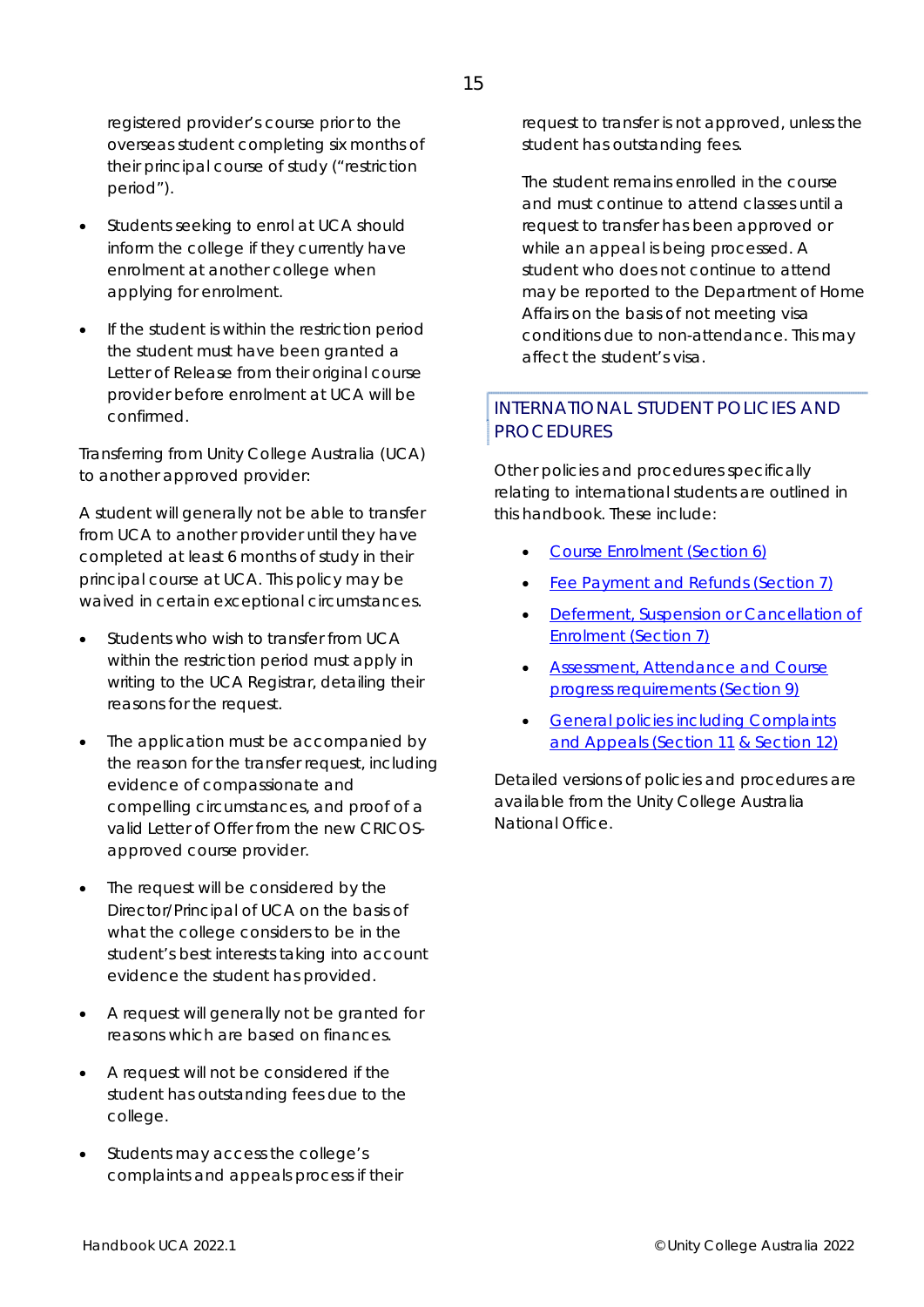#### **5. VOCATIONAL OUTCOMES & CURRICULUM PHILOSOPHY**

#### VOCATIONAL OUTCOMES

Courses offered by Unity College Australia have been designed to train & equip students in the following situations:

- Those needing foundational knowledge and skills in order to undertake further training or education courses
- Those wishing to develop skills to gain employment in a Community Service Organisation
- Those wishing to be gainfully employed in the workplace (e.g. in information technology or business)
- Those wishing to develop the required skills for leadership in a variety of spheres.
- Those wishing to work in a Christian ministry context (e.g. church, crosscultural mission, creative ministries and/or chaplaincy)

#### CURRICULUM PHILOSOPHY

Unity College Australia is committed to providing training that is academically tenable and intensely practical. The College's programs are designed to draw on the skills of trained and experienced educators and meet the needs of the community at large, the aspirations of clients and the expectations of the accreditation authorities.

Agreed curriculum values underpin the College's education and training offerings. All new and existing programs are evaluated in terms of the framework outlined.

#### CURRICULUM VALUES

The curriculum is geared to vocational education and training outcomes for clients of the College for both industry and Christian ministry areas. Curriculum development and

maintenance are driven by, and are consistent with, the College's Mission, Vision, Core Values and Statement of Beliefs.

Where appropriate, curriculum for more general vocational courses will include syllabus with a Christian worldview.

#### INDUSTRY OUTCOMES

The curriculum focuses on training outcomes that will help students gain suitable skills in order to obtain employment in the workforce.

ESL courses will focus on giving students improved communication skills as an aid to either further study, employment outcomes or more general social outcomes in Australian society.

#### CHRISTIAN MINISTRY OUTCOMES

The underlying Christian ethos of the College's programs reflects its market distinctiveness, i.e. Pentecostal/ Charismatic/ Evangelical.

Subjects are concurrently academic and practical in nature, with a strong ministry application e.g. serving in the Australian community, dynamic church planting and world missions.

The College curriculum is designed to address a wide variety of Christian ministry scenarios. Under the guidance of the Holy Spirit the College seeks to fulfil the following goals:

- To increase students' understanding of Christian ministry and the importance of working together under God to fulfil His purposes.
- To discover ministry gifts of students and to increase their ministry skills through training, providing opportunities, experience, mentoring opportunities for spiritual and character development.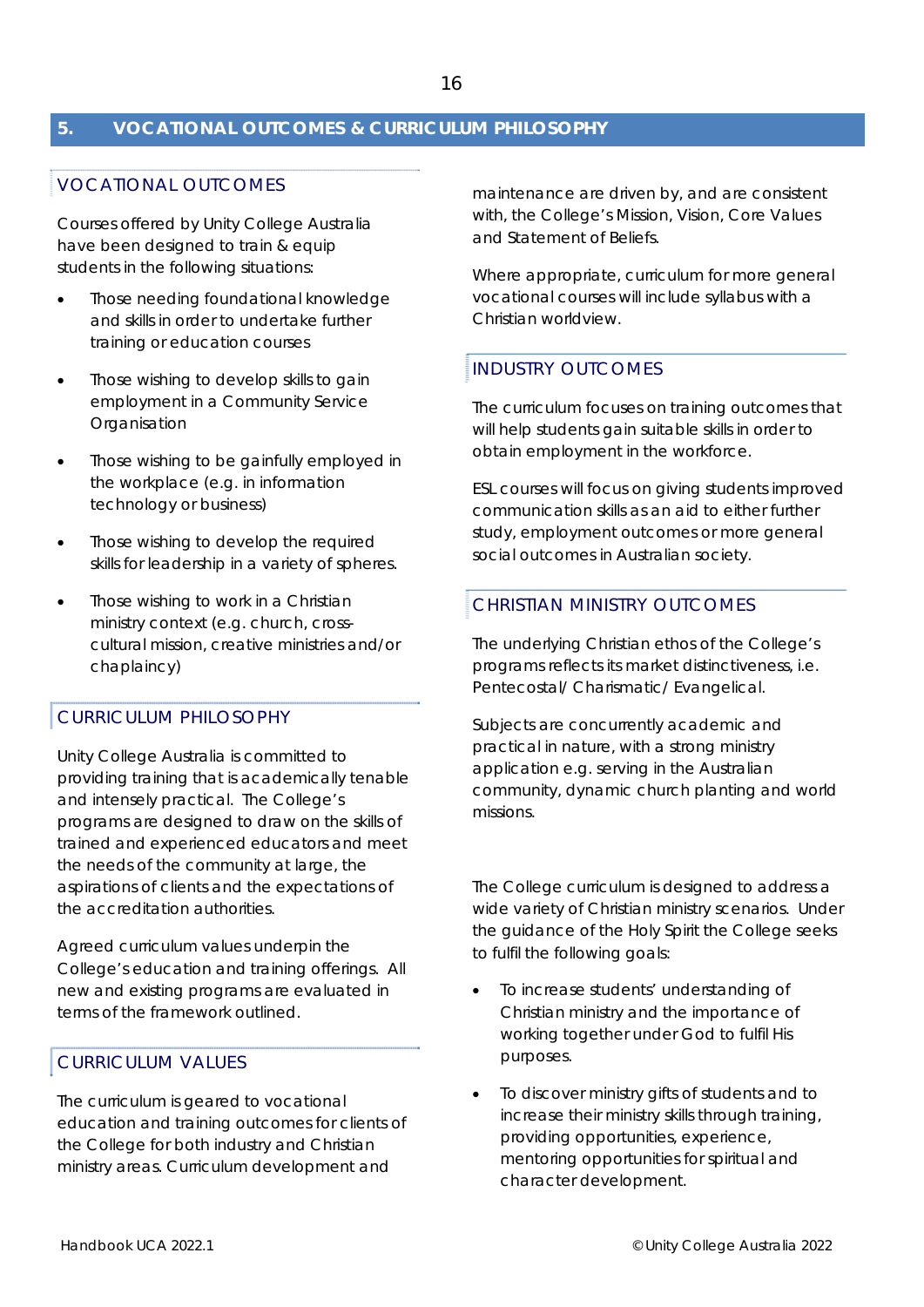- To increase students' understanding of how all facets of various ministries function together.
- To increase interpersonal skills and culturally sensitive communication needs to function as team members with fellow workers.

#### UNITS AND SUBJECTS

The selection of units/subjects taught at Unity covers accredited training the College is authorised to deliver. This ensures students have the capacity to exit their chosen program of studies with qualification/s that are nationally recognised and portable, as well as with subjects designed to prepare students for their vocational outcomes.

A small number of short courses (weekend intensives) are not accredited (in terms of a formal qualification), but are taught because of the known needs of the target audience. Teaching of non-accredited subjects will, nevertheless, match the high standards of accredited subjects.

The menu of units/subjects on offer reflects the college's accredited and non-accredited programs. For practical purposes:

- Timetabling is undertaken with a view to ensuring reasonable/balanced workloads available to students meet the standards required to complete programs within indicated time frames. Timetabling and scheduling are designed to meet Government standards for "full-time" students and ensure a flow from one term/semester to another during the life of the program.
- In multi-stream courses, not every subject will be delivered every year. The published program for an academic year generally indicates the range of subjects on offer during that year. Elective classes will only be run where there are adequate class sizes.

• Some courses consist of day and evening classes, according to the needs of clients and availability of staff.

#### FLEXIBILITY

Curriculum content is geared to the needs of internal and external clients. Decisions on content take into account feedback from students, levels of recognition of prior learning, expected class sizes, special needs of students, input from member churches and the results of industry surveys.

The principles of "flexible delivery" apply to the way material is structured and delivered within individual subjects or units, providing:

- Learning Outcomes/Units of Competency are achieved.
- Teaching materials are reviewed on an ongoing basis
- Teaching programs, styles and assessment methodologies are overseen by College representatives possessing a Certificate IV in Training and Assessment (TAE40110) or equivalent.
- Trainers are engaged on the basis of their subject knowledge, qualifications and recognition as "practitioners" who draw their knowledge and skills from, and apply them in, the given field of study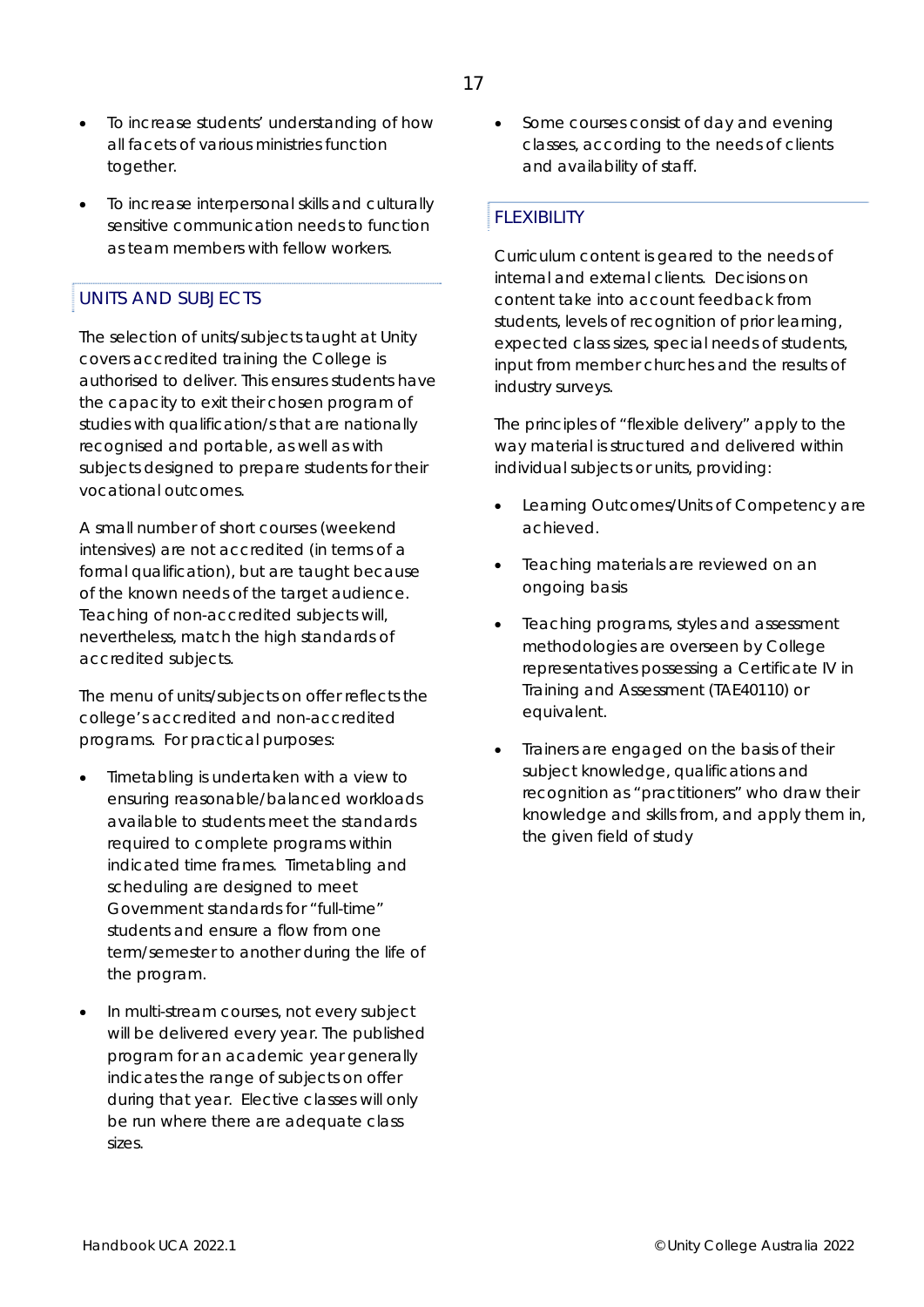#### **6. COURSE REQUIREMENTS**

#### ENTRY REQUIREMENTS

#### **Minimum Age Requirement**

The minimum age entry requirement for most courses is 17 at the time of commencement of study (International students must be 18 years or older).

#### **Prior Education Requirements**

While there are no formal education requirements for enrolment in the lower level Certificate programs, it is anticipated that students enrolling in Certificate IV level and above programs will have satisfactorily completed Year 12. However, students who have not attained this level of formal education may be considered for enrolment, providing they meet other relevant course entry requirements and demonstrate the potential to complete the course for which they are applying.

Applicants seeking enrolment in the Diploma and Advanced Diploma programs are expected to have completed any required pre-requisite lower level qualifications or can demonstrate equivalent competency.

#### **Language, Literacy and Numeracy Requirements**

Specific elements of competency in language, literacy and numeracy (LLN) are required on entry to the College depending on the course being studied. In general all participants should be able to read and understand text so as to:

- write simple statements (demonstrating an understanding of the writing process, use of basic sentence structure/ punctuation etc.)
- identify data and information
- understand the meaning of the text (explaining it in their own words using key terms to support explanation)

Students who have undergone testing showing that they don't have these skills are able to enrol in Unity College's ESL programs.

Students applying to enrol in Diploma or above courses and intending to access VET Student Loans must provide evidence of having completed a Year 12 or a Certificate IV level course (or higher) and meet other Government requirements.

#### **Application Process Requirements**

The general college entry process involves:

- A completed application form
- A successful interview with the Principal or representative (where physically possible)

The full Entry Procedure for students applying to study using a VET Student loan is outlined on the Unity College Australia website.

#### **Specific Requirements**

For entry into Christian Ministry and Theology or Creative Ministries/Music courses the following requirements apply:

- The student is a committed Christian and actively involved in a Christian community
- References from Christian leaders
- Students should in good conscience be able to subscribe to the Unity College statement of beliefs which are found in the tenets of mainstream Christianity.
- Agreement with the "Expectations for Christian Students" as outlined in the application form and this handbook and answering associated questions concerning their personal life situation.
- An audition/portfolio and/or short structured test for students enrolling in selected Music/ Creative Ministries courses.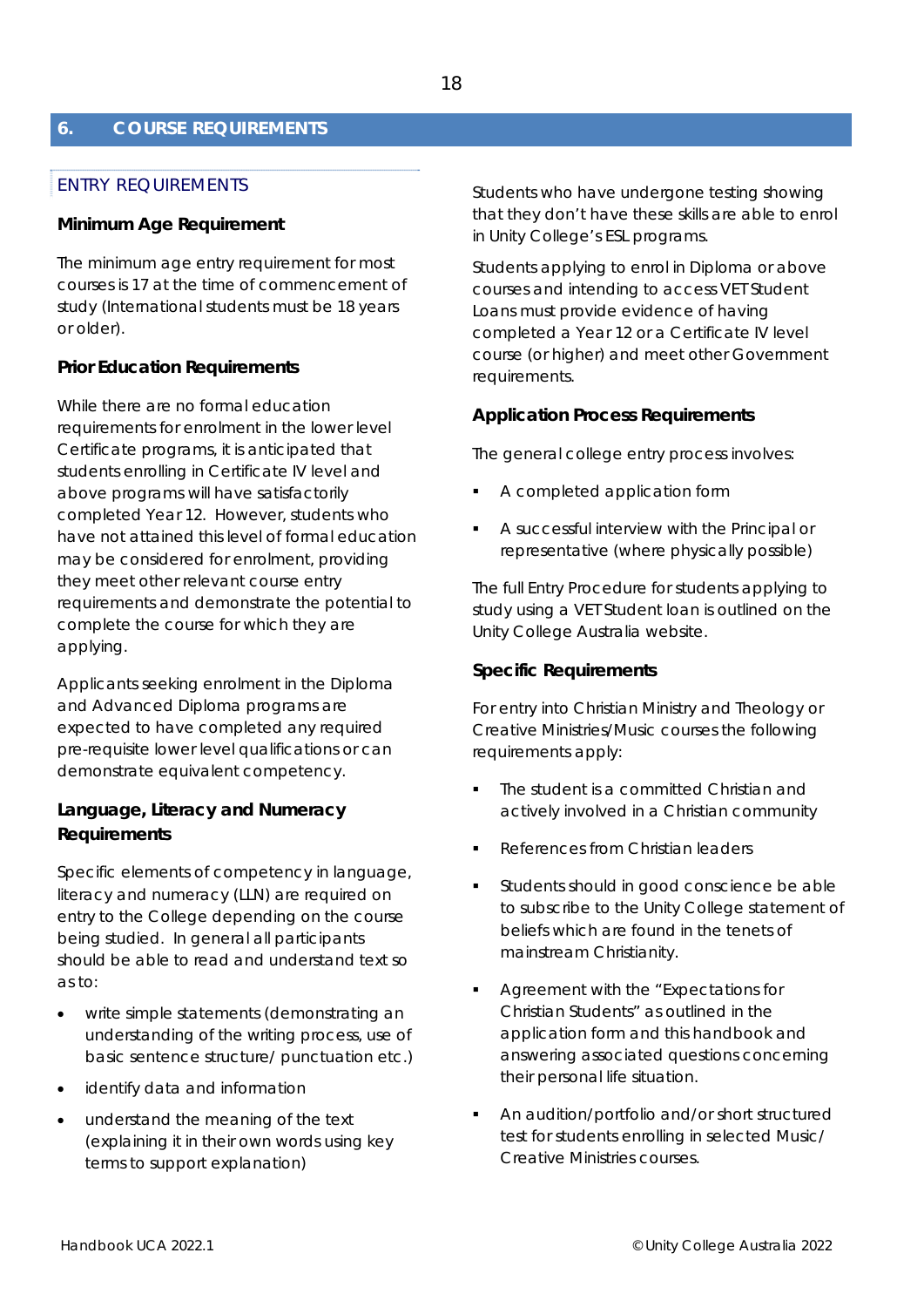#### INTERNATIONAL STUDENTS

In addition to the requirements noted above international students who wish to study in Australia for more than 12 weeks also have to satisfy visa and English language requirements according to the Department of Home Affairs (formerly Immigration and Border Protection - DIBP). Courses registered under CRICOS for international students must meet minimum requirements regarding hours for face to face, supervised and online training.

Visa requirements involve holding a passport valid for the duration of study, meeting health requirements including the purchase of health insurance, demonstrating financial viability to study in Australia and meeting English language requirements (for courses other than ELICOS).

Students coming from countries the Department of Home Affairs (DHA) deems necessary are required to sit an IELTS (or equivalent) English language test and achieve a minimum IELTS score relevant to the course for which the student is applying. The required score is specified in the relevant course outline available on the college website. Testing requirements vary from country to country. For more information visit the DHA website: http://www.homeaffairs.gov.au/.

Students seeking to study an ELICOS (English as a Second Language) course, are required to undertake English language testing either before or on arrival. The student's score will be used to determine their course level.

International students must be 18 years or older at the time of commencing study with Unity College Australia.

#### INTERNATIONAL ENROLMENT PROCESS

Enrolments for international students can take a considerable amount of time, especially when enrolling from countries that DHA considers high risk.

The process is as follows:

- 1. Submit online application form via the Unity College Australia website.
- 2. Pay the application fee.
- 3. Provide a certified copy of current Passport ID page and (if applicable) IELTS certificate less than 2 years old.
- 4. Ensure that personal and pastoral reference/s (as applicable) have been completed and forwarded to the College
- 5. Obtain a passport valid for the duration of intended study period.

*Once steps 1 to 5 are finalised, completed applications will be assessed by the Head of Faculty. Successful applicants will receive a Letter of Offer (LoO) to study with the college.* 

- 6. Return the 'Acceptance of Place' letter that is provided with the offer of place and pay the amount listed in the offer.
- 7. Address health insurance requirements: Overseas Student Health Cover (OSHC) is required for the duration of the Visa or program of study plus a period beyond the program of study end date (whichever is longer) as per below:
	- one calendar month for courses under ten months not ending at end of calendar year
	- two calendar months for longer courses and programs of study
	- where a course or program of study ends at the finish of the academic calendar year, then OSHC will be required to the 15 March the following year.

In most cases it is not possible to transfer health cover from other countries. The purchase of OSHC can be done through Unity College Australia as part of the application process. A quote is provided as part of the Letter of Offer and rates are very reasonable. This payment is required in advance of an electronic Confirmation of Enrolment (eCOE) being issued.

In the case of unsuccessful visa applications, pre-paid tuition fees and OSHC premiums will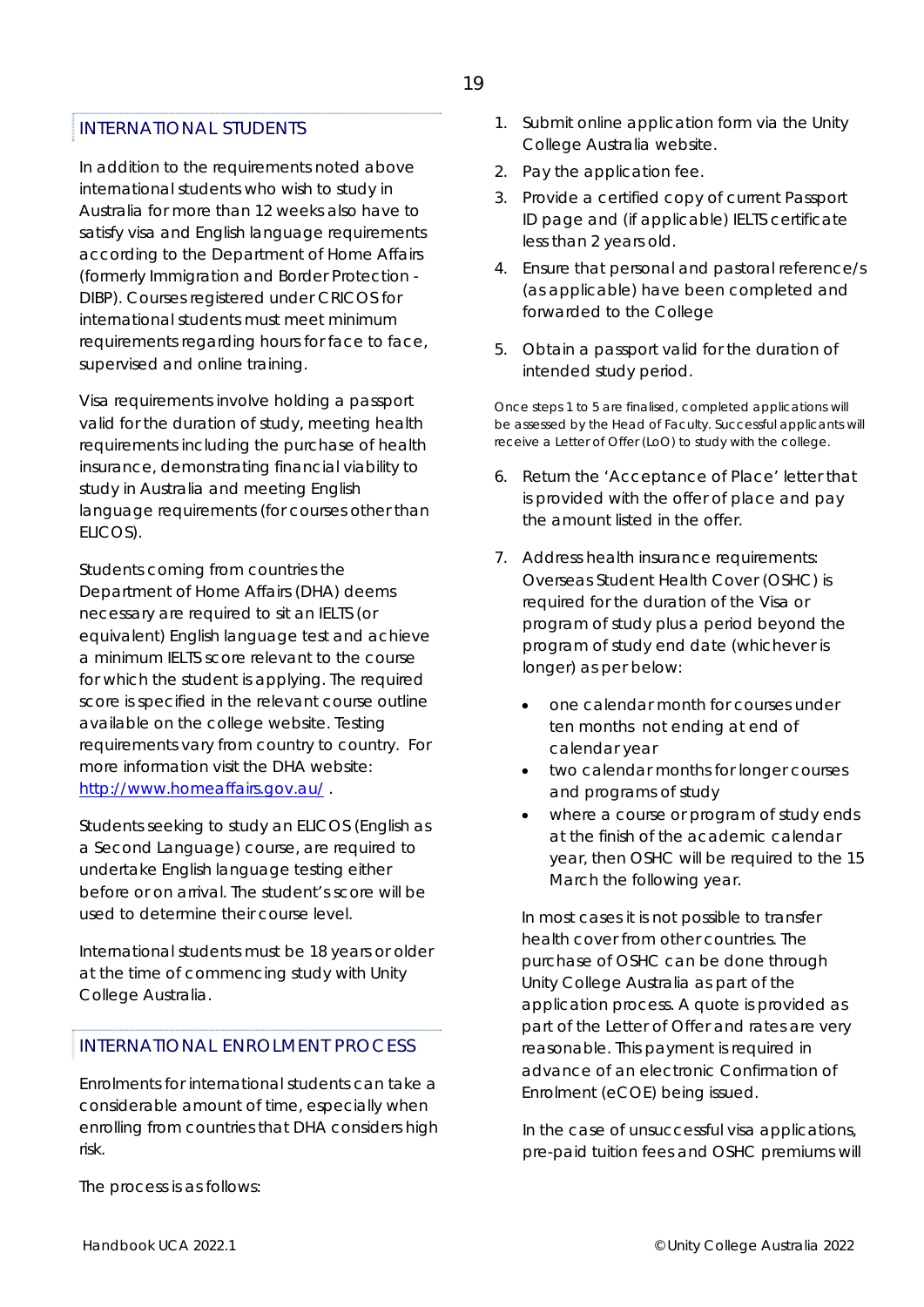be refunded according to the College Refund Policy.

8. Address English language requirements: Where English is not an applicant's native language and they have not lived in an English speaking country for a reasonable period of time, a current IELTS or TOEFL score will be required. This English language test is administered through the Australian consulate/embassy as part of applications for student visas.

Unity College accepts students with an IELTS score of at least 5.5 (or 6.0 for Ministry & Theology with no individual score below 5.5). Students wishing to study English as a Second Language will also need to complete IELTS but lower scores will apply. Applicants may be able to use the TOEFL test instead.

*Once steps 6 to 8 are completed an electronic Confirmation of Enrolment (eCOE) will be issued and the Australian government notified.* 

9. Apply for a student visa with the Australian consulate/embassy in your country of residence. A valid eCoE is required as part of the student visa application

The Australian consulate/embassy will assess applicants against many criteria. Requirements vary according to the applicant's country of birth/residency. These could include having a medical including a chest X-ray and providing proof of financial viability to study in Australia.

#### NATIONAL RECOGNITION

Where students have undertaken studies at any vocational training organisation recognised by the Australian Government (usually referred to as a Registered Training Organisation or RTO), the college has a policy of recognition of any studies completed. This would include individual recognised competencies which are part of a course offered by UCA.

#### RECOGNITION OF PRIOR LEARNING (RPL)

If a student's educational or vocational/work background includes some relevant studies or experience, it may be possible to apply for "Recognition of Prior Learning" towards a subject, unit or course offered by UCA.

Students seeking Recognition of Prior Learning (RPL) for a subject/course leading to a UCA qualification may be granted a maximum of 100% of individual subjects/units using direct evidence. RPL is normally considered where there is an obvious relationship between external studies and UCA subjects, and their respective learning outcomes.

Within the College, applications and submissions for RPL are considered by an RPL Committee. As part of the RPL process the college will:

- advise potential RPL applicants about the process;
- provide applicants with RPL Application forms and RPL Submission & Assessment Kits that include the relevant units of competency in which RPL is being sought;
- receive RPL applications and RPL submissions from students;
- compare academic content (including course loads and prescribed learning outcomes) using transcripts, course information, syllabus documentation and interview;
- assess the relationship between previous studies and work/life experience and the unit/s for which students apply for RPL;
- make decisions regarding the levels of RPL to apply. Where necessary, this is done in conjunction with the institution/s through which previous qualifications were granted;
- advise applicants of the outcomes of their applications.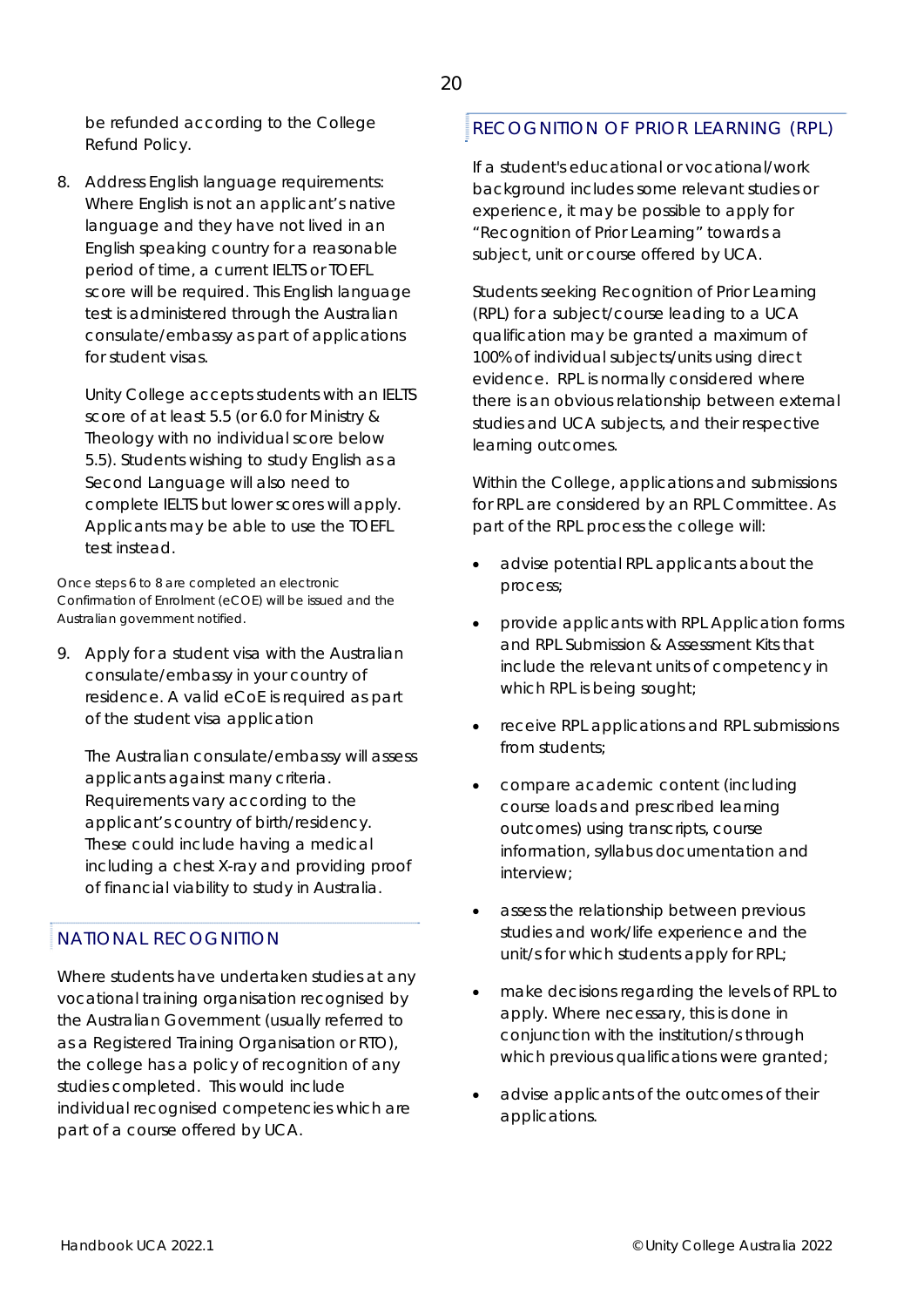#### **What students need to do:**

As part of the College's quality assurance measures, the subjects that students have previously undertaken or skills gained through previous experience will need to be assessed. New or existing students who are seeking recognition of prior study or experience towards a course of study they intend undertaking at Unity College Australia, are required to:

- 1. complete the online application form available at *www.unity.edu.au*
- 2. pay the RPL Application fee (where relevant)
- 3. participate in a preliminary interview to determine course and unit options and receive an RPL processing quote and appropriate RPL Submission Kit that includes details for the required course/units
- 4. accept and pay the quoted RPL processing fee
- 5. provide adequate supporting documentation (academic transcripts, certificates/ diplomas, certified copies of achieved units of competency, course components and assignments)

It is the student's responsibility to outline the individual skills they have acquired against the prescribed assessment criteria of the relevant unit(s).

The RPL Committee will assess applications and advise students in writing of the outcome as quickly as possible (subject to the availability of all relevant documentation).

#### **Charges:**

Application Fee: Applicants are required to pay a fee with their RPL Application which will cover an initial application assessment. This fee is waived for eligible Diploma and Advanced Diploma level courses for those students entitled to access the VET Student Loans program.

Interview Assessment Fee: Once the application has been accepted the applicant will attend an interview which will include assessment of initial evidence provided in support of the RPL application. Fee payment is required before initial RPL assessment is undertaken.

Further charges: will be determined in consultation with the student at the initial interview and on consideration of evidence provided. They will usually vary between 25% of course fees up to the full cost depending on the course selected and amount of RPL being assessed.

#### Appeals:

Applicants may appeal the result of the RPL assessment by applying in writing to the Principal.

#### CHANGE TO COURSE ENROLMENT

Students wishing to change the course in which they have accepted an Offer of Place must formally apply in writing prior to commencing the course. Course transfer can only occur if entry requirements are met. Course transfer after the commencement of a course will be considered only in rare cases.

A re-enrolment fee (no more than the initial application fee) will be charged for students wishing to change their course enrolment. For international students approved to change enrolment, the college will provide a new electronic Confirmation of Enrolment (eCoE) which the student must present to the Department of Home Affairs in order to update their visa.

International Students are not able to defer, other than in exceptional or compelling circumstances, due to the conditions imposed on their visas. There are also restrictions and conditions which apply to requests to transfer colleges once a study visa has been granted (see Section 4: International Students/Overseas Student Transfers Between Providers).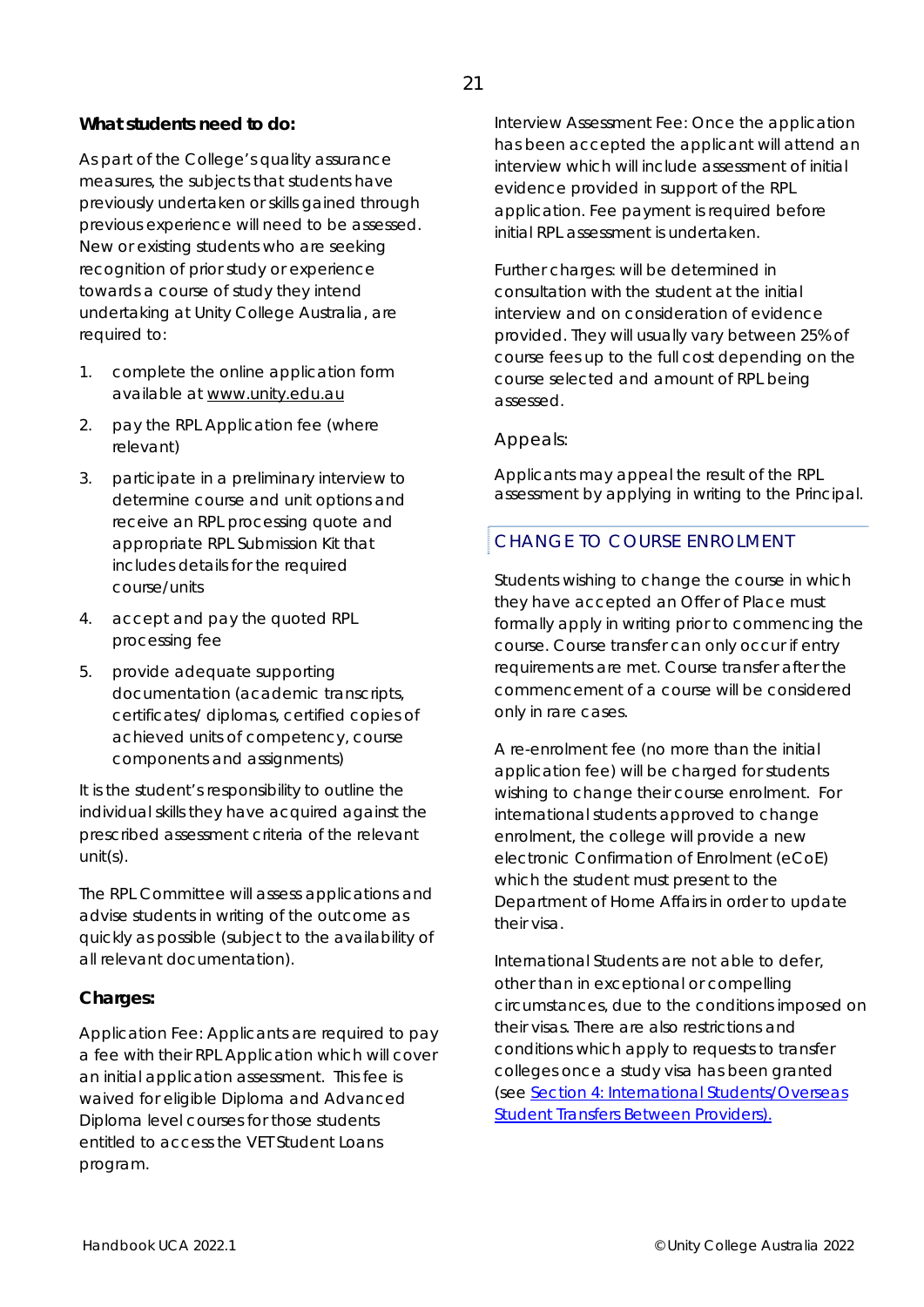#### **7. FEES AND REFUNDS**

#### ACADEMIC FEES

#### **Course Fees**

Current fees for individual courses can be found in Course Outlines. These are available on the college website or on request from the college office. The college reserves the right to adjust course fees prior to the commencement of each calendar year.

#### **International Student Course Fees**

Course fees and payment requirements for international students will be specified on their Letter of Offer. They include an international student levy to cover additional expenses such as government insurance requirements.

#### ADDITIONAL FEES

#### **Application Fee**

For students wishing to study a course at credit or assessed level, and not eligible to access VET Student Loans, there is a one-off non-refundable student application fee:

International students **\$300** 

International students re-enrolling in a new course or re-applying after more than a Year \$150

Australian students enrolling in a new course \$150

| <b>RPL Application:</b>          |       |
|----------------------------------|-------|
| Domestic/Australian students RPL | \$250 |
| International students RPL       | \$300 |

#### **Credit Card and Bank Fees**

The college is entitled to add a surcharge for payments made by credit cards. The current rate is 2.5% for onshore payments and 2% for offshore payments. In addition the college is entitled to

recover any bank fees charged on international money transfers.

#### **Textbooks**

Students will be notified of any textbooks required by the trainer of each subject. The student will be given information of where to purchase books, including if they are available at the college

#### **Recognition of Prior Learning (RPL)**

An RPL Interview Assessment is included with the Application Fee.

The basic RPL assessment fee is \$150/unit. Further charges may apply where additional evidence or "gap" assessment is required and will be advised post the RPL interview.

#### **Late enrolment fee**

\$75 will be charged where course enrolments are received after the specified cut off enrolment date (1 week prior to course start). This does not apply to students eligible to access a VET Student Loan for approved Diploma/Advanced Diploma/Graduate Certificate level courses

#### **Late payment fee**

\$75 where a course related payment is not made by the due date listed on the respective tuition invoice. This does not apply to students eligible to access a VET Student Loan for approved Diploma/Advanced Diploma/Graduate Certificate level courses

#### **Student card replacement**

\$15 for replacement of a lost or damaged ID card.

#### **Replacement Award fee**

Replacement of a lost or damaged award for:

- 1. an award issued within the past 10 years \$30
- 2. an award issued older than 10 years \$50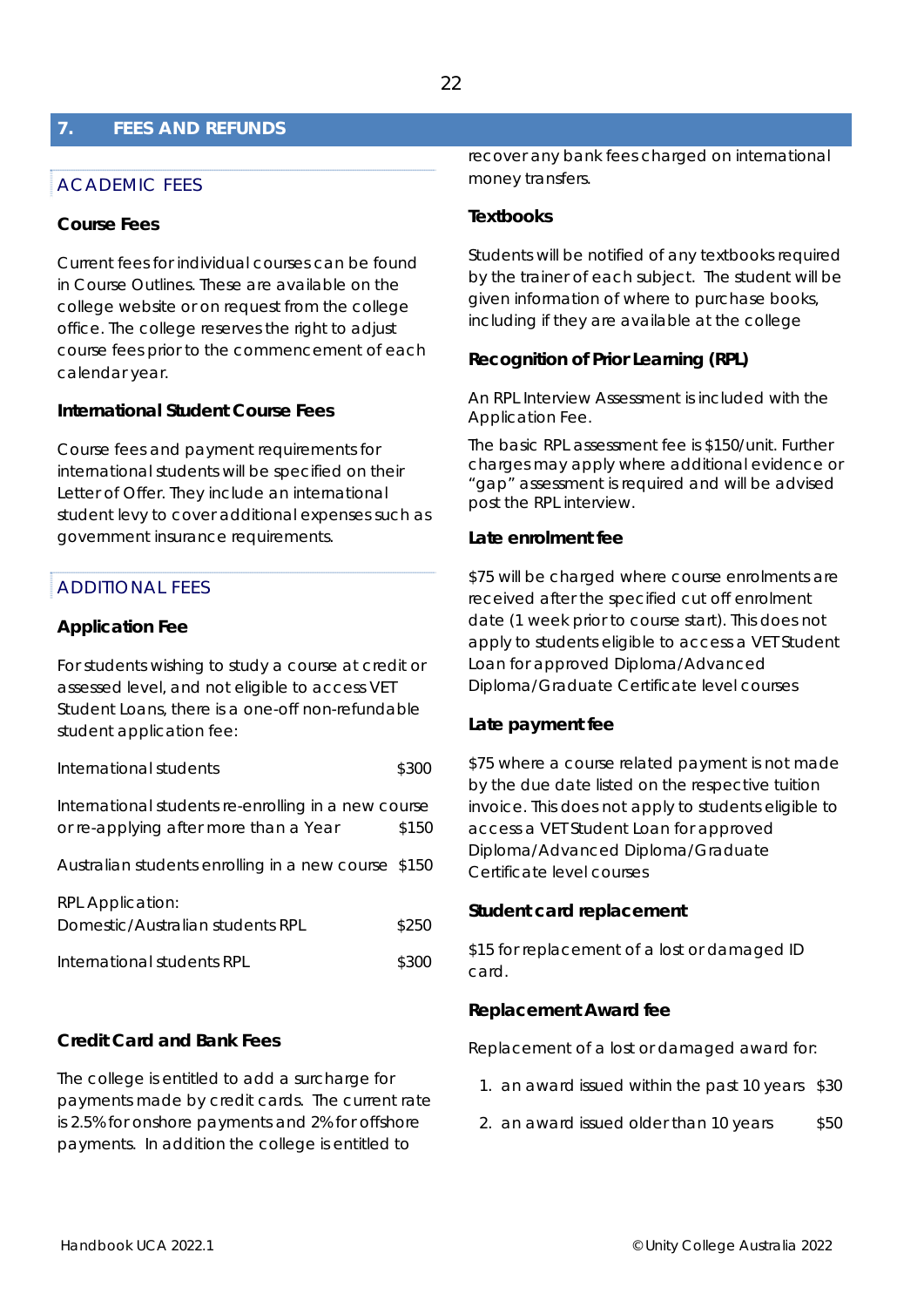#### **Late Assignment fees**

Where an assignment is accepted after the due date for submission, late fees will apply:

- \$10 per week up to 4 weeks late
- After 4 weeks: acceptance of the assignment is at the discretion of the trainer/course coordinator. If accepted further late fees will apply.
- Where more than one assignment is involved for the same subject/unit the maximum late submission fee will be equal to 50% of the full subject/unit fee. After this the full subject fee may be charged if the assignment(s) is/are accepted for marking or the student may be required to re-enrol in the subject/unit when next offered.
- If a late fee is not paid within 2 weeks of issuance the college reserves the right to increase the fee or to not accept or mark the assessment.
- These late fees must be paid in order to have assessments marked and/or results issued for the respective subject/unit.
- The college reserves the right to close a student's access to online assessments once the submission deadline has passed. In this case the student will be required to pay a late fee based on the above guidelines in order to regain access and submit assessments.

For more details about late assignment submission see Section 9: Academic Policies.

#### **Re-sit/resubmission fees and Attendance make-up session fees**

A student is usually allowed a maximum number of 3 attempts for unit assessments. A fee may be charged where a student is given the option to make additional submissions of an assessment item, resit a test or attend an additional session due to absence. The fee is \$60 per individual assessment item or additional class session.

Where a student is required to resubmit all assessments for a subject/unit, or in the case of unsatisfactory assessment due to unapproved absence from training sessions, the charge will be 50% of the full subject/unit fee.

The college reserves the right to close a student's access to online assessments in the case of unsatisfactory attendance for any subject/unit.

Where a student is required to re-sit a subject/unit due to unsatisfactory attendance the charge will be the full subject/unit fee.

Where an assessment item shows evidence of academic misconduct (see Section 9: Academic Policies for details), the fee will be \$100 per reassessment.

#### **Deferral fee**

Ongoing periodic payments or a deposit will still be required for deferrals part way through a course if tuition is outstanding. If the deferral lasts for more than 12 months a re-enrolment request will be required. A re-enrolment fee of \$150 will apply and an increase in tuition fees may also apply if course prices have increased.

Note: This does not apply to students eligible to access a VET Student Loan for approved Diploma/Advanced Diploma/Graduate Certificate level courses

#### **Accommodation search fee**

\$150 where assistance is requested by an incoming student to find short-term accommodation on arrival.

#### **Airport Pick-up**

\$50 where requested by an incoming student.

#### *All Fees listed above are subject to change at the beginning of each academic year.*

#### *Bank account details for payments are available on the UCA website at www.unity.edu.au*

#### FINANCIAL ASSISTANCE

**Government Funding:** Currently no courses at UCA attract government funding.

**Scholarships:** A limited number of scholarships are available at times to assist students with fees. Scholarships are awarded to students on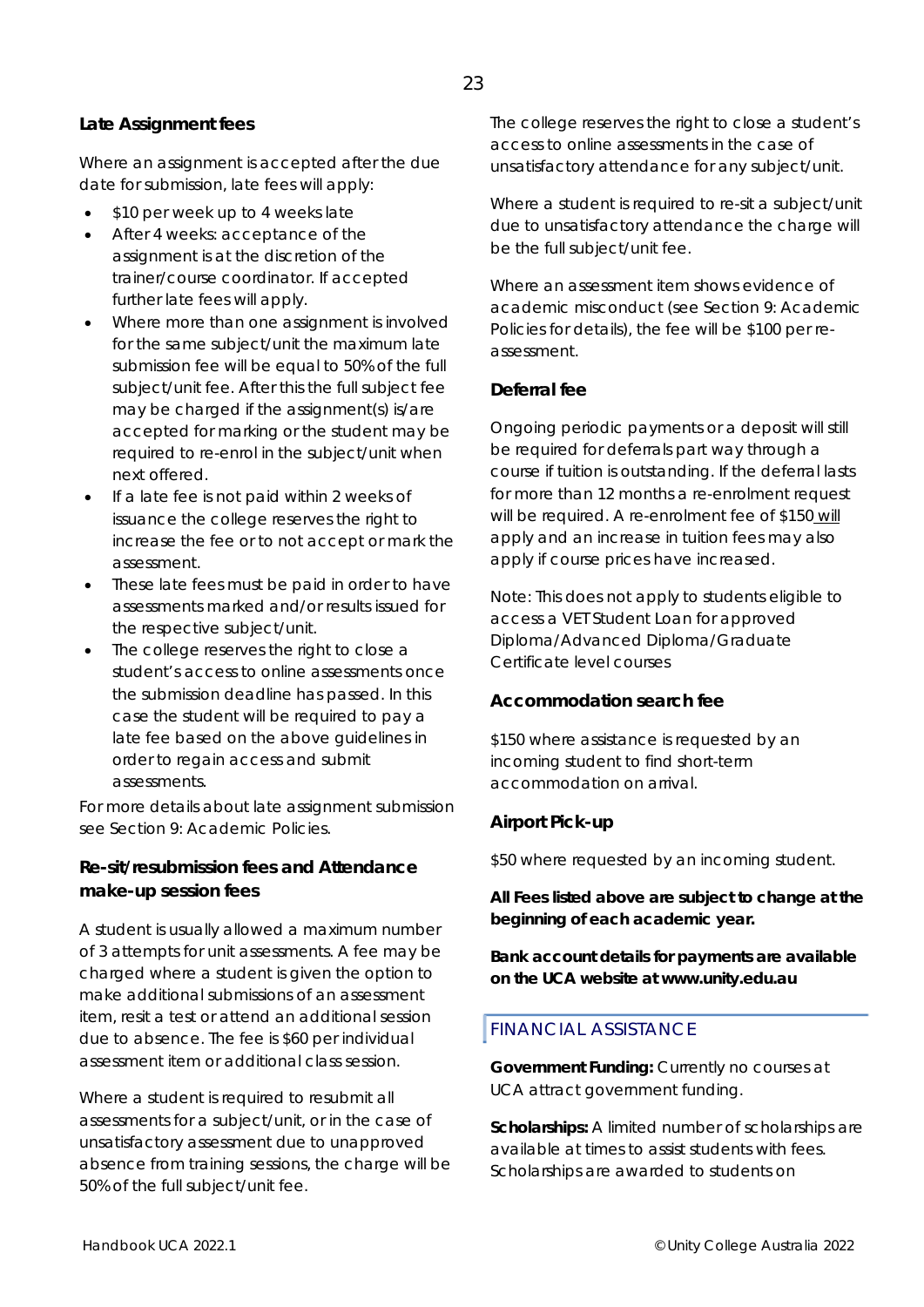recommendation and approval by the Principal or Dean.

**Study Assistance Allowance:** Australian students may be eligible for Youth Allowance, AUSTUDY or ABSTUDY. Contact the college for information and/or a confirmation of enrolment letter. Further information is available at www.studyassist.gov.au

**Government Loans:** Unity College Australia was an approved VET Student Loans provider until September 2021. The information in this Handbook which refers to VET Student Loans only applies to students continuing to access a Vet Student Loan for a course at Diploma and Advanced Diploma levels. Government loans are not available for new students.

Eligibility: To be entitled a person must be either an Australian Citizen, the holder of a Permanent Humanitarian visa in one of the approved categories, or a New Zealand citizen who meets certain eligibility criteria (and who will be resident in Australia for the duration of their VET Unit/s of Study).

It is the student's responsibility to make themselves aware of loans program guidelines before they choose to apply.

Please contact the college for details and; visit *www.studyassist.gov.au* and the Unity College Australia website.

#### FINANCIAL POLICIES

#### **Student Payments**

Payments are to be made directly to the Unity College Australia office in Canberra (or authorised representative for courses held in other locations). Initial payments may be made in person (cash, credit card or eftpos), by phone (credit card), by mail (money order or bank cheque), or by direct deposit to the college bank account.

#### **Full-time students**

*INTERNATIONAL STUDENTS:* 

- Are required to pay all initial fees that are listed on their Letter of Offer, upon submission of their Acceptance of Place and in advance of issue of an eCoE.
- Prior to class commencement, international students will be required to set up a payment plan where payments are deducted from a nominated bank account in order to ensure that fees for subsequent study periods are paid in advance of study.
- If students are enrolled in consecutive courses a \$1000 deposit will be required along with a payment plan prior to commencement of the new course.

#### *STUDENTS ENTITLED TO ACCESS THE VET STUDENT LOANS PROGRAM FOR DIPLOMA/ADVANCED DIPLOMA/GRADUATE CERTIFICATE LEVEL COURSES:*

 Fees due will be reported to the government on the census date for the relevant Unit of Study as per the published Schedule of Tuition Fees (on the college website).

#### *OTHER DOMESTIC STUDENTS:*

- Students will be required to pay a deposit of up to \$1000 by the specified cut-off enrolment date.
- The balance will be charged by regular direct debit from the student's nominated bank account or through a pre-approved arrangement made with Accounts.

#### *ALL STUDENTS:*

*A PAYMENT PLAN MUST BE SET-UP AND/OR A DEPOSIT HAS NOT BEEN MADE STUDENTS WILL NOT BE ALLOWED TO ATTEND CLASS.* 

#### **Part-time and Casual Students**

*STUDENTS ENTITLED TO ACCESS THE VET STUDENT LOANS PROGRAM FOR DIPLOMA/ADVANCED DIPLOMA/GRADUATE CERTIFICATE LEVEL COURSES:* 

 Fees will become due on the published census date for the relevant Unit of Study.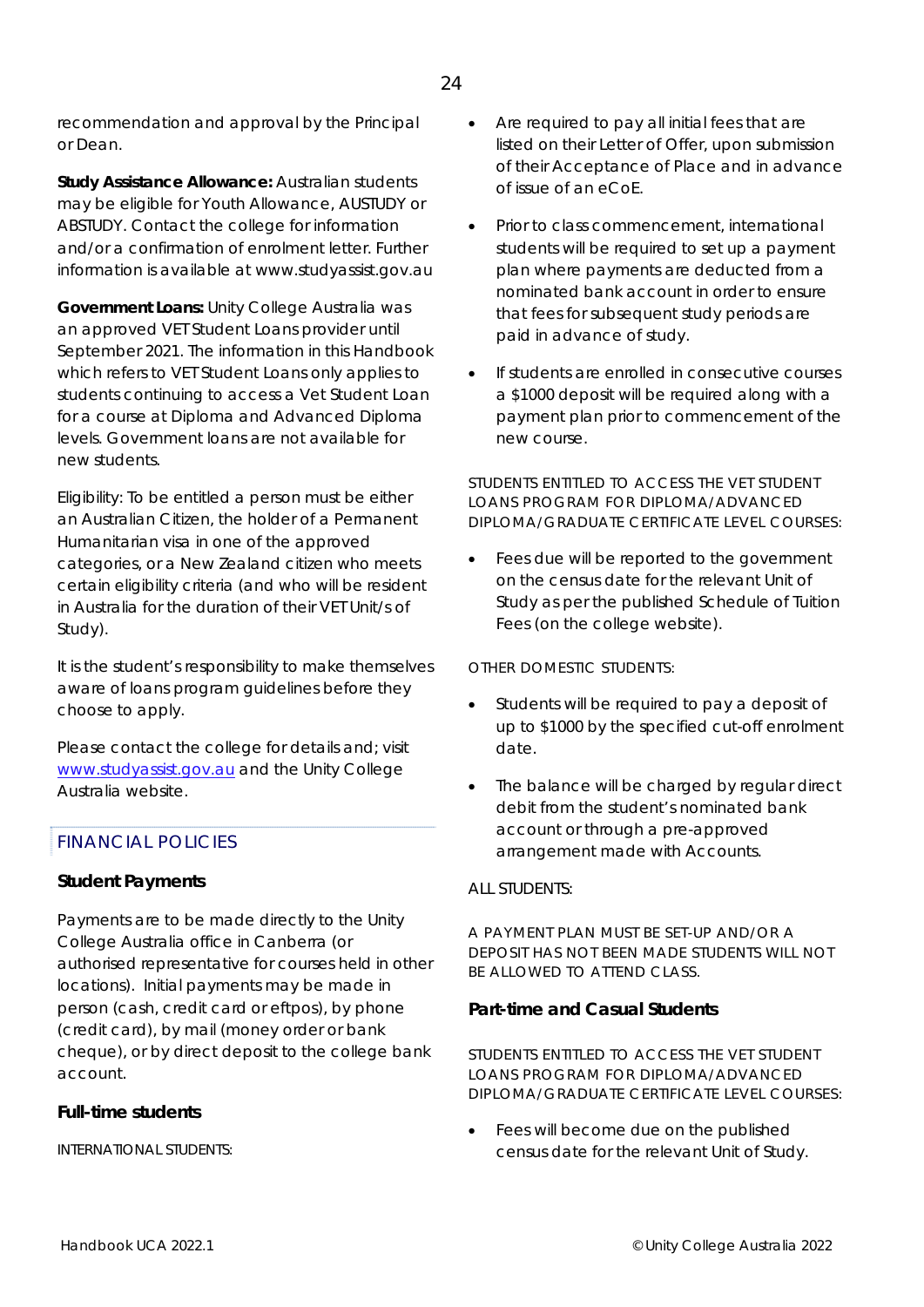#### 25

#### *OTHER DOMESTIC STUDENTS:*

• All term and semester subject fees should be paid in full prior to commencing study.

#### **All students**

If a payment is missed the college has the right to:

- charge a late payment fee as listed previously in this section under 'Additional Fees'.
- require students to stop attending classes until their fees are in order.
- dismiss the student from the college where tuition fees are overdue for two weeks or more. Outstanding fees would still be owing to the college. A payment plan must be setup and/or a deposit has not been made students will not be allowed to attend class.

#### **Overdue Fees - Holds**

Overdue fees, late assessment submission fees and outstanding library books or equipment loans will result in a hold being placed on:

- Further enrolments
- Issue of academic results/awards

#### **Withdrawals**

If a student wishes to withdraw from a subject/unit or a whole course, a 'Notification of Withdrawal' form must be completed and submitted to the Unity College office linked to your study. The withdrawal date is the date by which written notification is received by the Unity College office. This also applies to students receiving government loans. The date of withdrawal will determine whether a course/subject/unit fee is incurred and whether or not the student is entitled to any refund according to the policy below.

#### REFUND POLICY

#### **Students entitled to access VET Student Loans**

Some Unity College Australia courses at Diploma or Advanced Diploma or Graduate Certificate level are approved for VET Student Loans.

*Refunds are offered in accordance with the provisions of the Higher Education Support Act 2003 (Schedule 1A) as quoted in the Policy.* 

This refund policy applies to all students who are eligible for the VET Student Loans Program, even if they choose not to access it.

Unity College Australia will repay to a student who is, or would be, entitled to a VET Student Loan any VET tuition fees that he or she may have paid for a VET Unit of Study if the student withdraws from that Unit of Study on or before the relevant published census date.

This does not apply where VET tuition assurance arrangements have been activated and the student has elected the VET course assurance option for that unit (in the case of course or provider closure).

Where a student withdraws from a VET Unit of Study after the relevant census date, any refund of VET tuition fees is at the discretion of Unity College Australia. The full Refund, Student Review and Re-credit policies and procedures are available on the UCA website and from the National Office.

#### **All other students**

The refund policy takes into account the commitment the college has to make to trainers in deciding if courses/subjects have sufficient numbers of students enrolled to proceed.

If tuition fees have been paid, Unity College Australia will refund all or part of your fees on the following basis:

#### **All students**

- Student application fees are non-refundable.
- There is no refund for late commencements.
	- o A late commencement is after a maximum of two weeks after the commencement date.
- The Principal of the local campus of Unity College will make the final decision about refunds. Refunds will be made in Australian dollars even if the initial payment was made in another currency and paid in accordance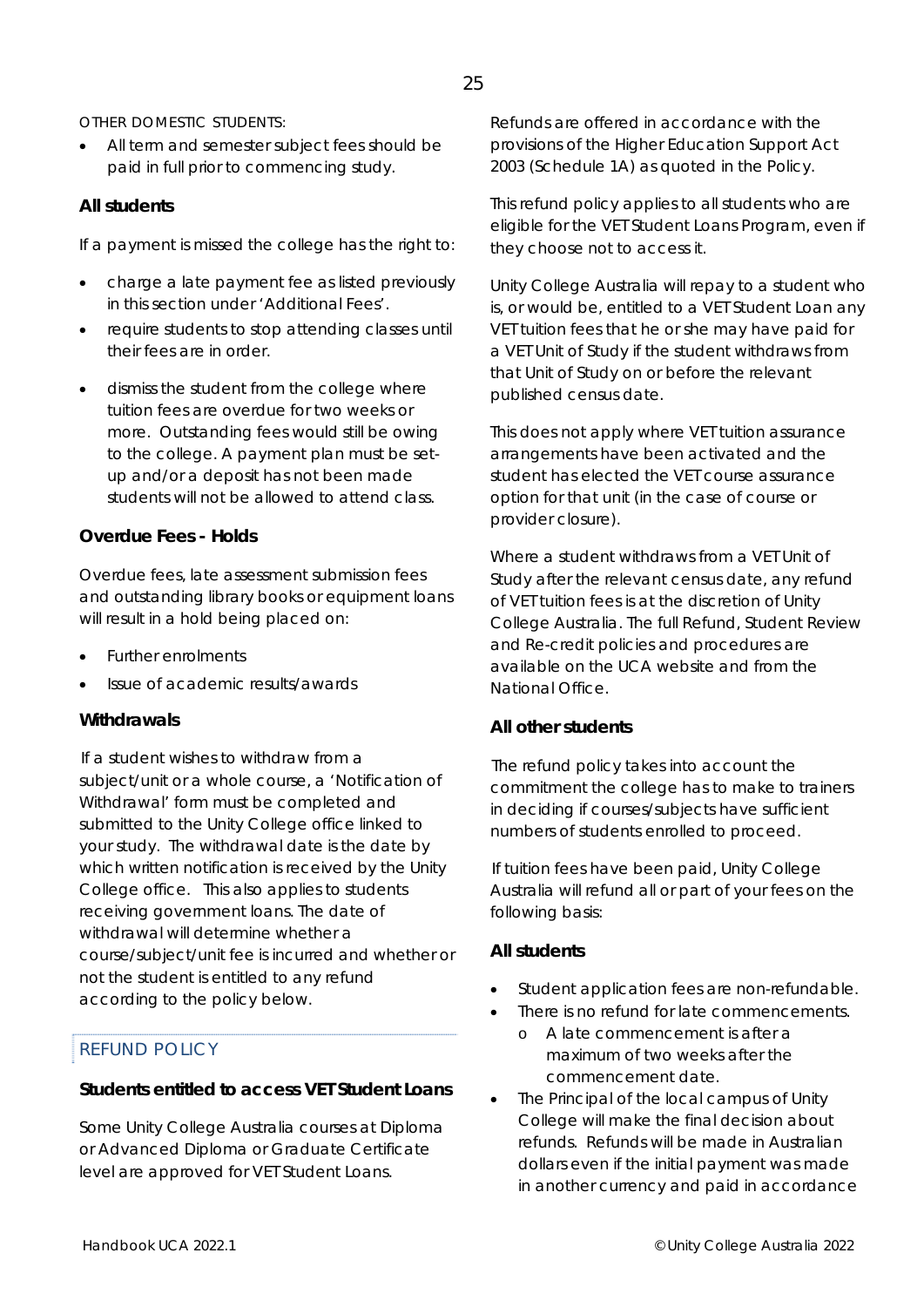with Policy. The student is liable for any currency conversion and bank costs.

 $\bullet$  If the college defaults in its delivery (e.g. where a course doesn't run), the total amount of course money received from the student will be refunded.

#### **International Students**

Refunds are provided in line with the provisions of the ESOS Act 2017.

#### *(A) BEFORE COMMENCEMENT OF STUDY:*

- If a visa application is refused and the student fails to start: The refund is the amount of the course fees, minus the lesser of the following amounts (i) \$500 or (ii) 5% of the total amount of course fees received. 'Course fees' is defined as the sum of tuition fees and nontuition fees received by the provider in respect of the student. Application/enrolment fees are non-refundable.
- Documentary evidence of the visa refusal must be provided with a refund request.
- Refunds will be paid within 10 working days after written advice and complete banking details are received.
- Once a visa has been granted, applications to withdraw from a course or transfer to another course or institution must be dealt with by the Principal or delegate. No refund will be considered except in exceptional or compelling circumstances. Requests must be in writing and be accompanied by documented evidence. The granting of the request, and amount of refund, will be at the discretion of the Principal.
- Requests for refunds prior to the granting of a visa will only be considered in the case of exceptional or compelling circumstances. Requests must be in writing and be accompanied by documented evidence. The granting of the request, and amount of refund, will be at the discretion of the Principal or delegate.
- Pre-paid enrolment fees are not transferable from one student to another.

#### *(B) AFTER COMMENCEMENT OF STUDY, IF:*

- 1. A visa is refused and the student has commenced. (This may be in the instance such as an on-shore visa renewal, or moving to a student visa from another visa type);
- 2. There is a provider default; or
- 3. A provider does not enter into a compliant student default agreement

Then the refund amount  $=$  weekly tuition fee x weeks in default period.

#### *(C) STUDENT WITHDRAWAL OR DEFAULT:*

 Once study has commenced no refund is available for the relevant period of study (term or semester, depending on course) if a student withdraws from a course or defaults.

#### **Other (non-international) students studying courses not eligible for a VET FEE-HELP/VET Student loan**

- Prior to the cut-off enrolment date for each semester (one week prior to the first Monday of semester) – full refund less 10% of relevant semester subject fees paid.
- After the cut-off enrolment date (2 weeks prior to course commencement) - no refund is payable.

After the cut-off enrolment date, outstanding monies still owing for the current semester will remain payable.

#### DEFERMENT OF ENROLMENT

Students wishing to defer their enrolment in a course or individual subject must apply in writing to the college Principal or Dean. Deferment will not necessarily be approved as certain factors need to be taken into account regarding the student's course enrolment and visa status.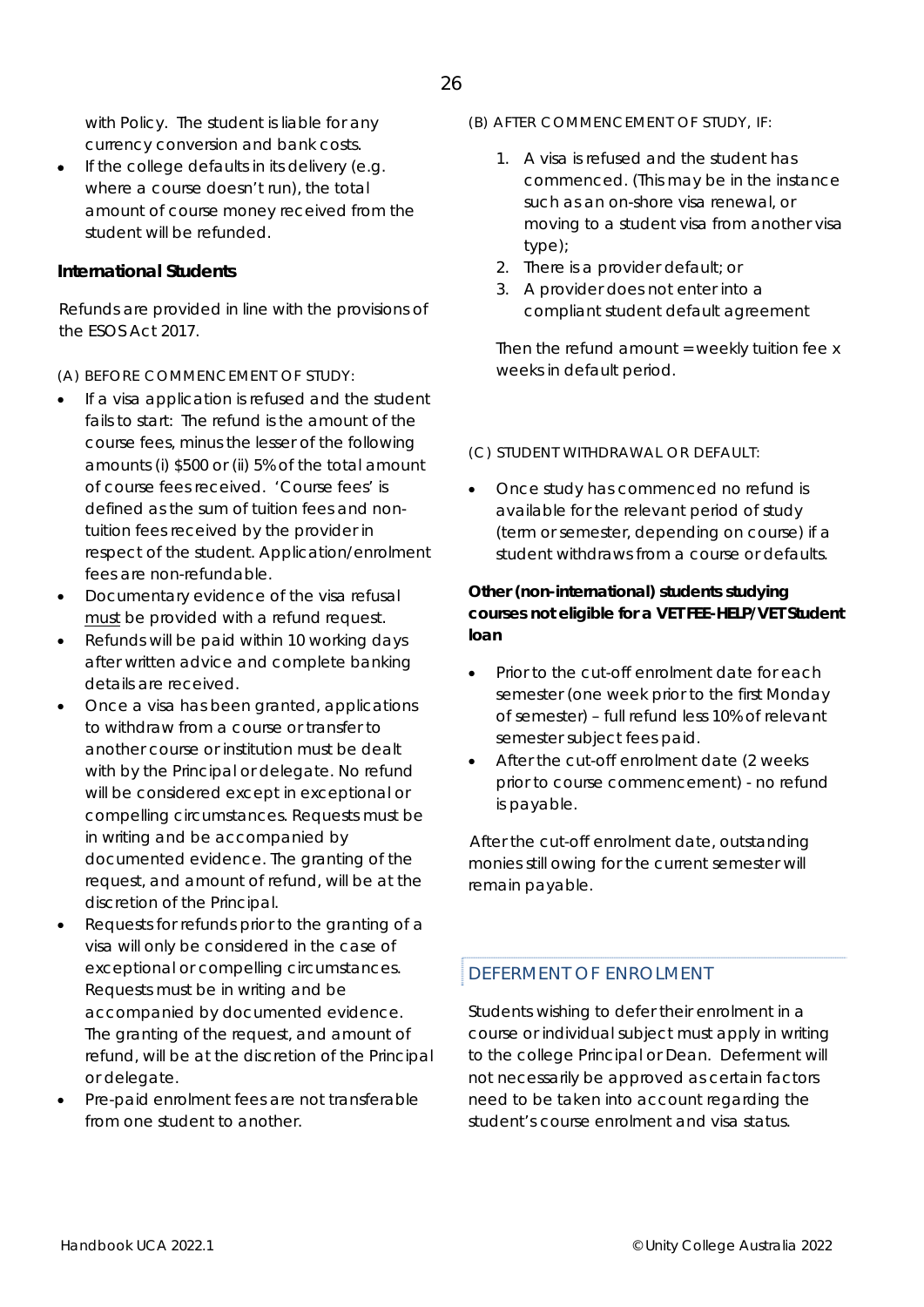#### **Deferment of Individual Subjects:**

*STUDENTS ENTITLED TO ACCESS A VET STUDENT LOAN FOR DIPLOMA/ADVANCED DIPLOMA/GRADUATE CERTIFICATE LEVEL COURSES:* 

 As per the VET FEE-HELP/VET Student Loan Refund policy. Re-enrolment will be on the same basis as initial enrolment.

#### *OTHER DOMESTIC STUDENTS:*

- Where a student withdraws from a subject after week one, with the intention of reenrolling at a later time no refund can be given. However the re-enrolment fee for that subject will be 50% of the relevant subject fee current at the time of re-enrolment.
- Enrolment fees are not transferable from subject to subject or to another student if the student withdraws after week one.

#### **Deferment of Full Courses:**

*STUDENTS ENTITLED TO ACCESS A VET STUDENT LOAN FOR DIPLOMA/ADVANCED DIPLOMA/GRADUATE CERTIFICATE LEVEL COURSES:* 

 As per the VET Student Loan Refund policy. Re-enrolment will be on the same basis as initial enrolment.

#### *OTHER STUDENTS:*

The refund policy for course deferment is as for course withdrawal.

Re-enrolment fees will be based on the course and subject fees current at time of course resumption.

Deferment policy applies for a period of up to 2 years from the beginning of the term/semester in which course deferral is requested and granted.

#### *Note re International Students:*

In all cases of withdrawal or deferral International Students must comply with the rules of their Visa. International students' deferrals are limited in accord with their visa conditions and the ESOS

Act, and usually only granted in cases of compelling circumstances.

#### **Appeals**

Any disputes to the proposed level of refund are to be taken up in writing with the Principal who will review the circumstances and advise the student of the outcome. Refunds are made within 4 weeks from the date of refund approval.

The UCA *Complaints & Appeals (Grievance) Policy & Procedure* that fully details procedures for appeals or disputes of refunds is published and publically available at *Complaints & Appeals (Grievance) Policy & Procedure*

#### STUDENT REVIEW (VET STUDENT LOANS)

#### **Student Review Requirements**

#### **Incurring a VET Student Loans Debt**

A student who is, or would be, eligible for the VET Loans Scheme and has requested a Loan, who withdraws from a Unit of Study on or before the census date will not incur a loan debt for the tuition fees for that Unit of Study.

Students who have requested a VET Student Loan who remain enrolled after the published census date will incur a VET Student Loans debt. A student who withdraws from a Unit of Study after the published census date for that Unit will incur a VET Student Loan debt for that Unit. The exception is if a request for re-credit is upheld on the basis of compassionate or compelling circumstances.

#### **Re-crediting a FEE-HELP Balance**

Students who withdraw from a Unit after the published census date, or fail to complete a Unit, may apply to have their VET Student Loan balance re-credited with respect to the Unit if they believe special circumstances apply in accordance with the following procedures.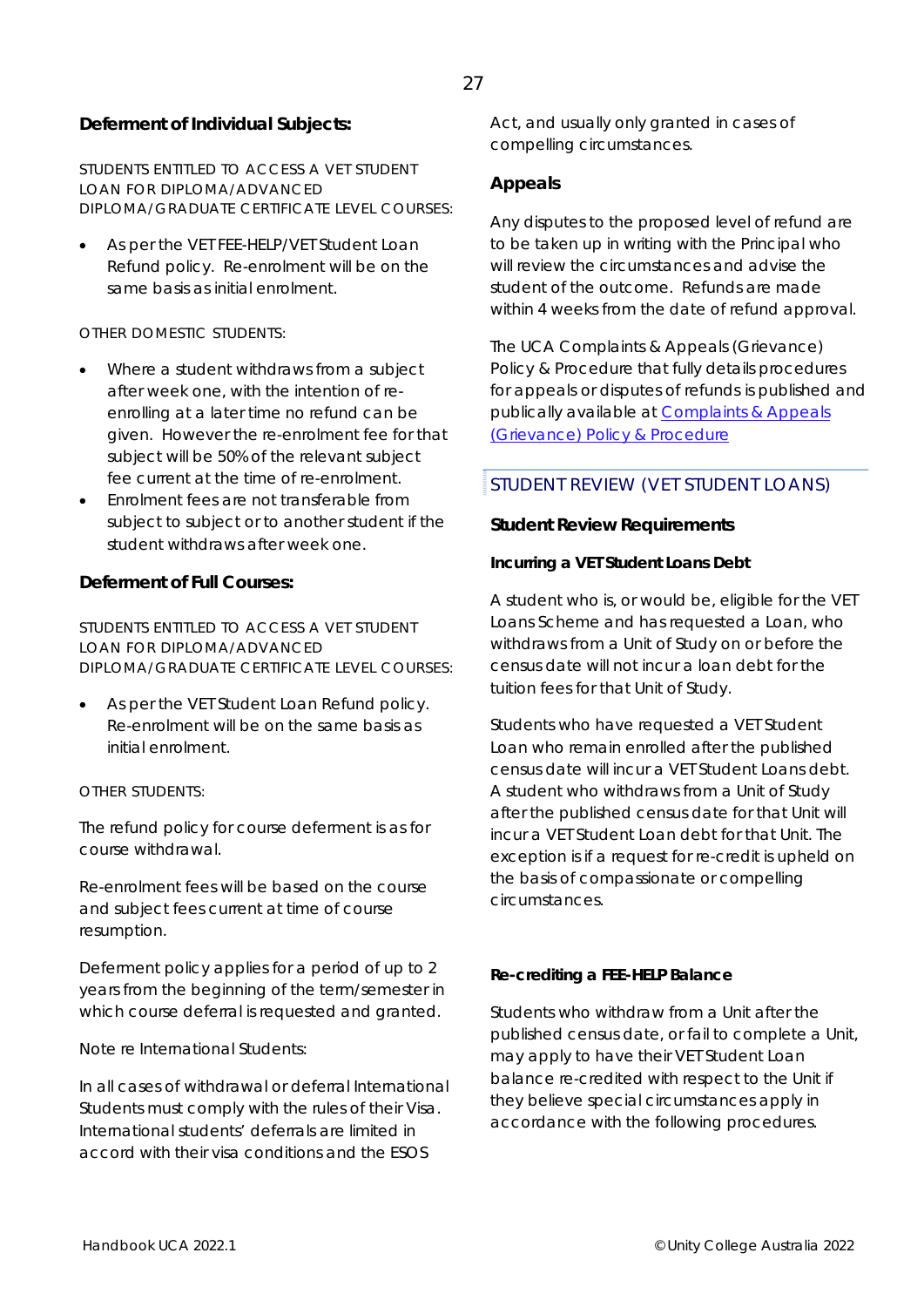#### **Special Circumstances**

Unity College Australia (UCA) will re-credit the student's FEE-HELP Balance if it is satisfied that Special Circumstances apply to the student that were:

- beyond their control, and
- these circumstances did not make their full impact on the student until on, or after the census date; and
- these circumstances were such that it was impracticable for the student to complete the requirements for the unit in the period during which the student undertook or was to undertake the unit.

For circumstances to be beyond a student's control, the situation should be that which a reasonable person would consider is not due to the student's action or inaction, either direct or indirect, and for which the student is not responsible. The situation must be unusual, uncommon or abnormal to be considered special circumstances.

#### *Special Circumstances do not include:*

- a lack of knowledge or understanding of requirements for a VET Student Loan ; or
- a student's incapacity to repay a VET Student Loan debt.

#### **Re-Crediting a FEE-HELP Loan Balance**

#### **The Process:**

Each application for re-credit of a student's FEE-HELP Loan balance will be considered on its merits together with all supporting documentation substantiating the special circumstances claim.

The *Student Services Manager* is the designated VET FEE-HELP/VET Student Loan officer of UCA.

The above officer is responsible for the assessment of a student's request for a re-credit of their FEE-HELP Loan balance due to special circumstances and for the initial decision regarding the request.

- 1. A student must apply in writing to the Student Services Manager within 12 months of the withdrawal date, or if the student has not withdrawn, within 12 months of the specified completion date of the Unit/s of Study. UCA has the discretion to waive this requirement if it is satisfied that it was not possible for the application to be made within the 12 month period. Relevant supporting documentation will be required to substantiate the claim.
- 2. The application for re-crediting a FEE-HELP balance must include details of the:
	- Unit(s) of Study for which a student is seeking to have a FEE-HELP Loan balance re-credited and
	- special circumstances as referred to above, including supporting documentation
- 3. UCA will consider each application within 10 working days of receipt of the application. Applicants will be notified in writing of the decision within 20 working days.

#### **Review of Decision**

- 4. Where UCA makes a decision NOT to recredit a student's FEE-HELP balance that decision may be subject to review.
- 5. If a student is not satisfied with the decision made by UCA the student may apply, within 28 days of the receipt of the original decision, for a review of the decision.
- 6. Applications should be made in writing to the Principal who will designate a suitable Review Officer of any decisions relating to a request for re-crediting of a FEE-HELP balance.
- 7. The Review Officer will:
	- acknowledge receipt of the application for review of a decision in writing within 10 working days; and
	- inform the student that if the Review Officer has not advised them of a decision within 45 days of receipt of the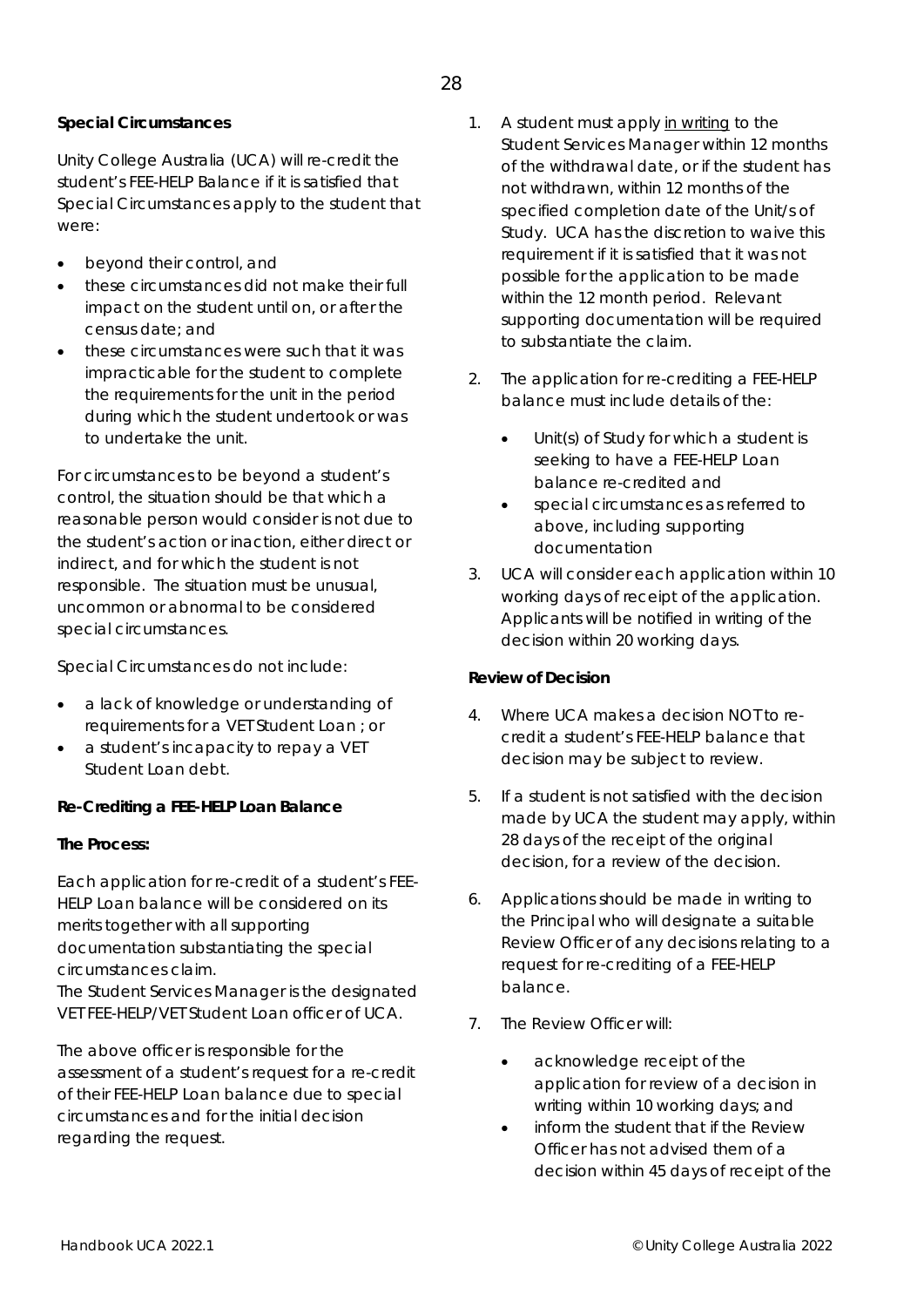application for review, it is taken that the Review Officer has confirmed the original decision.

- 8. The Review Officer will then:
	- review the information from the original decision and then assess any new evidence provided by the student.
	- provide written notice to the student of the decision, setting out the reasons for the decision
	- inform the student of their right to apply to the Administrative Appeals Tribunal (AAT) if they disagree with the Review Decision, and timelines involved (see below).

#### **Reconsideration by the Administration Appeals Tribunal (AAT)**

The relevant officer will inform a student in writing of their right to appeal to the Administrative Appeals Tribunal (AAT) if they are not satisfied with the outcome and the contact details of the closest AAT office and the approximate costs of lodging an appeal. The Application must be lodged at the AAT within 28 days of receiving written notice of the Review Decision.

*Note: Full details of the AAT application process and fees payable are available on the AAT Registry's website: www.aat.gov.au. An application fee may have to be paid. Applications cannot proceed until the fee has been paid or waived. Applications for fee waiver must be made to the AAT. Refer to the AAT website for more details.*

The UCA *Student Review* VET Student Loan *Policy & Procedure* that fully details procedures for Student Review Requirements & Re-Crediting a FEE-HELP Balance is published and publically available at

*https://www.unity.edu.au/index.php/studyinformation/financial-help*

#### **Commonwealth Ombudsman**

Students may at any time contact the Commonwealth Ombudsman for advice concerning any question, issue or complaint they may have in relation to their VET Student Loan or VSL provider. The Ombudsman is available at *https://www.ombudsman.gov.au/How-we-canhelp/vslo* Ph: 1300 362 072

Students may also contact the Australian Government Department of Education and Training for information or advice concerning VET Students Loans at education.gov.au/vet-studentloans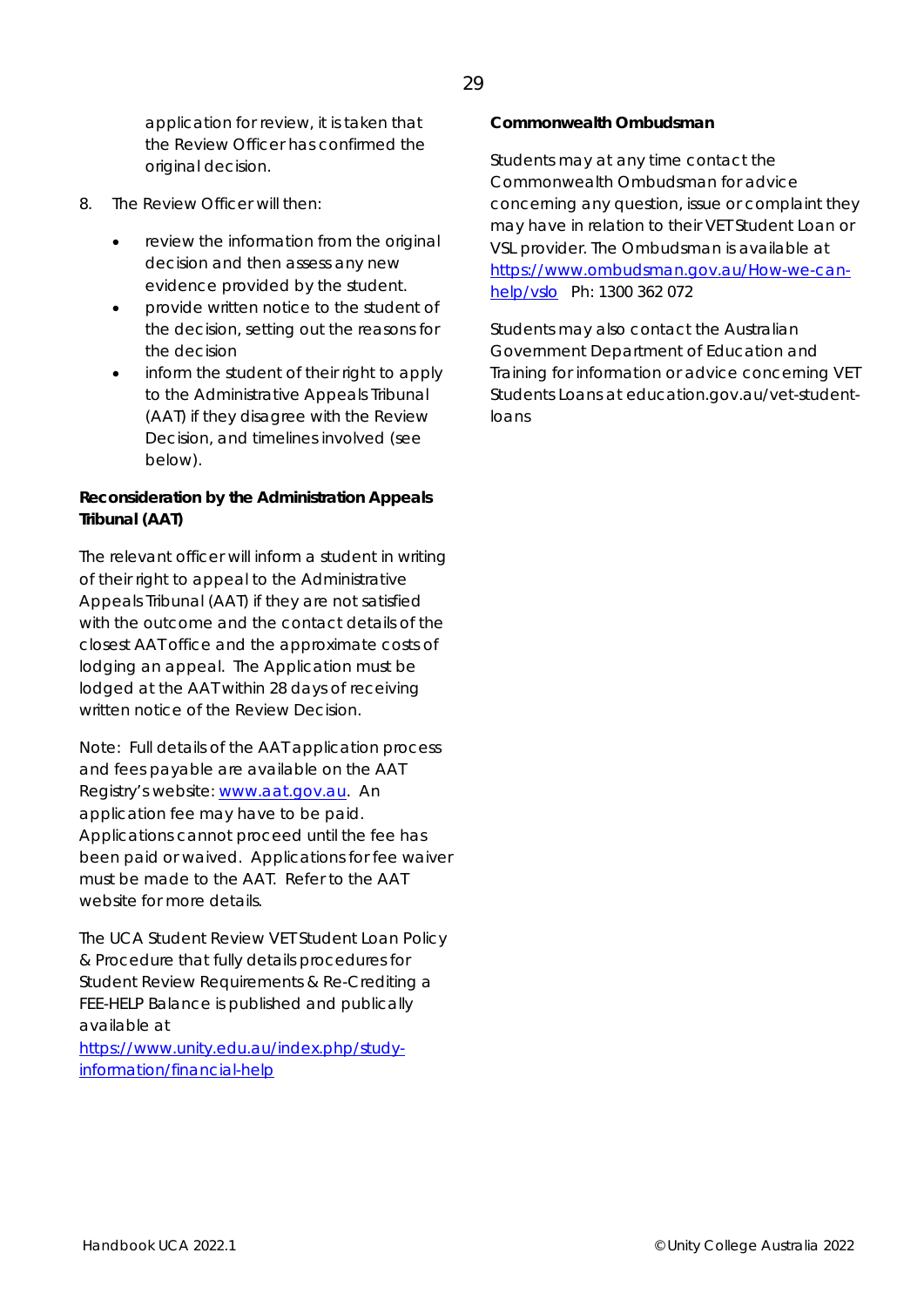#### **8. COURSE LISTING**

#### COURSES LEADING TO FORMAL QUALIFICATIONS

The following is a list of courses areas currently available through Unity College Australia. Not all courses are available at all training centres or run at any given time. Most courses of study can be undertaken in either a full or part time mode. Some options are also available for casual students to attend individual subjects that make up part of a course. Some courses are available for international students (CRICOS) and some via on-line study or blended learning.

For a complete list of courses currently available at the college training centres and further details about each course visit the college website www.unity.edu.au. The current course listing is also published on training.gov.au and www.myskills.gov.au

#### MINISTRY & THEOLOGY

Unity College Australia offers courses in Christian Ministry & Theology from Certificate, through Diploma to Graduate Certificate levels which prepare students for a range of ministry, missional, pastoral, teaching and service roles in churches and communities.



#### MUSIC

UCA offers studies in Music Industry courses from Certificate to Diploma levels, with an emphasis on application to worship and Christian ministry contexts.

#### BUSINESS AND LEADERSHIP & MANAGEMENT

UCA offers various courses in Business, Leadership and Management at Diploma and Advanced Diploma levels.



#### INFORMATION TECHNOLOGY

UCA offers studies in Information Technology at Certificate level.

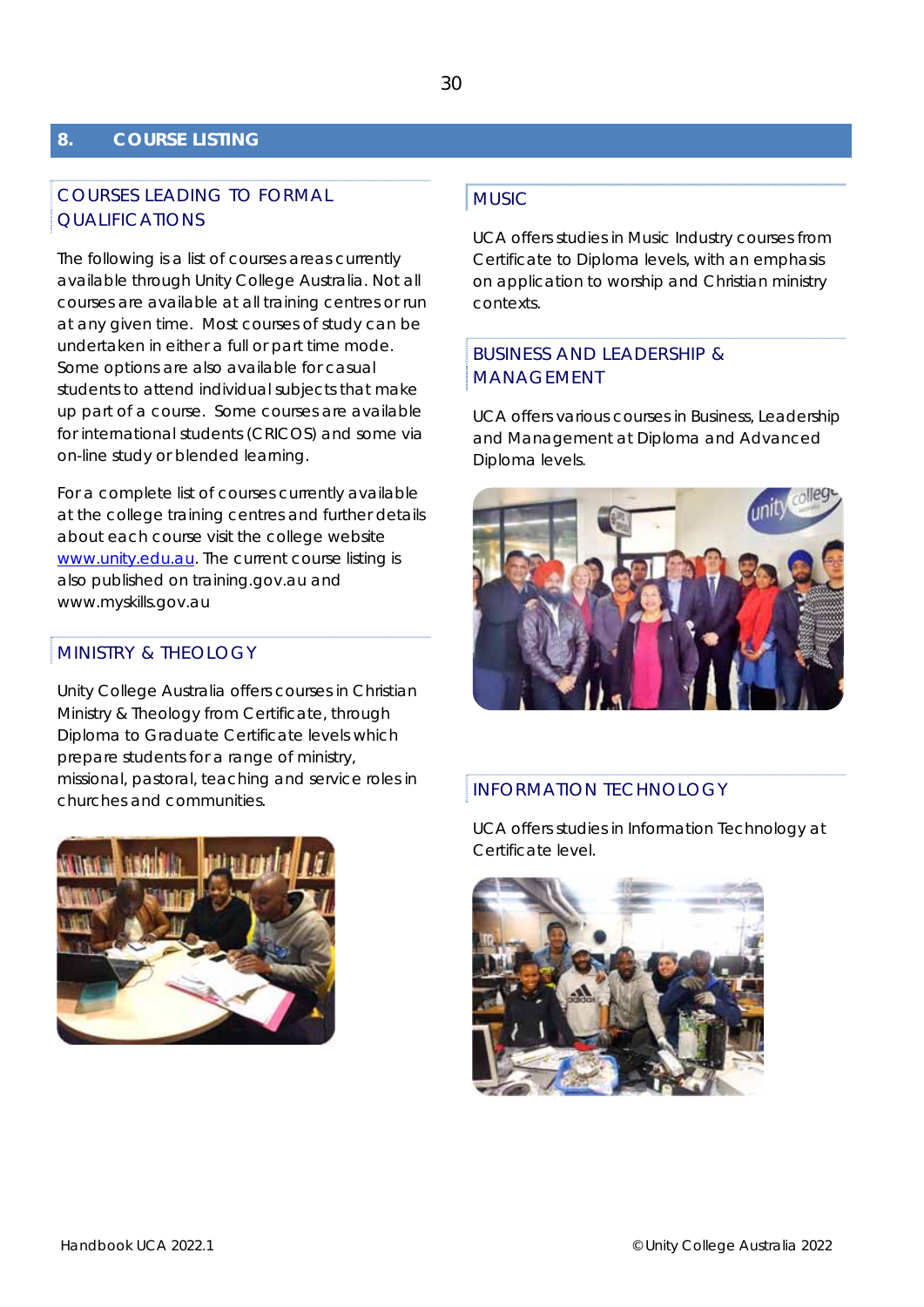#### COMMUNITY SERVICES

UCA offers courses in Community Services at Certificate III, IV and Diploma levels. These courses involve work experience and field placements in local community service organisations.

*All above courses are approved under the Vocational Education and Training Quality Framework leading to nationally recognised qualifications.* 

*Some of the above and various other courses are offered in Unity College campuses nationally, by Unity College partners and online. For more information please see the full course outlines at Unity College web site www.unity.edu.au.* 

#### ELICOS/ENGLISH AS A SECOND LANGUAGE (ESL)

UCA offers an ELICOS General English course. ELICOS = English Language Intensive Courses for Overseas Students.

5 module levels are available:

- Elementary level
- Pre-Intermediate Level
- Intermediate Level
- Upper-intermediate level
- Advanced level



#### NON ACCREDITED PROGRAMS

#### **Music School**

Our high quality music school offers tuition across a wide range of instruments and voice for adults, youth and children.



#### **Seminar and Intensive Programs**

Seminar and intensive programs provide opportunities for Christians and other interested people to gain insights on particular issues facing our society and supplements our formal course program by allowing casual students to experience training in areas for which Unity College Australia has developed a strong reputation.

Information about seminars and intensives will be available from the college office and on Unity College Australia's website as they are programmed.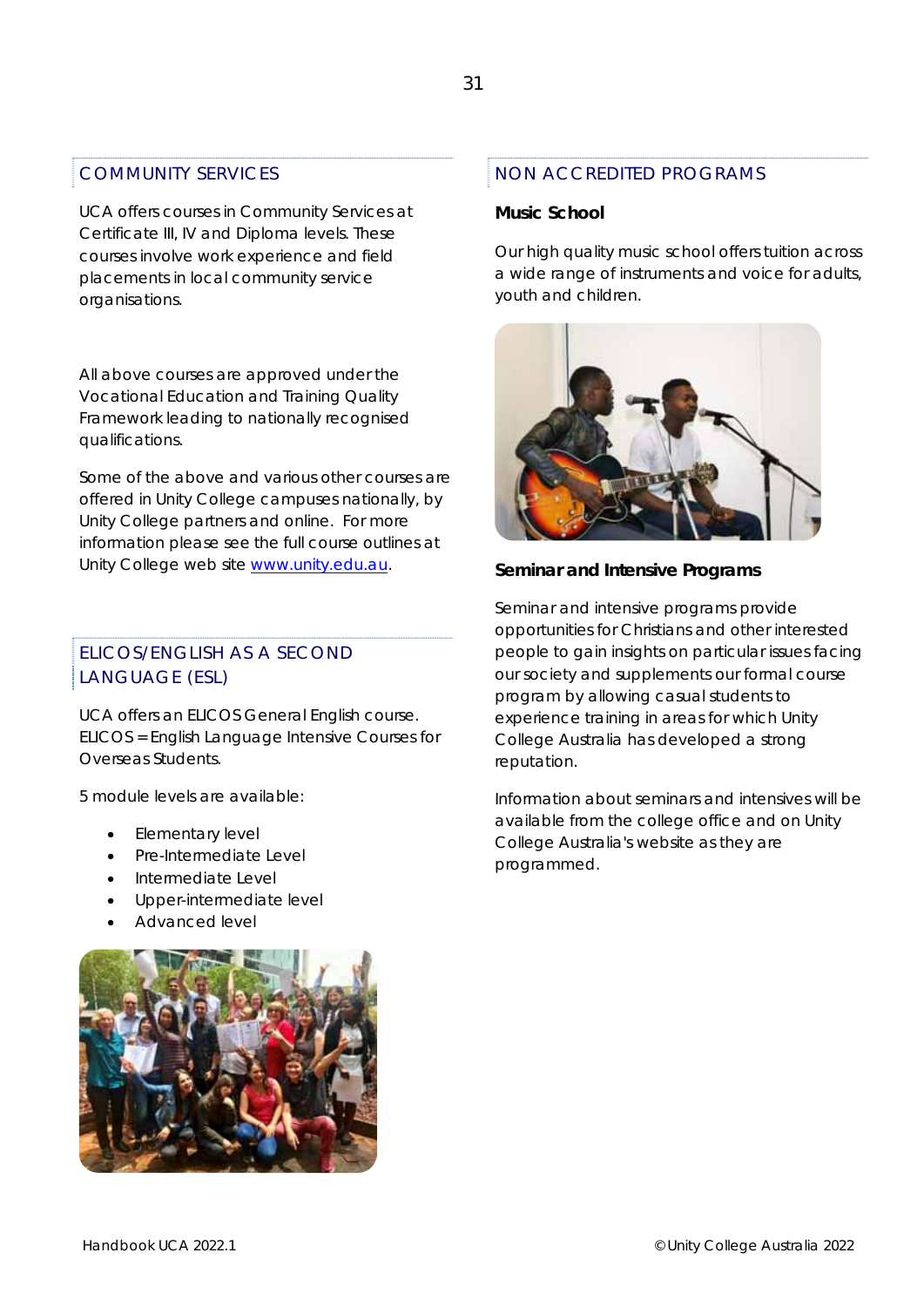#### **9. GRADUATION & ASSESSMENT**

#### GRADUATION REQUIREMENTS

To graduate from a course of study the student must complete the set course requirements including:

- Attendance at classes as outlined below in the Attendance & Absences policy
- Completion of required assessments and graded as competent in all course competencies.
- Fulfilment of any specified co-curricular requirements (e.g. community service).
- Fulfilment of any prescribed practical assignments (e.g. student service, ministry activities, field trips, on-the-job/work placements)
- Full payment of fees
- Return of all library books and other college resources
- Maintenance of a satisfactory level of conduct during his/her time at College

Students who satisfy these criteria will be awarded the appropriate Certificate together with a Statement of Results detailing the units of competency successfully achieved. It is expected that students will receive this at the graduation ceremony where their achievements will be honoured.

Students who fail to achieve the full list of criteria to qualify for the award may apply to receive a Statement of Attainment.

#### GRADUATION

Graduation ceremonies are held after the completion of courses and provide an opportunity for Unity College Australia to acknowledge graduating students.



#### REISSUE OF QUALIFICATIONS

Students wishing to request a reissue of a qualification (testamur) whether it be a Certificate, Statement of Results or Statement of Attainment are required to make this request to the college in writing providing information about when they undertook their study with the college and what testamur they are requesting. A form is available from reception. There will be a charge for this service as outlined in the fees policy.

#### ASSESSMENT STRATEGIES

Assessment for the Certificate and Diploma courses have been developed to conform to the recommendations contained in the VET Quality Framework in line with the principles of competency based training.

Where appropriate, more than one unit and/or element of competency will be assessed in a single assessment activity. Assessment results will indicate either achievement or nonachievement of competence.

Results will be expressed as Competent ( C ) or Not Yet Competent ( NYC )

Participants are able to negotiate the assessment methodology relating to subject competencies where they have specific learning requirements.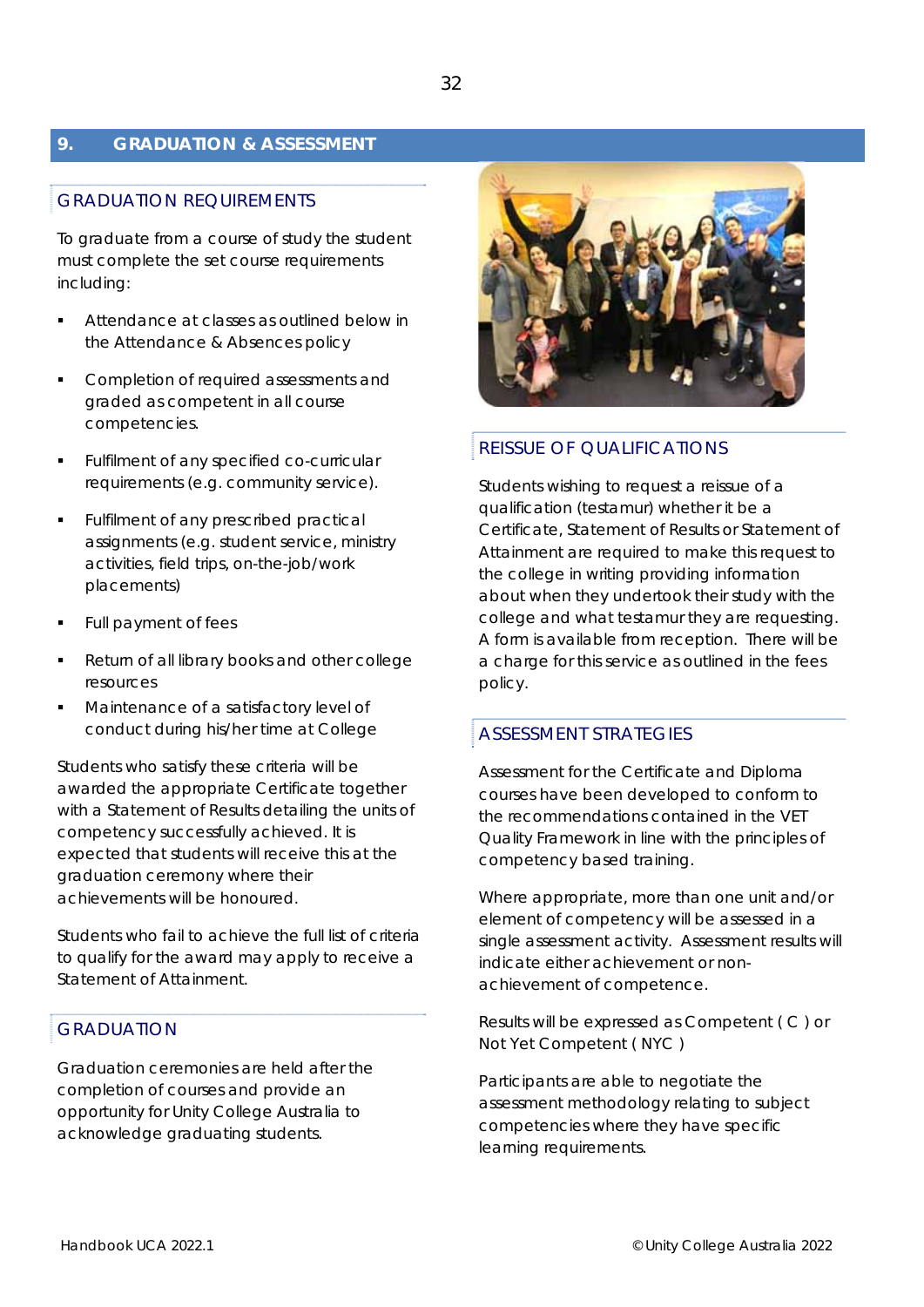An outline of subject/unit content, learning outcomes and associated assessment tasks will be distributed by individual trainer/tutors (during the first 2 weeks of term/semester).

Courses include a variety of assessment methods**,** instruments and events which include but are not limited to:

- Written tests/assignments/presentations
- Oral questioning/presentations
- Group activities including role play
- Practical application of skills/performance under supervision
- Research tasks/projects
- Attendance and participation;
- Practical performance, rehearsal & fieldwork as applicable;
- Written assignments, exercises, tutorial/ seminar presentations, tests as applicable;
- Journal/notebook completion as applicable.
- Peer/collaborative/self-assessment
- Recognition of Prior Learning
- Recognition of national qualifications and competencies gained at other Recognised Training Organisations (RTOs).

Field placement or on-the-job training refers to training conducted under working conditions; that is, completed and assessed within the workplace or field. These can be carried out in a wide range of environments where the student will be under the supervision of an experienced worker or trainer.

On-the-job assessment results will be recorded by a variety of methods that may include but are not limited to:

- on-the-job log books
- training record books
- skills passports

#### ATTENDANCE AND ABSENCE POLICIES

Satisfactory attendance and participation is a requirement for satisfactory achievement in all units/subjects and courses studied at Unity College Australia. Student attendance is recorded and monitored regularly.

Students should aim for 100% attendance. Where this is not possible due to illness or other

unavoidable circumstances the student is required to notify the college of the reason for absence. Students are required to advise the college in advance of any foreseen class absences, noting only compelling and/or compassionate circumstances will normally be accepted.

In certain exceptional circumstances beyond the students control (eg extended sickness, personal trauma), students may apply to the Campus Principal, Dean or Head of School for special consideration. Upon approval, alternate pathways for the fulfilment of course requirements may be granted. Students should apply in writing as soon as possible detailing the circumstances and reasons why special consideration would be granted. Students will be notified of the outcome in writing.

A student must demonstrate that they have covered the content missed through absence in order to gain competence in that subject/unit. For example, students could read teaching notes and provide a short summary or do an activity which demonstrates that they have understood the material. Completion of assessment items demonstrating understanding of the teaching content may be adequate. This must be negotiated with the relevant trainer.

Where a student is absent for the majority of classes and in-class assessments, the college reserves the right to withdraw the student from that unit of study. In that case the student will need to apply to resit the unit at a later date.

An outline of expectations and procedures regarding attendance is provided to students at Orientation. Unity College Australia's Attendance and Absences Policy is available to students upon request.

#### **International Students – attendance and course progress**

Attendance for International students will be monitored and calculated regularly during each study period (term or semester).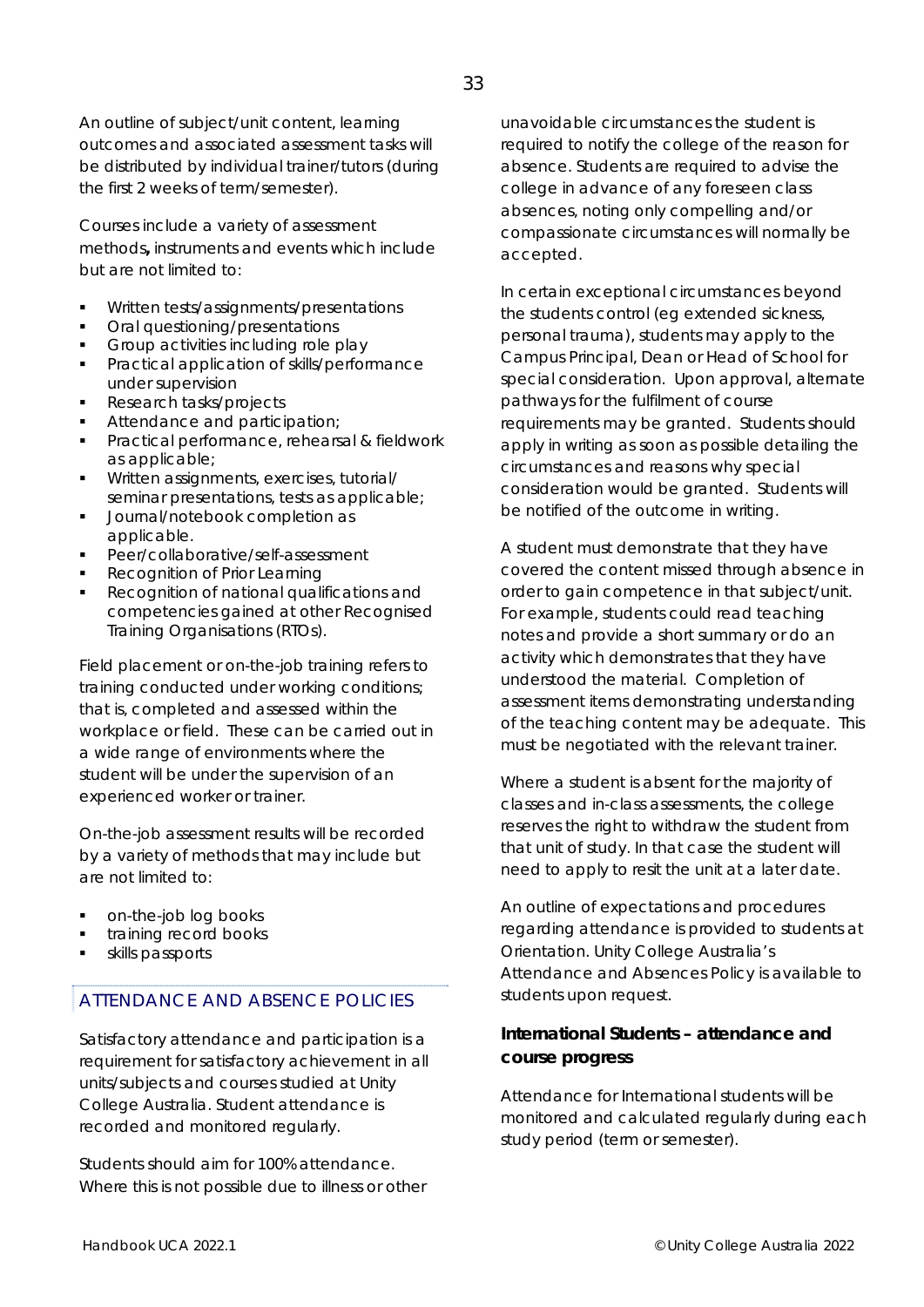Minimum attendance requirements for students enrolled in ELICOS courses is 80% of all classes scheduled per term (as per the ESOS National Code 2018). Students enrolled in other CRICOS courses are also expected to attend a minimum of 80% of scheduled classes. Students should aim for 100% attendance.

As a guide, this means that students cannot miss more than 10 sessions each term for ELICOS courses or 1 day per month for VET courses. Partial attendances (late arrivals or early departures) will be included in attendance calculations.

Students absent for more than 2 consecutive days due to illness must submit an official medical certificate as evidence.

Minimum satisfactory course progress for all courses is satisfactory achievement of at least 50% of academic requirements during a designated study period (usually 6 months or a semester). Students who are assessed as being at risk of not making satisfactory progress and/or not meeting attendance requirements will be:

- 1. Counselled when the issue first becomes apparent
- 2. Issued a warning letter if poor attendance or poor course progress remains an issue
- 3. Once a student's attendance or course progress falls below the minimum requirements and cannot be redeemed during the current study period, and no compassionate or compelling circumstances can be provided, the student will be issued written notification of intention to cancel enrolment. At this point the student has 20 working days to access the college's Appeals process.

The Australian government requires the college to formally counsel students who are absent for more than five successive days without approval or who are not consistently attending their course. Any student who is not able to be contacted after 5 days or who misses more than two successive weeks of classes without approval must be reported to the government.

If this occurs a student's visa may be reviewed and possibly cancelled.

The college will attempt to contact the student using the most recent contact information available. Students are required to notify the college of any change to their contact details (email, phone and/or postal/living address) within 7 days of the change occurring.

The above attendance requirements may be waived in exceptional circumstances as noted previously where the appropriate procedures are adhered to and in line with the ESOS Act. Medical reasons must be supported by an official medical certificate.

Examples of compassionate or compelling circumstances may include:

- Extended sickness or impairment (physical or mental) limiting ability to participate in or complete course work
- Trauma associated with an event experienced by the student or a close relative, or which occurs in their home country
- An emergency or unforeseen situation, out of the student's control, and which prevents the student from attending college

In certain cases the college may offer a student the opportunity to attend additional sessions in order to make up time for absences or to complete assessments missed due to absence. This may incur additional cost depending on the circumstances and will be at the discretion of the Course Coordinator or Principal (see Fees and Refunds).

#### EXIT POINTS

There are no formal exit points in multi-year courses however students may be able to apply for Recognition of Prior Learning towards a lower level qualification depending on the amount of study completed.

A Statement of Attainment can be issued upon successful completion of one or more units, even if a student exits prior to completion of the graduation requirements for the full qualification being studied.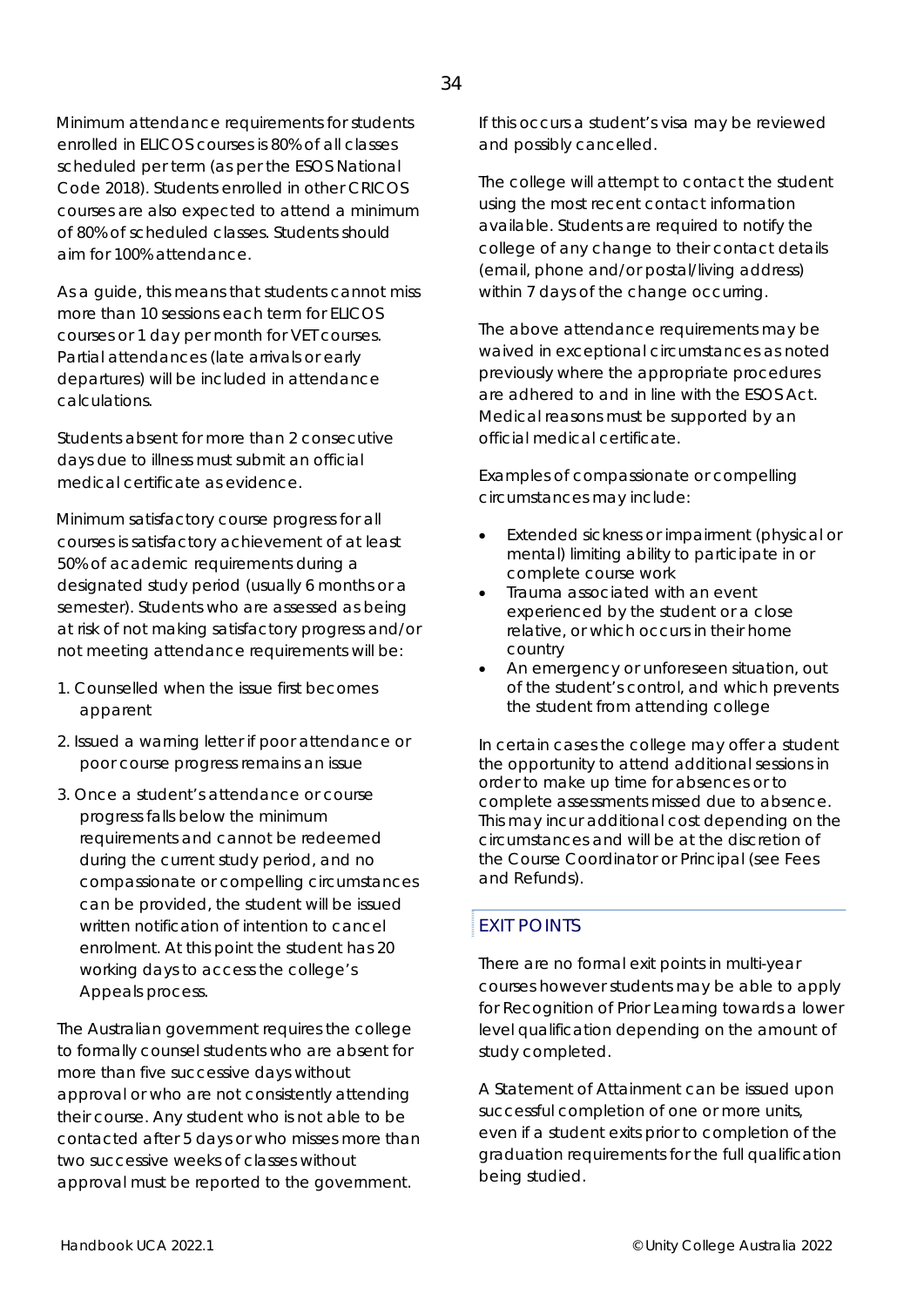#### **10. ACADEMIC POLICIES**

#### GRADING

Formal assessment in Unity College course subjects/units is described as Competent (C) or Not Yet Competent (NYC). Individual trainers/tutors may choose to allocate marks and/or grades for subjects and individual assessment tasks but this is not a formal requirement. A student is assessed as 'Competent' when he/she is able to demonstrate achievement of each element of any underlying competencies in a subject.

For example a student who does very well in four of five elements of competency but doesn't achieve the fifth element of competency because they didn't submit an assessment item will be graded 'Not Yet Competent'.

#### ASSIGNMENT SUBMISSION

Assignments should follow assignment submission and presentation guidelines as specified for each course/units/subject.

All written assignments should be submitted with a completed and signed 'Assignment Cover Sheet' by the due date to the relevant Unity College Australia campus office. If alternative arrangements have been negotiated with the trainer/tutor or campus coordinator a copy of the assessment must be submitted to the relevant office.

On-line assessment submission follows the process outlined in the on-line system for the course being studied.

The date of receipt of all assessments will be recorded.

Students are required to retain a copy of every assignment. While every care is taken to ensure students' work is not mislaid, in the rare case that this happens, a replacement copy provides both evidence of submission and a copy for marking.

#### **Extensions**

If you are not able to complete an assessment task by the due date you will need to negotiate an extension with the trainer/tutor. This must be done before the due date. If you are not able to contact the trainer/tutor directly you should notify the college office. Extensions will normally be granted for a maximum of one week (longer in extenuating circumstances). It will be up to the individual trainer/tutor to decide whether or not to grant an extension and whether any evidence (e.g. medical certificate) is required.

An 'Assignment Extension Request' form is to be completed and signed by the trainer/tutor or delegate and submitted with the assignment.

#### **Late Submission of Assignments**

Acceptance of an assessment after the due date or end date of a subject/unit is only at the discretion of the Trainer/Principal or delegate and will be based on the associated circumstances. If not accepted the student will be awarded an NYC grade for the subject. To complete the subject the student may be given the option to re-enrol and resit the subject.

A Late Assessment submission fee will be charged for assessments which are allowed to be submitted after the due date or negotiated extension date. The fee is determined by the number of weeks the assessment is late and is payable at the time of submission. Re-enrolment applies once an item is more than 1 month overdue without an approved extension. Current fee rates are as per Section 7 Fees and Refunds.

Once a student has ceased studying at the college (withdrawn from, deferred their course or the study period has ended) the maximum time a student can apply to submit any outstanding assessment work is 6 months (1 semester) from the date of leaving or close of subject/unit/course (whichever is the earlier).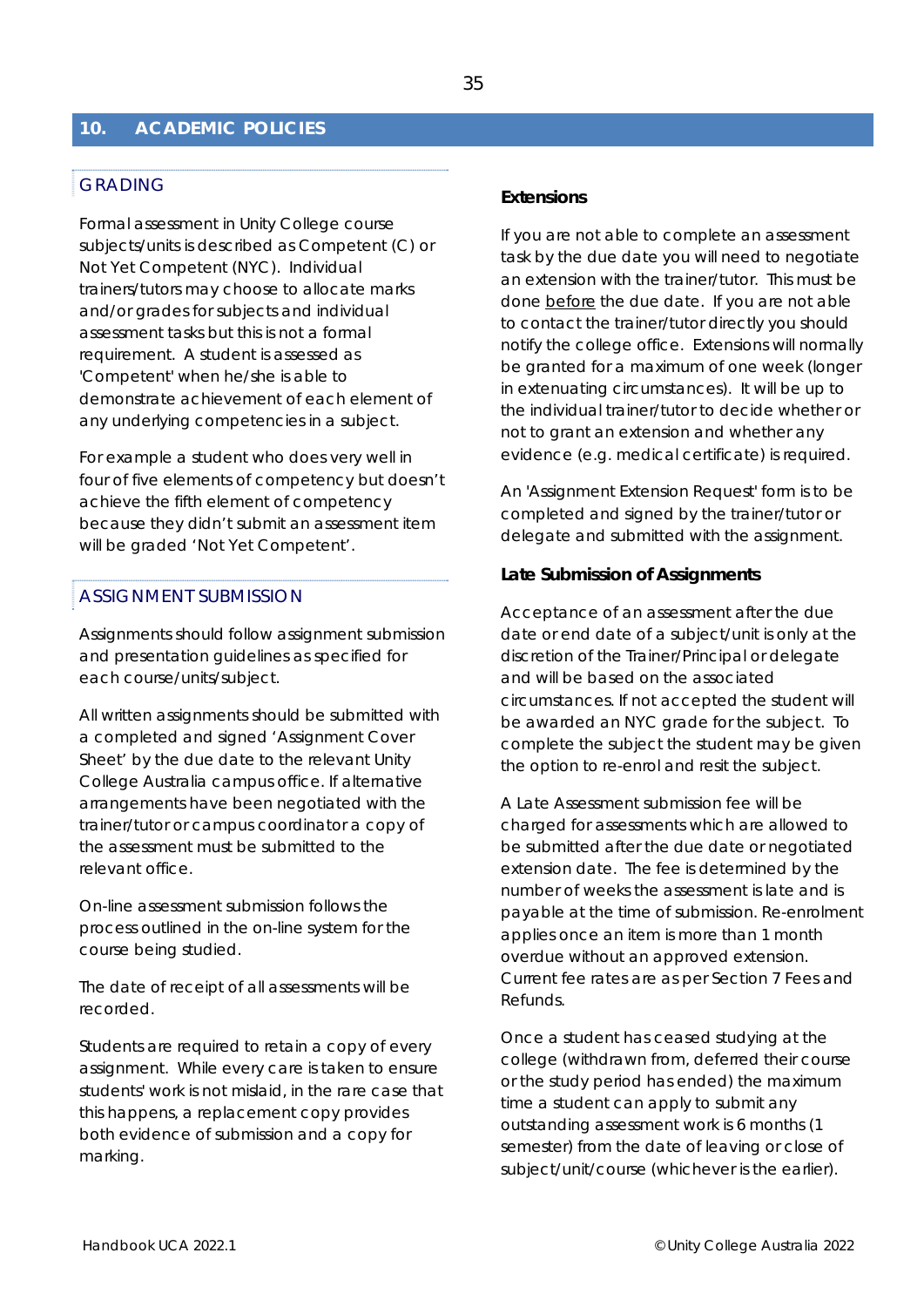In the case of a student having one or more unapproved full or partial absences from a subject/unit:

- the student may not be allowed to submit assessment work for that subject/unit, may be graded NYC and may be required to re-enroll in the unit at a later date
- if assessment submission is allowed, or if submission is after the due date, the student may be required to pay a reenrollment fee in order to submit assessments
- if a student submits unsatisfactory assessment work they will be required to pay a resubmission fee if given the option to resubmit

This policy will be waived only at discretion of the Principal in exceptional circumstances (e.g. extended sickness accompanied by a medical certificate).

#### **Resubmission and Re-marking**

If an assessment task is graded as 'Not Yet Satisfactory' you may have the opportunity, as negotiated with the trainer/tutor, to be reassessed by:

- resubmitting an amended assignment or resitting a test;
- completing an additional assessment task (at the trainer/tutor's discretion); or
- applying for a re-mark (this is to be arranged through the Head of School or College Principal)

Applications for re-assessment should be received by the College office within one week of return of the relevant assignment/test.

A resubmission must be received within 2 weeks of return of an assessment or a late fee will apply.

A maximum of 3 submissions will be allowed.

Further re-assessment may involve payment of an additional fee (see Section 7 Fees and Refunds).

#### WRITTEN ASSIGNMENT PRESENTATION **GUIDELINES**

#### **Presentation**

All assignments should include:

- Assignment Cover Sheet if hard copy (available from the Unity College Office or Common Room).
- Assignment content response to the assessment task.
- Appropriate referencing.

#### **Layout**

All assignments should:

- Be typed or word processed
- Be double spaced
- Be written on one side of the page only if hard copy
- Have left and right hand margins of approximately 3 cm if hard copy

#### **Word Count**

Where a word count is specified, assignments should be within 10% of that amount. Where a range is specified (e.g. 1000 - 1500 words) assignments should fall within that range.

The word count includes small quotes within the body of the assignment which should not total more than 10% of the assignment. The Bibliography, footnotes and any large quotes should be excluded from the word count.

#### **Assignment Format**

The exact format of the assignment may vary depending on the type of assignment (e.g. essay, book review, fieldwork report etc.) and individual trainer/tutor's guide-lines.

*Essays:* the format should involve the following sections -

 Introduction - a paragraph introducing the topic and giving a brief outline of how you are going to approach it, what you will cover in your essay.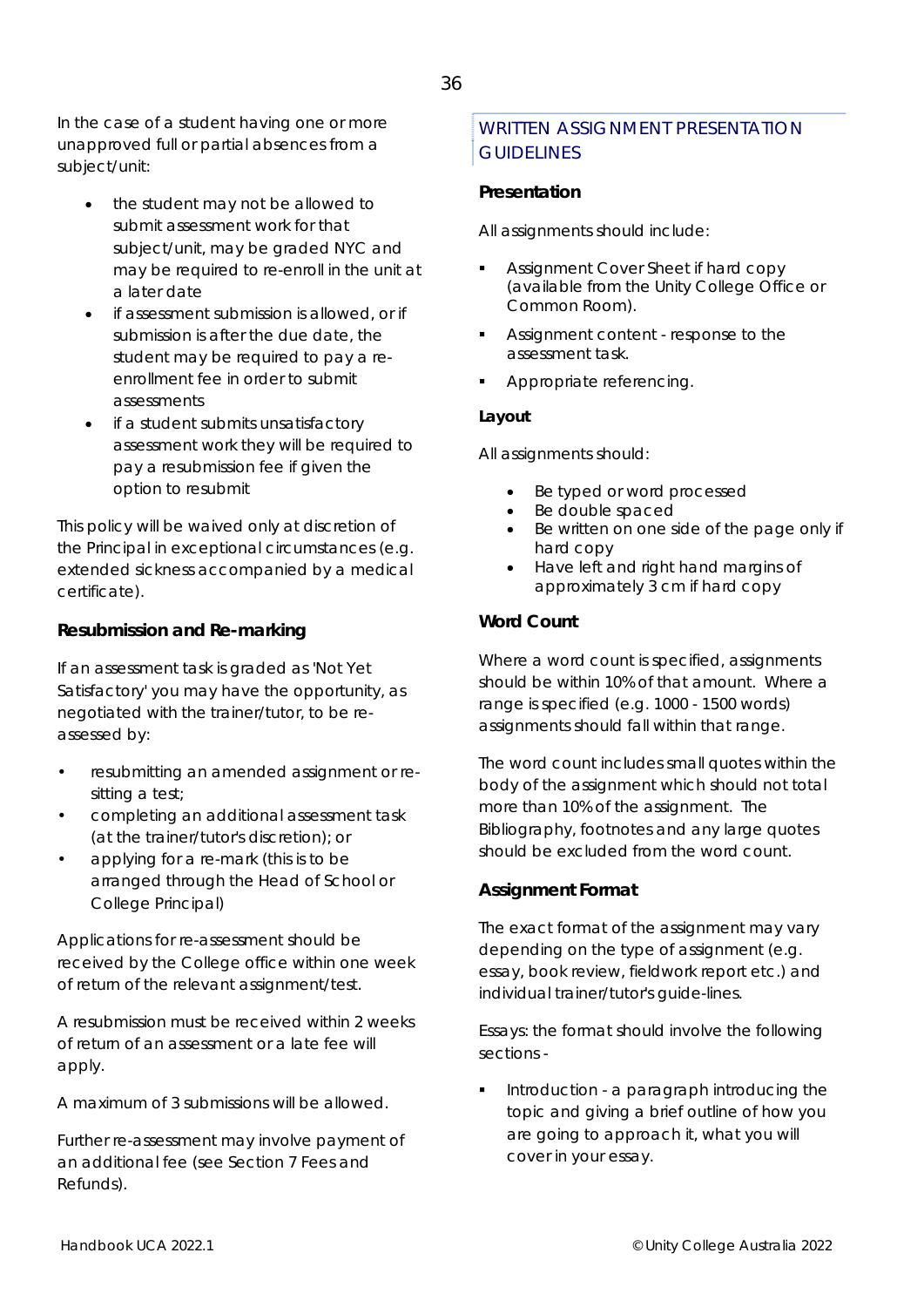- Body/development this section is the major part of your essay. Here you need to state your main points and develop your ideas. Thoughts need to be presented logically and clearly and should always relate to the topic of the essay.
- Conclusion a closing paragraph or two which summarises your main points and conclusions about the topic.

*Reports:* the format for a report will depend on the nature of the material being reported on -

- Subheadings for different sections will probably be appropriate.
- Content may include lists of information gathered (facts, figures etc.). These may be included in an appendix but must be referred to in the content of the report. Information should still be presented logically and in a way the reader can understand its relevance to the topic.
- An introduction and conclusion/summary are still required. Both must be related to the assignment topic.

#### ACADEMIC PERFORMANCE

All students are required to maintain an acceptable standard of academic performance throughout each academic period in order to pass their course.

#### **International Students**

The Department of Home Affairs (DHA) requires international students to be performing at a satisfactory level in their studies.

Students are deemed to be performing at an unsatisfactory level where they:

- Have unsatisfactory achievement in more than 50% of their subjects/units in any one term/semester.
- Receive an NYC result for a compulsory unit more than twice.

Students whose academic progress throughout a study period is observed to be unsatisfactory will be offered counselling. Once course results are available an official warning letter will be issued if progress is found to be unsatisfactory. The reasons for this letter will be outlined as well as actions required to redress the situation and potential consequences, including notification of enrolment cancellation, if not followed. The student will be invited to discuss the issues with the Campus Dean or Principal who may choose to review any official warning where extenuating circumstances outside of the students control occur.

Otherwise if the student does not comply with the outlined requirements at the end of the study period, termination of enrolment along with reporting to DHA via the International Student Registrar may result. Students will be notified in writing prior to this happening. Students will have access to the college's Appeals processes from the date of initial notification of enrolment cancellation.

#### ACADEMIC SUPPORT

Students having difficulty completing assessment requirements for any individual subject or course are welcome to discuss their difficulties with their relevant trainer or course coordinator who can suggest appropriate strategies for dealing with issues raised. These could include one-on-one sessions, alternative assignments, resubmissions and/or academic counselling.

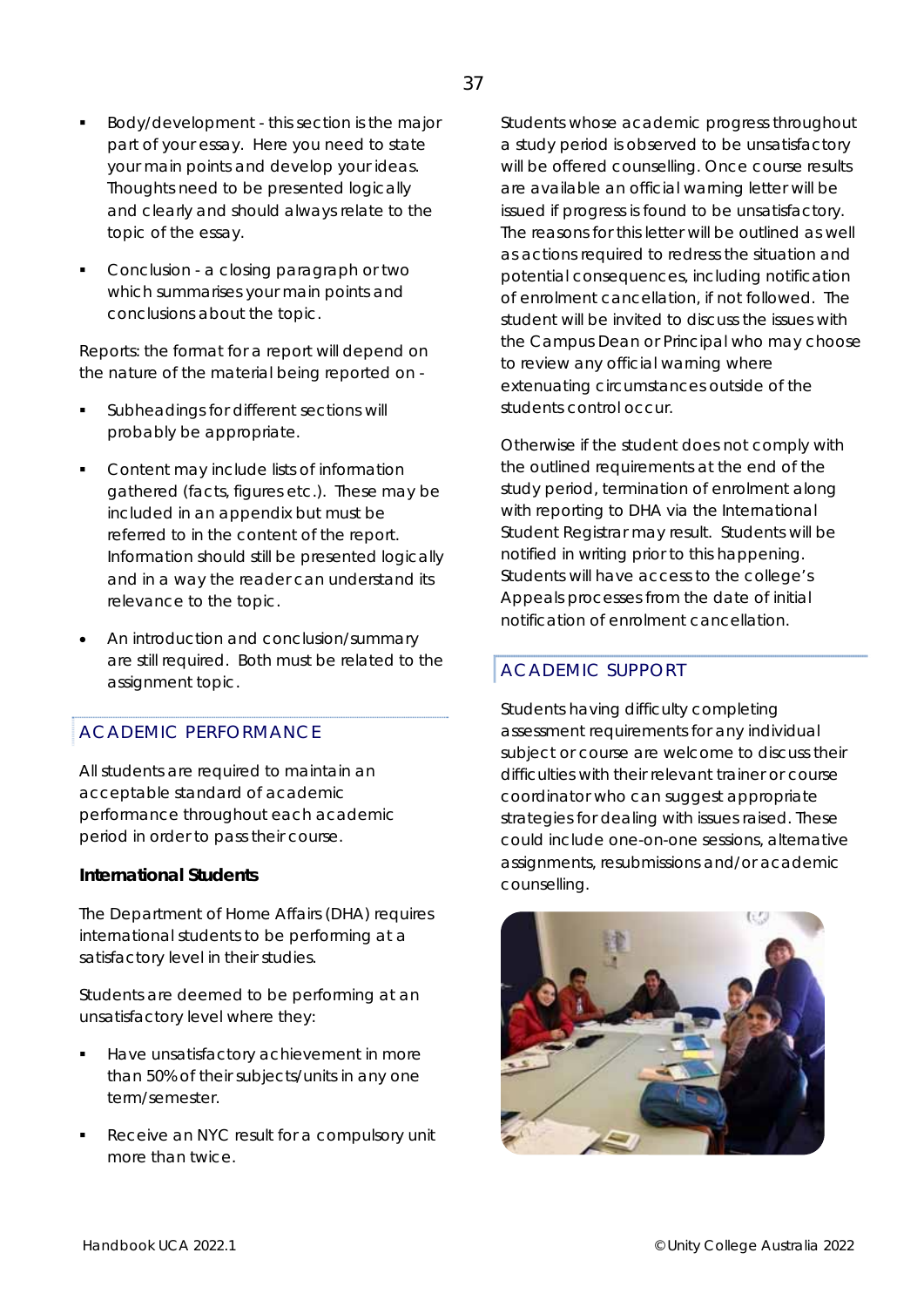#### ACADEMIC MISCONDUCT

Unity College regards any academic misconduct as a serious matter and will take appropriate action, including:

- disqualification of the relevant assessment work
- charging of resubmission fees as per 'Section 7-FEES AND REFUNDS', if the student is offered the opportunity to resubmit or resit the item
- reassessment of the student's continued enrolment in the subject and/or course

Examples of academic misconduct include but are not limited to:

- Taking unauthorised materials into an examination
- Having a substitute person sit an examination in place of the candidate
- Copying another student's work during a test
- Submitting work for assessment knowing it is the work of another person
- Submitting a falsified or unauthorised medical certificate
- Plagiarism

Students are required to sign a declaration on the Assignment Cover Sheet that submitted assignments are their own work. To present someone else's work as your own is plagiarism. Copyright laws protect the intellectual property of the creator of written work, so only limited copying is permitted, if at all, and acknowledgment must be given to the author. You should identify others' work in your assignments by listing the sources in footnotes and Bibliographies. There is a limit to how much of any assessment can be direct quotation. See above for guidelines on assignment submission, layout, word count and acknowledgement of sources. Detailed guidelines for referencing will be provided at Orientation.

Unless a team project or assignment is indicated, any obvious copying of another student's work will mean disqualification of both students' entire work.

#### ACADEMIC APPEALS

The purpose of this policy is to assist clients wishing to appeal academic decisions made by staff of Unity College Australia.

#### **Procedure**

All appeals should be made in writing to the delegate (Head of School, Dean or Principal) within two weeks of return of the assessment.

Detailed procedures are outlined in Section 10 GENERAL POLICIES, under the heading Procedures for Dealing with Complaints or Grievances.

The UCA *Complaints & Appeals (Grievance) Policy & Procedure* that includes Academic Appeals is published in full and publically available at *Complaints & Appeals (Grievance) Policy & Procedure*

#### ACCESS TO RESULTS

Students are to have timely access to records of their participation and course progress.

The college commits to the return of marked assignments and tests within 4 weeks of the due date. This does not apply if assessments are not received by the due date.

Students will receive an unofficial subject/unit results record after the conclusion of a period of study (term/semester) or at other times upon request.



Collusion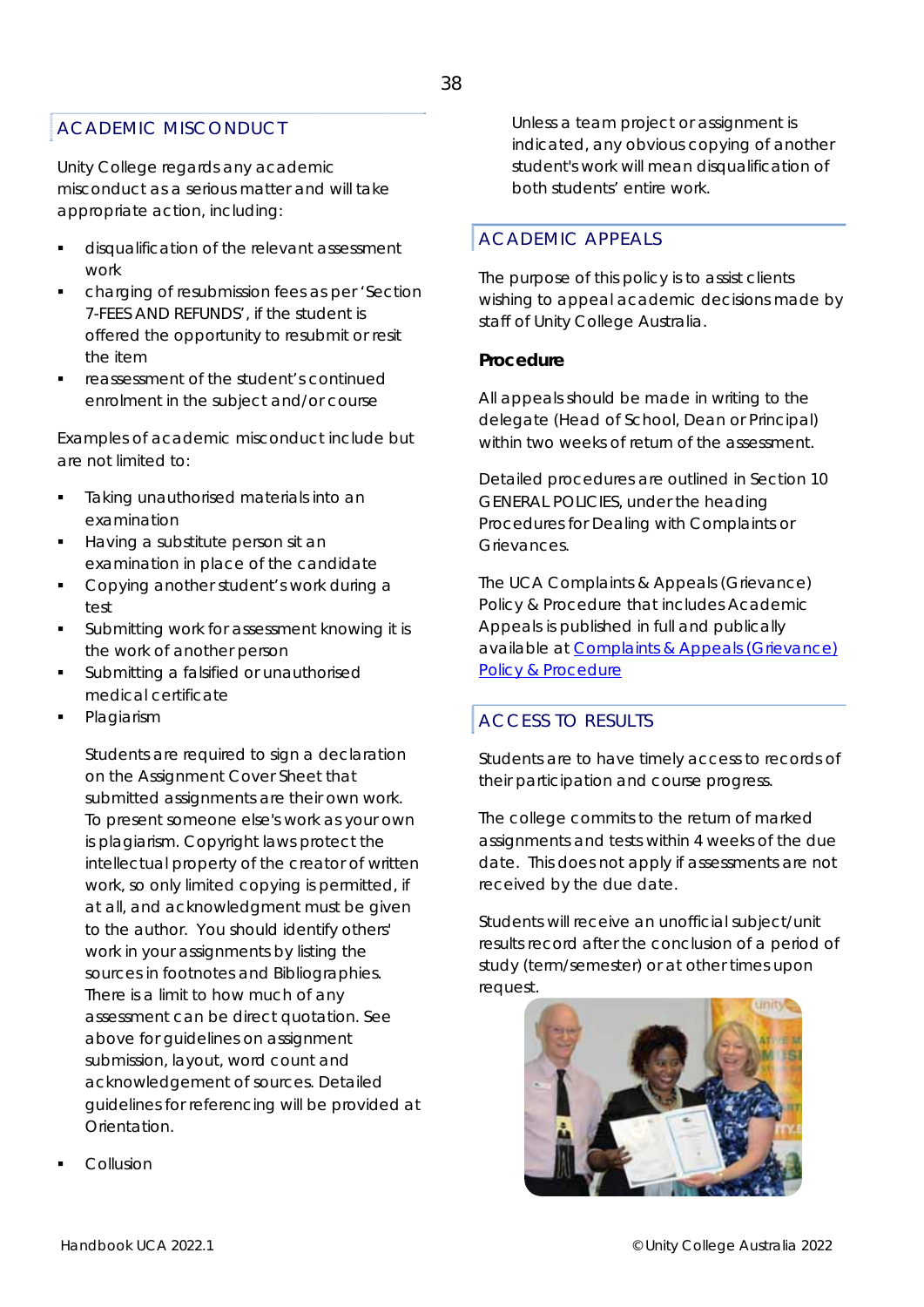#### **11. GENERAL POLICIES**

#### WORK HEALTH AND SAFETY (WHS)

Unity College Australia (UCA) is committed to safeguarding the health and safety of staff and students. Students should acquaint themselves with their responsibilities and the avenues available for them to safeguard their health and safety.

#### **Overview**

UCA will take all reasonable steps to ensure that students are not exposed to any risk while at or near its premises or while utilising its services. The College will strive to improve the standards and practices of work health and safety in all premises it uses. It will regard all existing community standards as the minimum standards.

To achieve its WHS objectives the College's policy will:

- provide appropriate information and training, including during induction training or orientation, on WHS to all staff and students, to enable them to perform their work and/or studies in a manner that is safe and without risk to their health or to the health of others;
- hold all levels of management responsible and accountable for health, safety and rehabilitation matters in the areas under their control
- provide staff with information on their responsibilities for WHS;
- ensure that expert advice is available on WHS matters affecting staff, students, members of the public and contractors;
- conduct regular work health and safety audits;
- place the safety and health of employees ahead of the protection of equipment and services;
- enable the provision and maintenance of safe plant, equipment and systems of work including safe storage and handling of substances;
- immediately notify staff, students, visitors and the relevant authorities of all accidents, hazardous situations, dangerous occurrences or immediate risks to health and safety; and
- where work/study environment is such that for staff or students to continue to perform their usual duties would be a danger to their health, instruct them to use suitable alternative premises until any hazard has been eliminated or controlled.

#### **Student Responsibilities**

Students are expected to take all reasonably practicable steps to:

- ensure proper use of appropriate safeguards, safety devices and safety equipment provided by the College and follow agreed safe work practices;
- ensure that they do not take any action, or make any omission, that creates a risk, or increases an existing risk, to their health and safety, or of other persons on the College premises;
- use equipment, in accordance with any instruction given by management consistent with its safe and proper use; and
- co-operate with the College, to the extent necessary to enable it to fulfil its duties and obligations, especially in emergencies.
- Inform College administration of any potentially hazardous situations.

#### **Duty of Care**

UCA will ensure that all written or oral information or advice given is accurate, timely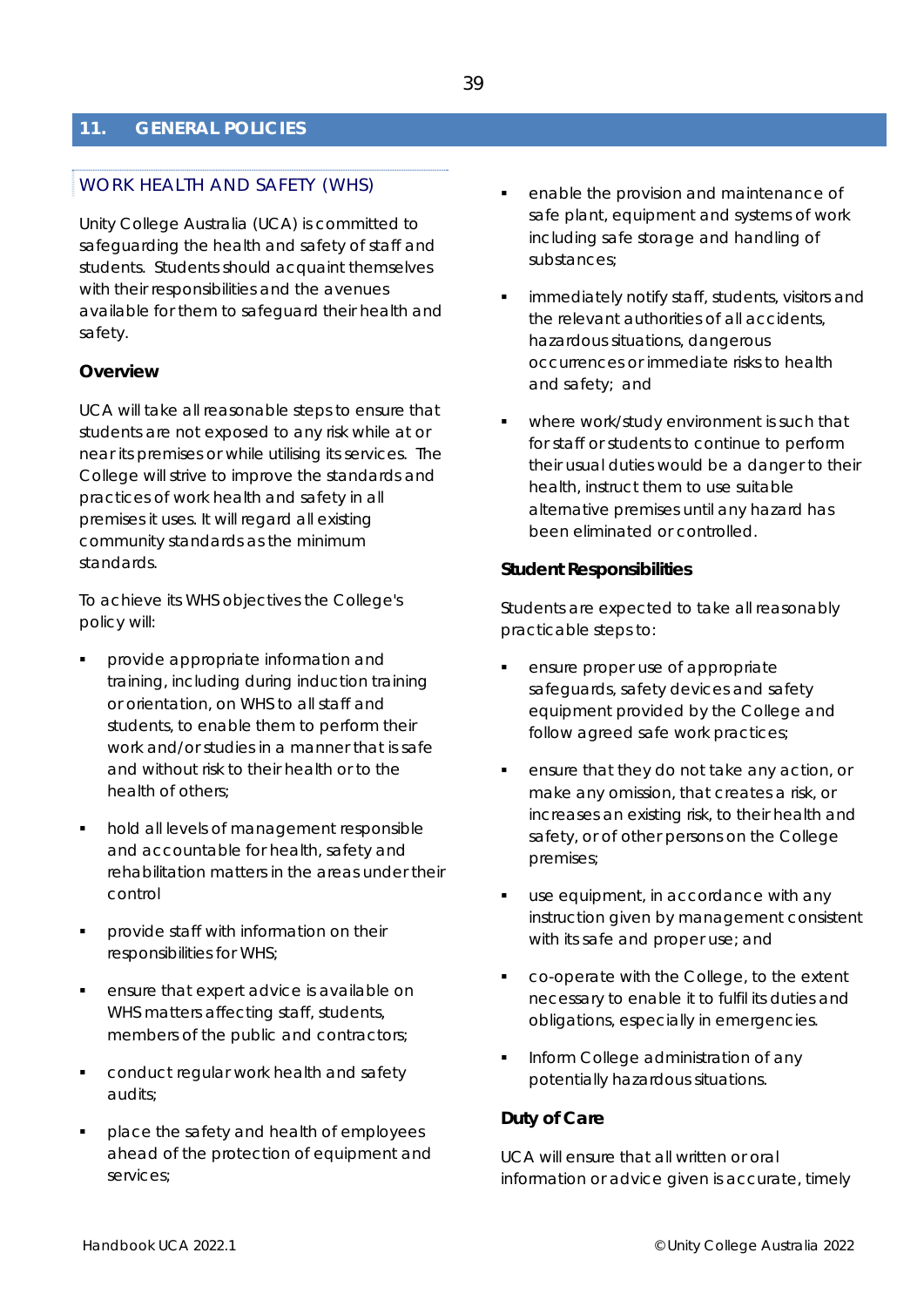and complete and that they are duly authorised to give out such information.

UCA recognises a student's right to know how and why decisions were made. In order to help understand the reason for those decisions, UCA will endeavour to ensure that students:

- receive clear information about the policies and instructions affecting their case (care will be taken to ensure all relevant facts are known and understood);
- have an opportunity to provide all the information about their case (even after the making of a decision, as it may be that the new information results in a different decision being made);
- are given an explanation of why, if it is not possible to give a favourable decision; and
- are aware of any rights of review.

#### MENTORING

UCA recognises the importance of mentoring of students as a key mechanism of their sustained growth as noted by Stanley and Clinton# "Mentoring is a relational experience through which one person empowers another by sharing God-given resources." The resources may be wisdom, information, experience, modelling, confidence, insights, direction, relationship status, etc.). Empowering means imparting strength, persistence and encouragement in times of weakness or uncertainty, so that the person will have competence in applying knowledge gained. Hence mentoring is about realising the mentee's full potential. It establishes accountability, and encourages consistency in moral and character development.

Mature successful leaders testify to several significant individuals whose timely help enabled them to grow and finish well. Mentoring needs to be deliberate (by spoken agreements) and intensive (ideally weekly contact), rather than occasional or non-structured.

Where students are studying courses with a Christian focus, UCA works on the principle that the basic mentoring provider for non-academic matters (and provider of primary pastoral care) is their local church or the Christian community to which they belong. For students not currently based in a local church (e.g. students who have moved from overseas or interstate) the College will provide the mentoring framework until the student finds a local church/group to do so.

The College has a Policy on Mentoring and maintains resources to assist Mentors with advice on the various available programs as required by students and the mentor.

For students in courses such as IT and ESL, the college provides general support to students as the need arises.

# Stanley, Paul. D. & Clinton, J. Robert "Connecting" Navpress 1992

#### CONFIDENTIALITY OF PERSONAL INFORMATION

#### **Introduction**

Unity College Australia (UCA) has certain obligations in relation to the personal information which it holds about its students.

Students are entitled to protection of their privacy, as are staff and others who might have dealings with UCA. Privacy considerations apply to all information UCA may hold about students, including factual data (address, phone numbers, age, enrolment status, etc.), academic progress (examination results, evaluation and assessment and academic standing) and personal welfare (family matters, medical matters, financial matters, etc.).

UCA will seek to minimise the information it needs to hold in respect of individual students.

#### **Commitment**

Data collected by the college will be limited to personal contact details and other factual data that is relevant to their activities as a student of the college. The college aims to keep personal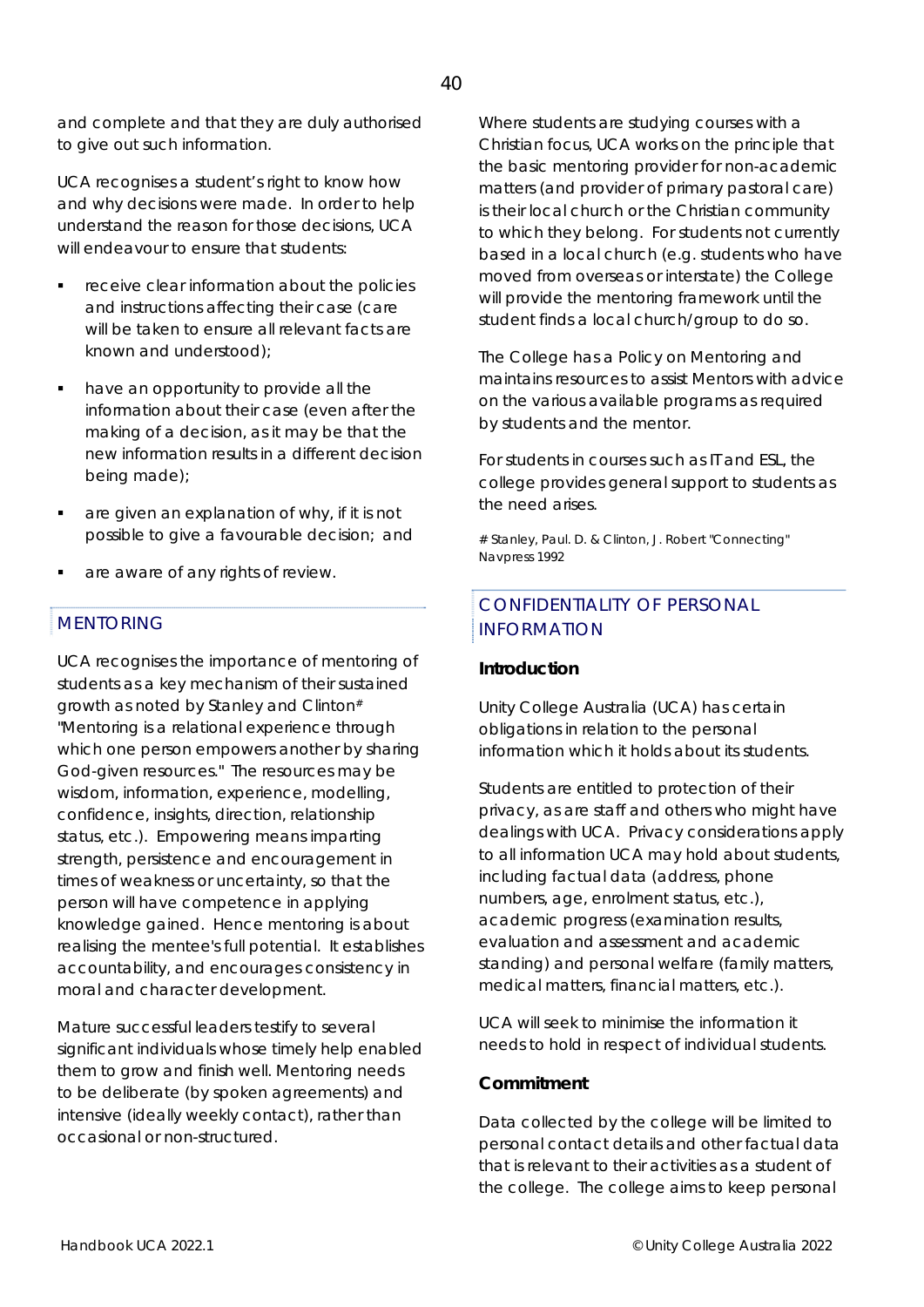information of individuals up to date and requires individuals to keep the College updated with respect to changes to personal factual data including contact details. UCA may require access at times to personal information about you, in your interests. To the extent that the information is private, UCA will restrict access to those staff who may need the information in order to carry out their responsibilities in your personal and/or academic interests as a student.

UCA will not disclose personal information of any students/staff to other students, or staff who have no need of access to the information, nor to people outside the college (other than in accordance with any legal or academic obligation, e.g. to government departments such as the Department of Home Affairs or Centrelink) without a person's explicit written consent.

This means that UCA does not release any information held about students/staff, including addresses or results, even to close relatives, without explicit permission. As a general rule, details of friends, family members and others who contact UCA seeking information about students/staff (including personal contact details) will be passed on to the student/staff member, for action as they see fit.

The college gives the student the right to access their own personal information and will provide the information on formal request in most situations unless limited by the provision of Australian Privacy Principle 12. The procedure for this is listed under the heading "Access to Personal Records"

Students applying to transfer to another tertiary institution, may request UCA to release to that institution or a tertiary admissions centre, information about their academic progress at this college. This may be done through your consent to this in your application to a new institution.

UCA commits itself to ensuring that all information about students/staff is stored securely. Contact details for, and

communications with, students accessing a VET Student Loan are to be retained by the college for a minimum of 5 years according to legislative requirements. The college reserves the right to contact students for a period of up to 5 years after a student's course completion.

UCA reserves the right to use any photographs, recordings and/or film or video taken of staff and students as part of college activities in its marketing materials. This right is acknowledged by students at the time of signing a Student Application form and by staff as part of their induction.

#### ACCESS AND EQUITY

#### **Purpose**

Unity College Australia (UCA) is firmly committed to achieving best practice in the provision of vocational education and training.

UCA acknowledges that this is dependent on non-discriminatory access to services and comparable educational outcomes by all groups in society. By providing accessible and equitable vocational education and training all clients will be able to develop knowledge and skills to enhance life and work opportunities.

UCA recognises that particular groups of people in society have experienced, and continue to experience, institutional disadvantage and unequal educational outcomes. Target groups include women, Aboriginal and Torres Strait Islanders, people of non-English speaking backgrounds, people with physical or intellectual disabilities, older people, young people identified as 'Youth at Risk', women, and the rurally isolated. This policy aims, therefore, to assist the College community to achieve best practice by promoting the establishment of strategies and processes which effectively redress past disadvantage and improve the position of these groups in society.

#### **Commitment**

UCA's commitment to the principle of access and equity in vocational education and training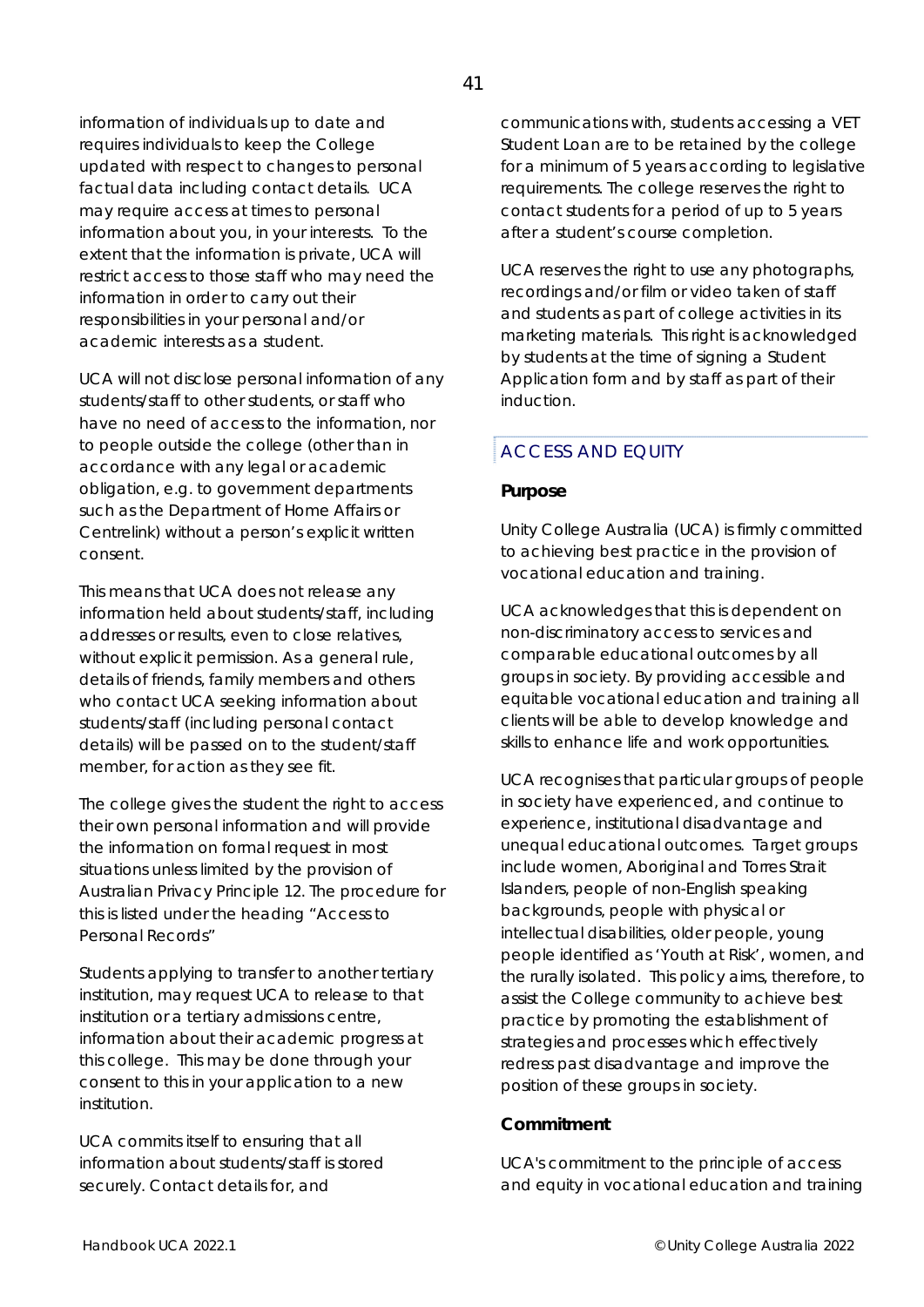42

outcomes as other members of the community;

 implementing fair educational program and resource allocation practices, to maximise the participation of target groups;

for the above target groups gives practical expression to the goal of improving the knowledge, skills, and quality of life for

particular needs of these target groups.

their individual training needs;

UCA delivers training in;

Australians & Internationals, having regard to the

In keeping with this commitment UCA will strive to ensure that programs and services are relevant, accessible, fair and inclusive by:

 promoting programs and services to the community in a manner that includes and reflects the diverse client population, to ensure that all prospective students are well informed on the options available to meet

increasing the skills base of clients to improve

 providing an effective range of vocational preparation programs to the community;

 ensuring that those groups traditionally under-represented in vocational education

and training have the opportunity to participate and achieve the same

their employability in line with the skills requirements of the various industries that

 facilitating access to culturally inclusive literacy and numeracy training that meets individual, community and industry needs;

 undertaking to eliminate policies, practices, structures, assumptions and behaviors which may contribute to the disadvantages suffered by under-represented groups both in employment and in education.

**Legislative Obligations** 

UCA's Access and Equity Policy acknowledges its legal obligations under the relevant State and Territory equal opportunity laws, to ensure that our working and teaching practices are fair and equitable, and our learning environment nondiscriminatory.

#### **Roles and Responsibilities**

UCA's Board and staff are change agents and foster the implementation of access and equity best practice by ensuring that:

- UCA's corporate goals clearly define its role in meeting the educational needs of all clients, including equity target groups;
- **equal opportunity policies are in place and** understood;
- barriers to participation are identified and strategies developed to overcome them;
- key staff have identified responsibility and expertise in equal opportunity matters;
- UCA's policies and procedures are nondiscriminatory and inclusive;
- staff are provided with information about access and equity issues;
- students are provided with information about access and equity issues;
- **EXEC** levels of participation and attainment by equity target groups are recorded;
- staff members are aware of progress in the participation and outcomes for equity target groups and action plans are developed and put in place to meet any deficiencies.

Staff are responsible for ensuring that they understand and implement the policy and behave in a courteous, sensitive and nondiscriminatory manner when dealing with other staff, students and other clients.

Students are responsible for behaving in a courteous, sensitive and non-discriminatory manner when dealing with trainers, staff, other students and clients.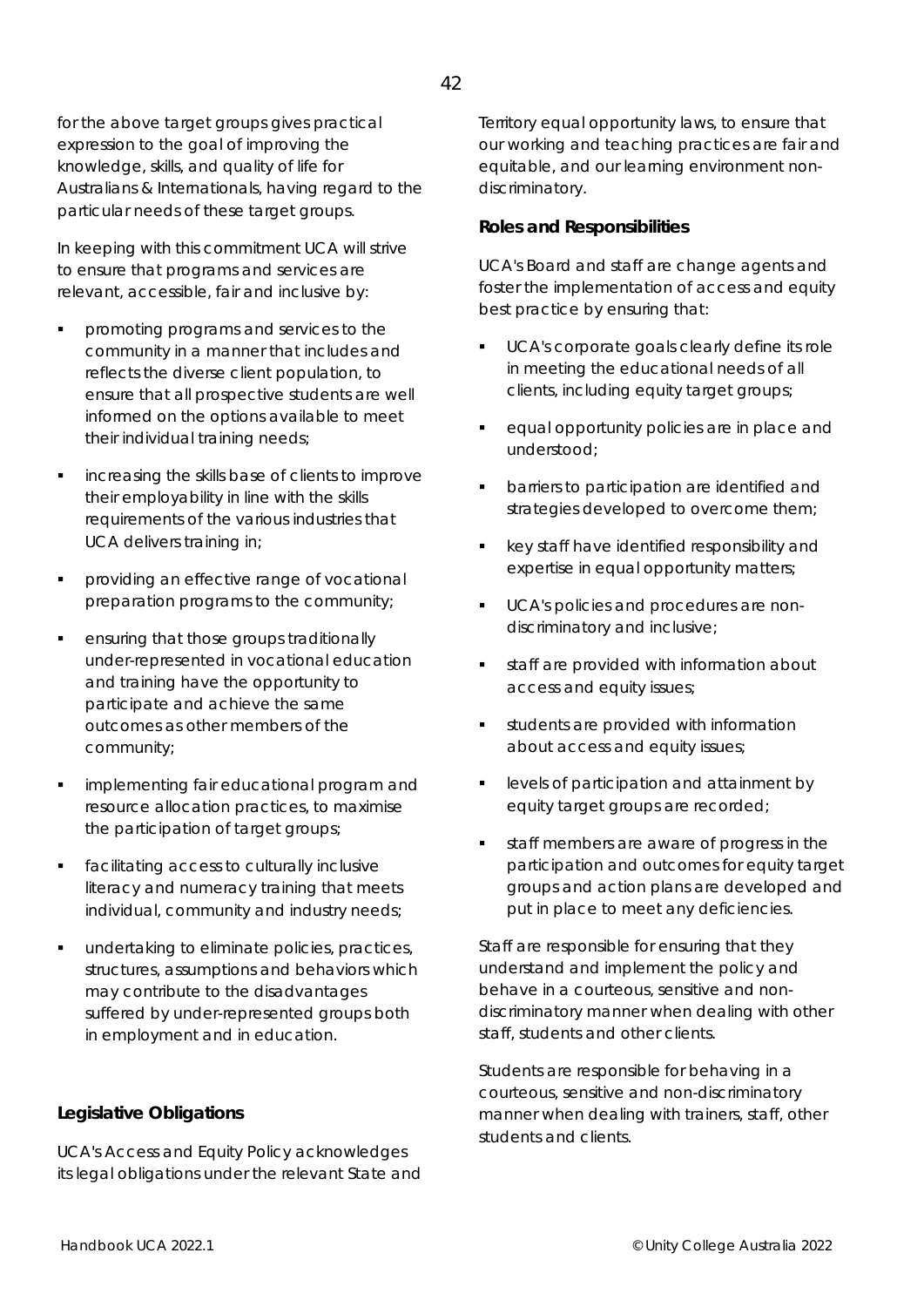#### **Fair treatment and equal opportunity**

UCA ensures fair treatment and equal opportunity to all existing and potential students through open, fair and transparent selection procedures.

All students, regardless of background, circumstance or eligibility for funding, will be assessed for entry to study through the same published entry requirements and through the same process. See *www.unity.edu.au/courses* for entry requirements for each specific course offered by the college.

All students who are eligible for funding under government loan schemes or programs will be advised of this right on application or interview for entry. Applicants will neither be advantaged nor disadvantaged by their eligibility for any loan scheme or program. All assessment, from entry to the end of the course of study, will be based on merit on an individual, case to case basis.

Applicants who are refused entry to a course have the right to appeal this decision to the Principal of the appropriate campus and then to the CEO, if the response is not satisfactory, they are entitled to ask for a written explanation as to the grounds for refusal of entry.

UCA actively promotes equity in, access to, and participation in, vocational education and training. It applies the principle of 'reasonable accommodation' in providing support for students from equity groups. This support is provided on an individual, case by case basis.

#### STUDENT SELECTION

Students will be selected on their capacity to benefit from the nominated course. This will be done through:

#### **General Courses**

- Meeting of all necessary prerequisites
- Review of previous studies and experience as submitted in the application
- Student auditions which are required for Creative Arts courses
- In addition should a surplus of applicants meet the necessary standard, places will be awarded on a first come, first served basis

#### **Christian Studies Courses**

As these courses are delivered in a Christian context in line with the relevant employment outcomes, additional consideration will be given to the applicant's Christian experience and life calling when assessing suitability for entry.

Admission documentation must therefore be endorsed by applicants' Pastors. Students are expected to behave consistently with Biblical standards and Christian character.

As part of college life, students are also expected to attend and be actively involved in a local church/ Christian community of their choice.

#### ACCESS TO PERSONAL RECORDS

UCA's procedure for students to access personal records is:

- Students are required to apply in writing
- The Principal or delegate will arrange a mutually satisfactory meeting time within the next one to five teaching days.
- Files may only be viewed on site, and in the presence of the delegated staff member
- Students are able to make changes to their personal information for accuracy, completeness, relevancy or currency.

#### PROCEDURES FOR DEALING WITH COMPLAINTS OR GRIEVANCES

Unity College Australia (UCA is committed to providing an effective, efficient, timely, fair and confidential grievance handling procedure for all students and staff related to both academic and non-academic matters.

The UCA *Complaints & Appeals (Grievance) Policy & Procedure* that details procedures for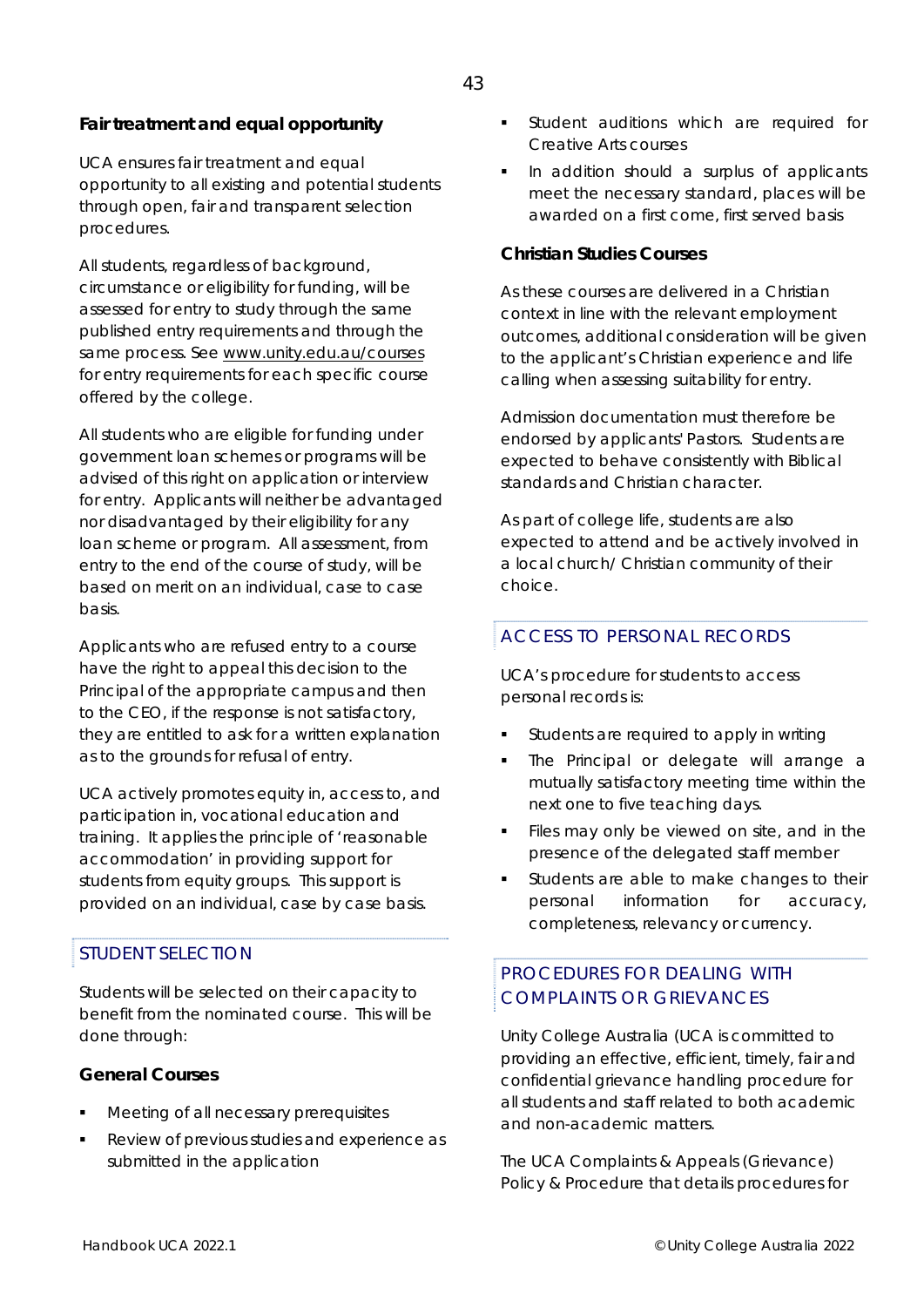dealing with complaints or grievances is published in full and publically available at *Complaints & Appeals (Grievance) Policy & Procedure .*

#### **Informal Grievance Procedure**

Any issues or concerns related to academic and non-academic matters, which are unable to be resolved firstly with the trainer/supervisor (where relevant), may be raised with the Dean or Principal (preferably verbally in the first instance) who will endeavor to resolve them informally in a timely manner. If the issue is unable to be resolved informally, the *Formal Grievance* procedure must be followed.

This *Informal Grievance* procedure is not mandatory for non-academic grievances and complainants may access the *Formal Grievance* procedure at any time.

*Academic Grievances/Appeals* either informal or formal should be made within two weeks of the return of the assessment and should include:

- particulars of the assessment that is appealed against
- details of who made the assessment and the date it was returned to the client
- a copy of the Resubmission and Re-Marking application and the outcome/s (where relevant)

#### **Formal Grievance Procedure**

General principles applying to all stages of this grievance procedure which will be adhered to by Unity College Australia are:

- The complainant and respondent will have the opportunity to present their case in person at each stage of the procedure
- The complainant and the respondent have the option of being accompanied/assisted by a third person (such as a family member, friend or counsellor) if they so desire
- The complainant and the respondent will not be discriminated against or victimised
- At all stages of the process, discussions relating to complaints, grievances and appeals will be recorded in writing. This will be a fair summary of the evidence provided and/or gathered and

will show the manner in which the enquiry was conducted. Reasons and a full explanation in writing for decisions and actions taken as part of this procedure will be provided to the complainant and/or the respondent if requested

- Records of all grievances will be kept for a period of five years. These records will be kept strictly confidential and stored in the office of the Dean/ Principal/ Director
- A complainant shall have access to the UCA grievance procedure at no cost, however where they choose to access an external mediator (Stage Three) UCA has no control over costs.

#### *Stage One*

Formal grievances should be submitted in writing to the Dean.

The Dean of UCA will then assess the grievance, determine the outcome and advise the complainant in writing of their decision within ten working days.

The complainant will be advised of their right to access Stage Two of this procedure if they are not satisfied with the outcome of Stage One.

#### *Stage Two*

If the complainant is not satisfied with the outcome of Stage One they may lodge an appeal in writing with the Principal.

The complainant's appeal will be determined by a Reviewer, not previously involved in the grievance procedure, who will be appointed by the Principal. The Reviewer will be an independent and impartial senior officer of UCA.

The Reviewer will conduct all necessary consultations with the complainant and other relevant persons and make a determination of the appeal. The complainant will be advised in writing of the outcome of their appeal, including the reasons for the decision, within 10 working days of the submission of the appeal.

The complainant will be advised of their right to progress to Stage Three of the grievance procedure if they consider the matter unresolved.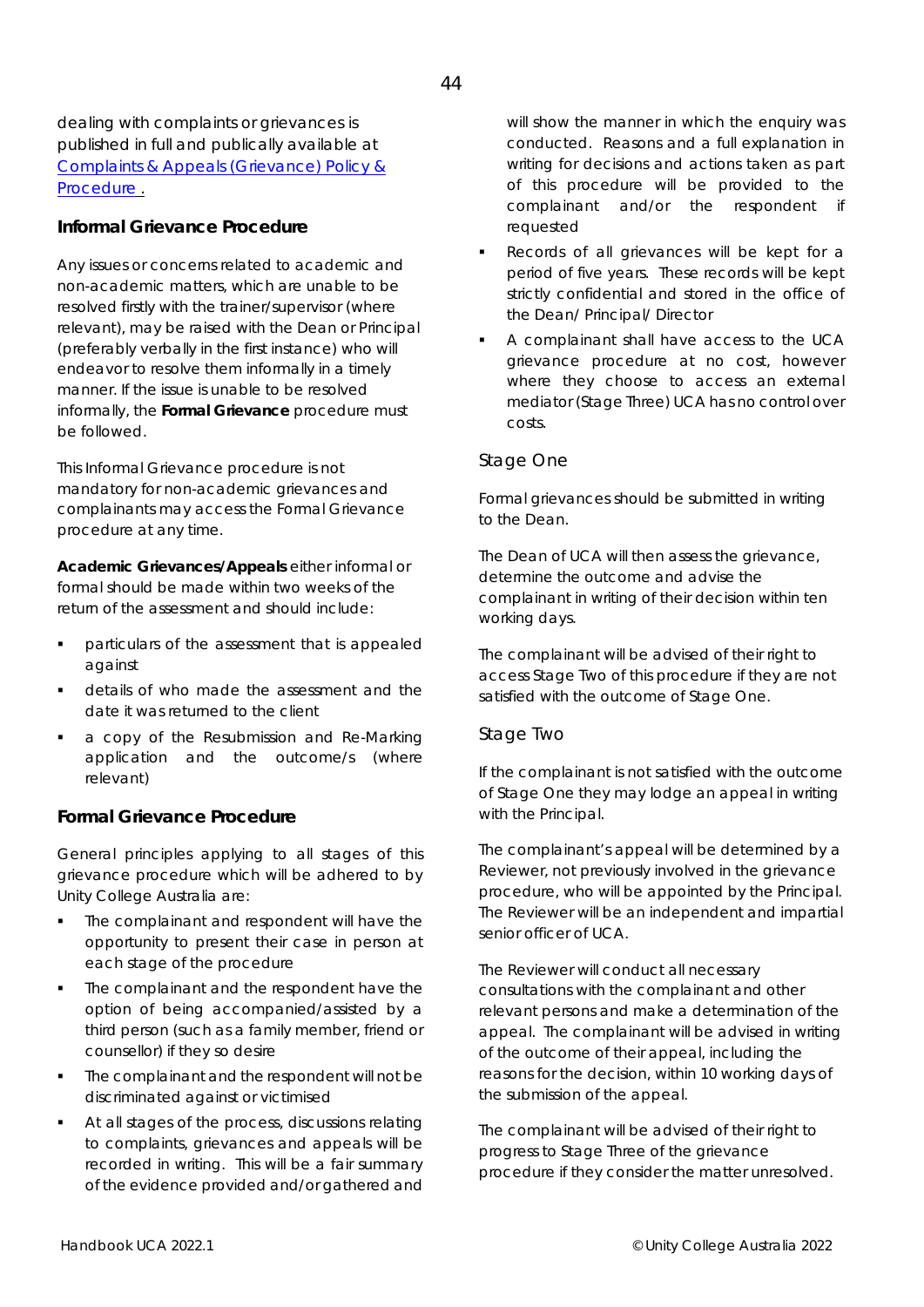#### *Stage Three*

If the complainant is not satisfied with the outcome of Stage Two they may request that the matter be referred to an external dispute resolution process by an agency independent of UCA.

UCA are members of LEADR - Association of Dispute Resolvers (for Domestic and International students) who can be engaged to offer the complainant referral to a suitable mediator to facilitate resolution of the dispute. Complainants should be aware that there are costs associated with the use of this service. Current indicative costs are available upon request from UCA.

Contact details: LEADR Level 1, 13-15 Bridge Street Sydney NSW 2000 Ph: 1800 651 650 www.leadr.com.au

Unity College Australia will give due consideration to any recommendations arising from the external mediator within ten working days.

#### **International students**

International students will have their enrolment retained on PRISMS for the duration of the complaints process unless enrolment would have ceased for a reason unrelated to the complaint.

#### INTERNATIONAL STUDENT APPEALS RE CANCELLATION OF ENROLMENT

Where a student on an International Study Visa chooses to appeal enrolment cancellation due to unsatisfactory attendance or course progress, the following process will be followed:

 Once unsatisfactory attendance or course progress has been identified, and failed to be rectified following the offer of appropriate counselling and support, a Notification of Cancellation of Enrolment will be issued.

- The student will have 20 working days to submit an appeal re the notification stating reasons, with evidence, as to why their enrolment should not be cancelled.
- If the appeal is accepted the student's enrolment will not be cancelled.
- If the appeal is not accepted the student's enrolment and CoE will be cancelled within 5 working days of the decision being made.
- The student may continue to attend classes during the appeal period unless the cancellation is also associated with a default on fee payments.

International students are also entitled to access the Commonwealth Ombudsman

*https://www.ombudsman.gov.au/How-we-canhelp/overseas-students* should they wish to take any matter further. If the student contacts the Ombudsman before accessing the college's internal appeals process the Ombudsman will request the student to make contact with the college before processing the matter.

#### HARASSMENT

Unity College Australia (UCA) is committed to the prevention of harassment of any kind and recognises the right of all students and staff to study and work in an environment which is free from harassment and which is not hostile.

The College is also committed to creating an environment where all staff and students are treated with dignity and respect.

#### **Definition**

Harassment is any unwanted, unwelcome or uninvited behaviour of a verbal, non-verbal, physical or sexual nature, which makes a person feel humiliated, intimidated or offended.

Any behaviour fitting the above definition will not be tolerated by the college and may result in suspension or dismissal from duties or from a course currently being undertaken at Unity College Australia.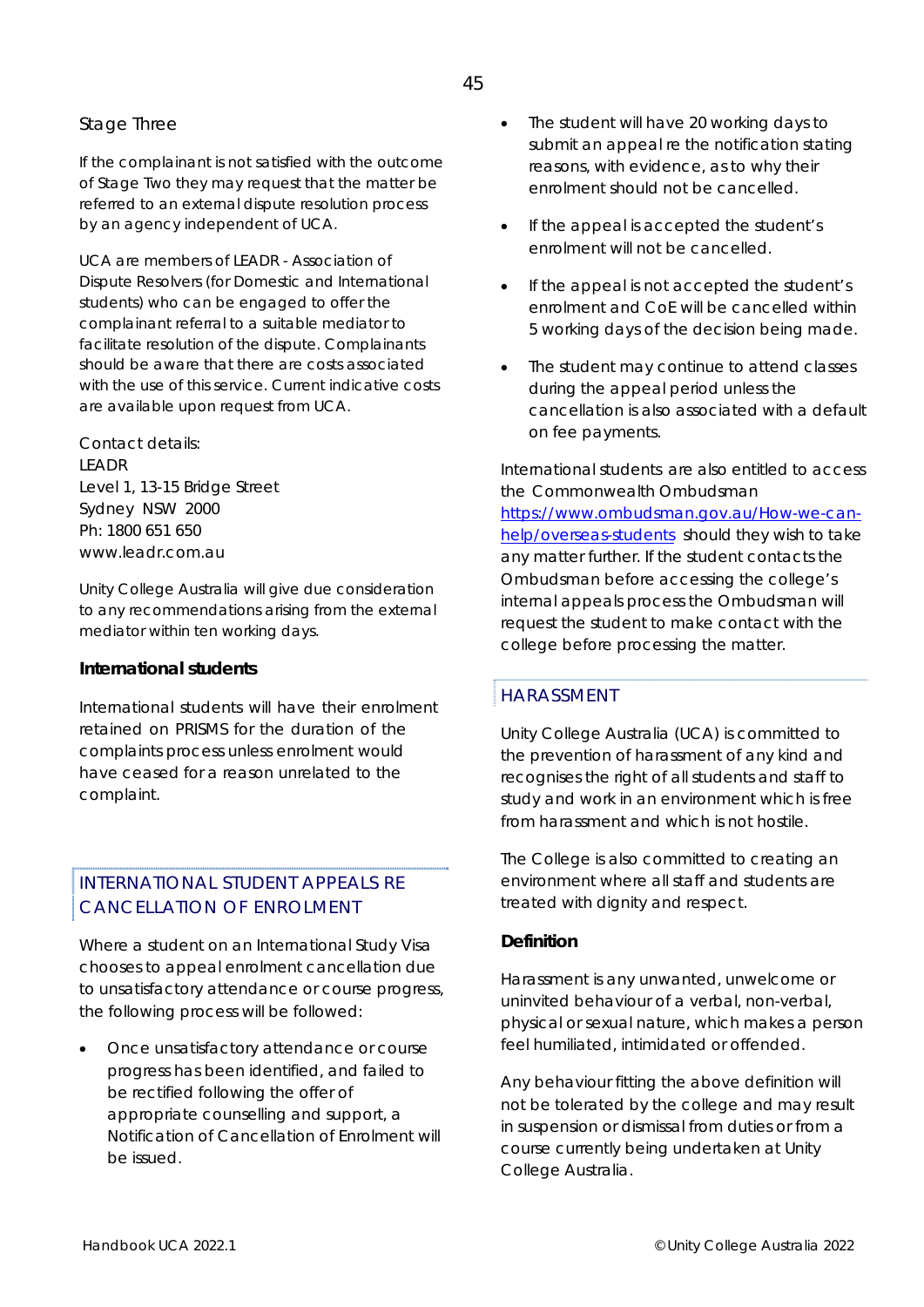Please note that sexual harassment is prohibited by the Equal Opportunities Act 1995 and the Federal Sex Discrimination Act 1984.

#### **Role and responsibility of Unity College Australia**

The College undertakes to:

- Inform both the staff and student body of the policy and definition of harassment and the possible consequences of such proven behaviour.
- Appoint both male and female mentors to whom complaints may be made
- Carefully investigate all alleged incidents of harassment taking into account the statements and opinions of all involved and of witnesses, if appropriate
- Deal with complaints in a sensitive, equitable, fair, timely and confidential manner which assures that respondents are accorded natural justice through the use of procedures which are impartial, open, and fair to all parties
- Counsel all parties involved with a view to deeper understanding of the issues leading to forgiveness and reconciliation if possible
- Ensure that complainants are protected from victimisation or reprisals
- Should a complaint be upheld consequences for the respondent will depend on the seriousness of the case. Consequences for staff could include: making an apology, undertaking counselling, and a change in job responsibility up to and including dismissal. Consequences for students could include: making an apology, a reprimand, suspension or dismissal.
- Suspend or dismiss parties in the event of an action which is in breach of the criminal code or for whom no other resolution is appropriate.

Keep all records in a secure environment

Note: Managers are accountable for the conduct of staff and students under their management. It is their responsibility to identify, prevent and redress potential problems in the College. Therefore, any manager, or staff member who observes inappropriate behaviour has a duty to raise it with the person so behaving and to take further action if the behaviour does not cease. This duty exists even in the absence of a complaint.

#### **Information**

Information and advice is available from your local campus delegates. For more information you should contact the local campus Principal or HR officer.

Information and confidential advice is also available from a 3rd party if needed.

#### **Process**

Initial reporting of an alleged incident of harassment can be made verbally but must be followed by submission of a written complaint to be formally acted upon.

Upon receipt of the written complaint an investigation will be implemented by an independent delegate of the college Principal and a report prepared following guidelines as set out in the college's Harassment Policy.

The full Harassment policy and procedure is available from the college office upon request.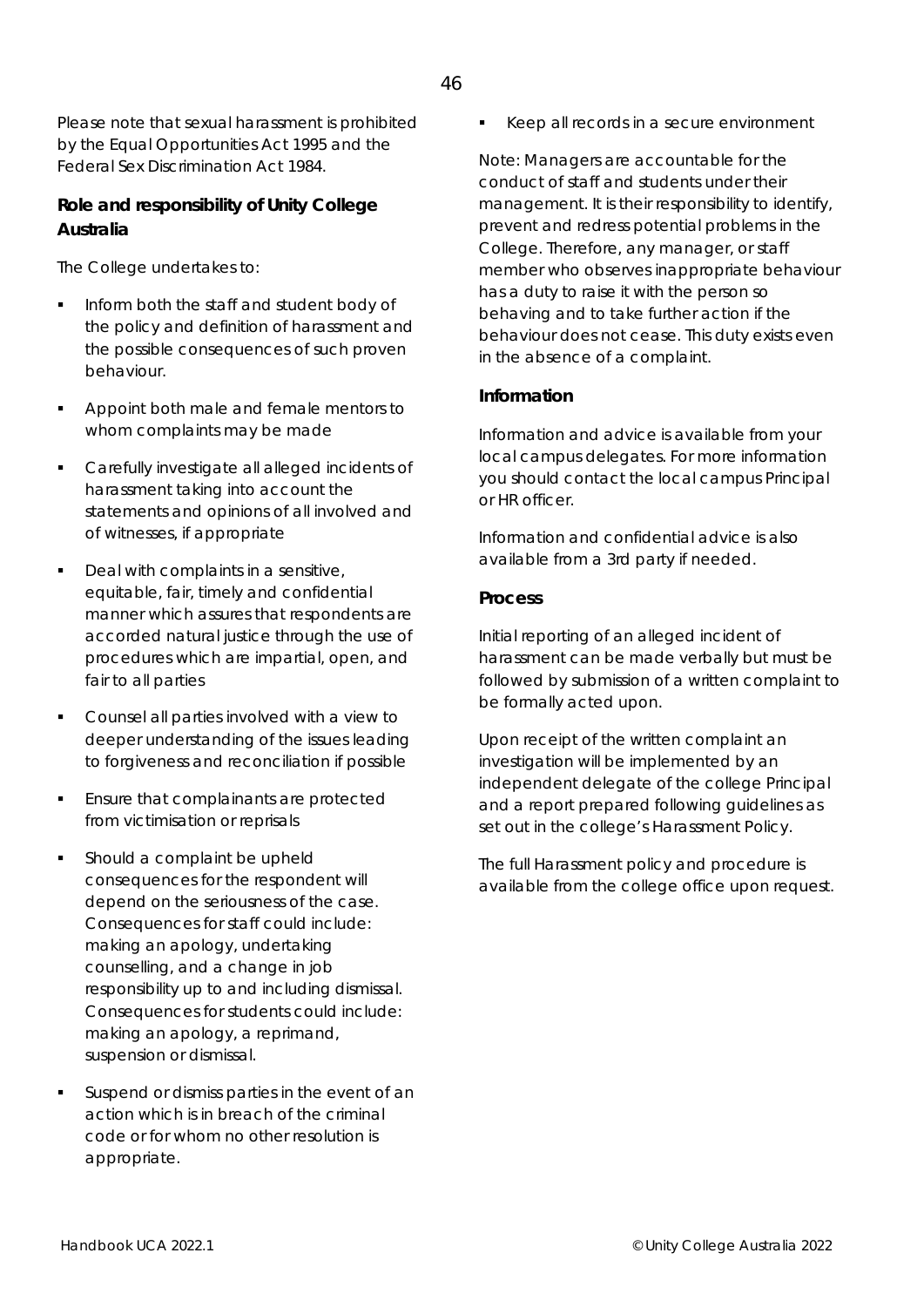#### **12. STUDENT INFORMATION**

#### EXPECTATIONS STATEMENT FOR STUDENTS

#### **Introduction**

Unity College Australia (UCA) places strong emphasis on providing a high quality education and training program that is both academically sound and geared to the development of Christian character values. The following outlines the College's commitments to you and our expectations of all participating students.

#### **What you can expect from us:**

- A college that is committed to its Christian mandate.
- An educational provider committed to and observing the principles outlined in its Client Service Charter.
- Students will be treated with respect, as adult men and women who have established their purpose and goals for studying at the College.
- A high standard of vocational education and training by trainers who are academically and experientially qualified.
- **Education and training that is duly** accredited (in terms of Syllabus and Registered Training Organisation status) for the qualification for which students enrol.
- Students will receive clear information about policies and instructions affecting their studies.
- The College will respond to the training needs of students and will employ the principles of flexible delivery in ensuring such needs are met, within approved curricula.
- A high standard of personal care will be provided, including student/academic counselling (subject always to the principle that staff will not provide information beyond their level of professional expertise and competence).
- Trainers will be available for assistance with coursework.
- Trainers will provide feedback to students in terms of their progress (and any related issues).
- The College will provide access to suitable resources to enable students to complete their coursework (including text books, library resources).
- Personal information required from students will be kept to a minimum; any information students provide to the College will be protected and will not be disclosed to other parties without the student's prior written consent.
- The College will ensure WHS standards are observed.
- The College will provide documentation required in connection with applications for Government benefits to which students believe they may be entitled.
- The College will ensure that client documents and personal information will remain confidential.
- Following successful completion of an approved program of studies, the College will confer the qualification earned by the student, in the approved format.

#### **What we expect from you:**

It is expected that students will:

#### *For All Courses*

- enrol only when they have taken time to find out about courses on offer and believe involvement with, and studies in, the College will further their vocational aims;
- become aware of college expectations, principles, policies and processes as outlined in the college handbook and orientation documents.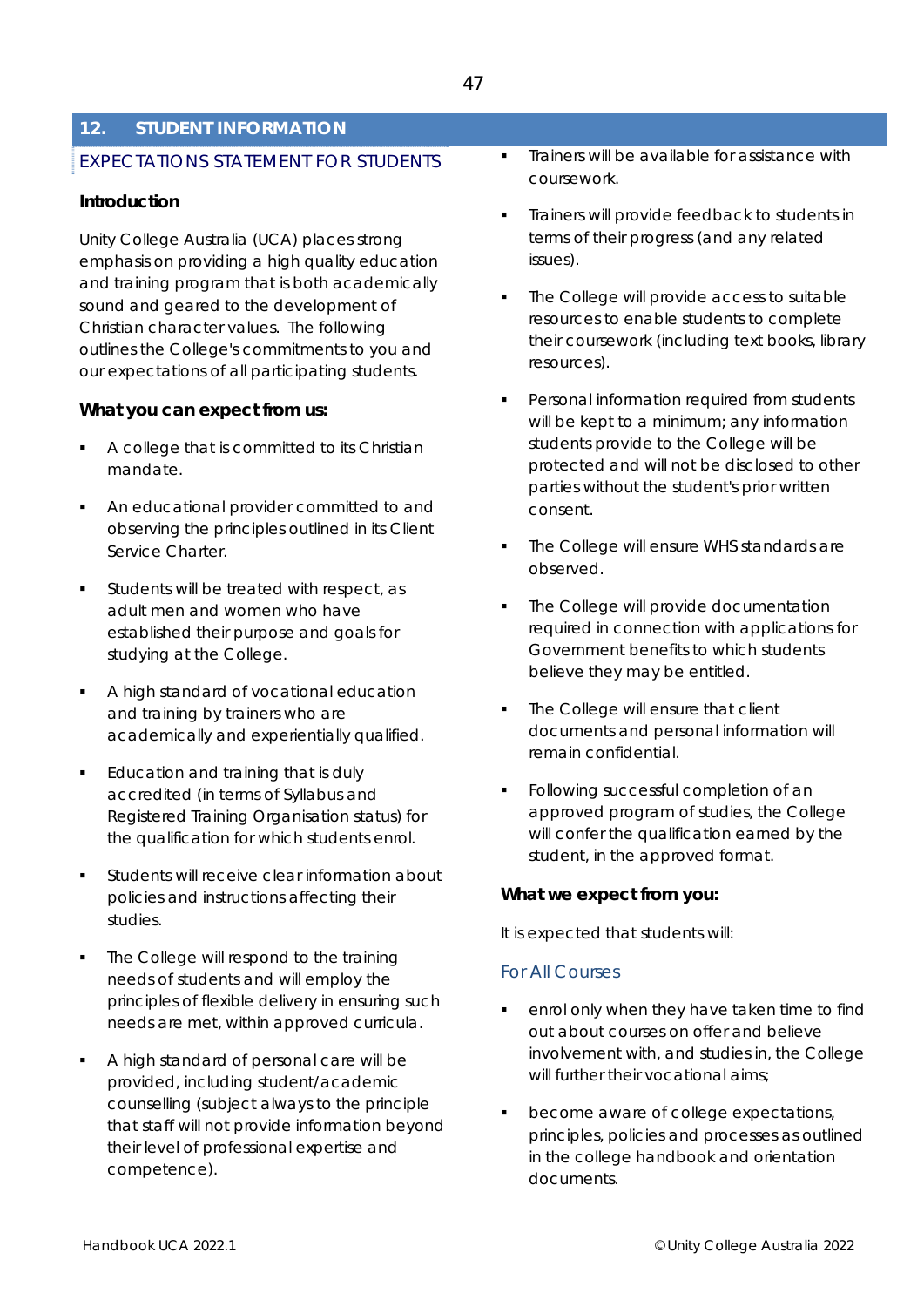- **act in an ethical way in one's involvement** with the college that is consistent with Christian values
- attend classes on time, participating in them as appropriate;
- pay all fees promptly;
- undertake agreed course work, including assignments, tutorial preparations, rehearsals, recitals, etc.;
- hold in trust any College property (e.g. books, instruments, equipment) lent to them and return such property when required or, at the latest, when they conclude their studies at the College;
- advise the local Principal of any issues that are likely to affect their studies;
- commit to the College's WHS policy;
- advise the College of any medical issues and medication required;
- commit to the College's access and equity policy;
- provide all personal information relevant to studies, when asked to do so;
- dress in an appropriate manner, e.g. cleanliness, neatness, moderate forms of dress - speak to the local Principal if in doubt;
- participate in College functions relating to their course of study, e.g. concerts, graduation ceremonies;
- find out about their possible entitlements to Government benefits, e.g. Youth Allowance, Austudy, Abstudy;
- be considerate of trainers and other staff as well as one another, striving for unity and mutual support and encouragement;
- work within agreed protocols for complaints, grievances and suggestions.

#### *For Creative Ministries/Music and Christian Ministry and Theology Courses:*

- before enrolment, pray about their future and enrol only when they have taken time to find out about courses on offer and believe involvement with, and studies in, the College will further those aims;
- **seek pastoral endorsement prior to** enrolment;
- take seriously the fact that they are attending the College for Christian ministry training;
- seek to act and live according to biblical values while a student at college and while representing the College elsewhere and otherwise abide by rules of conduct contained in this Handbook;
- **•** read and commit to expectations for Christian students as outlined on the application form
- **F** read and commit to the College's Statement of Faith.

If you have any questions about this statement please talk to your campus Principal.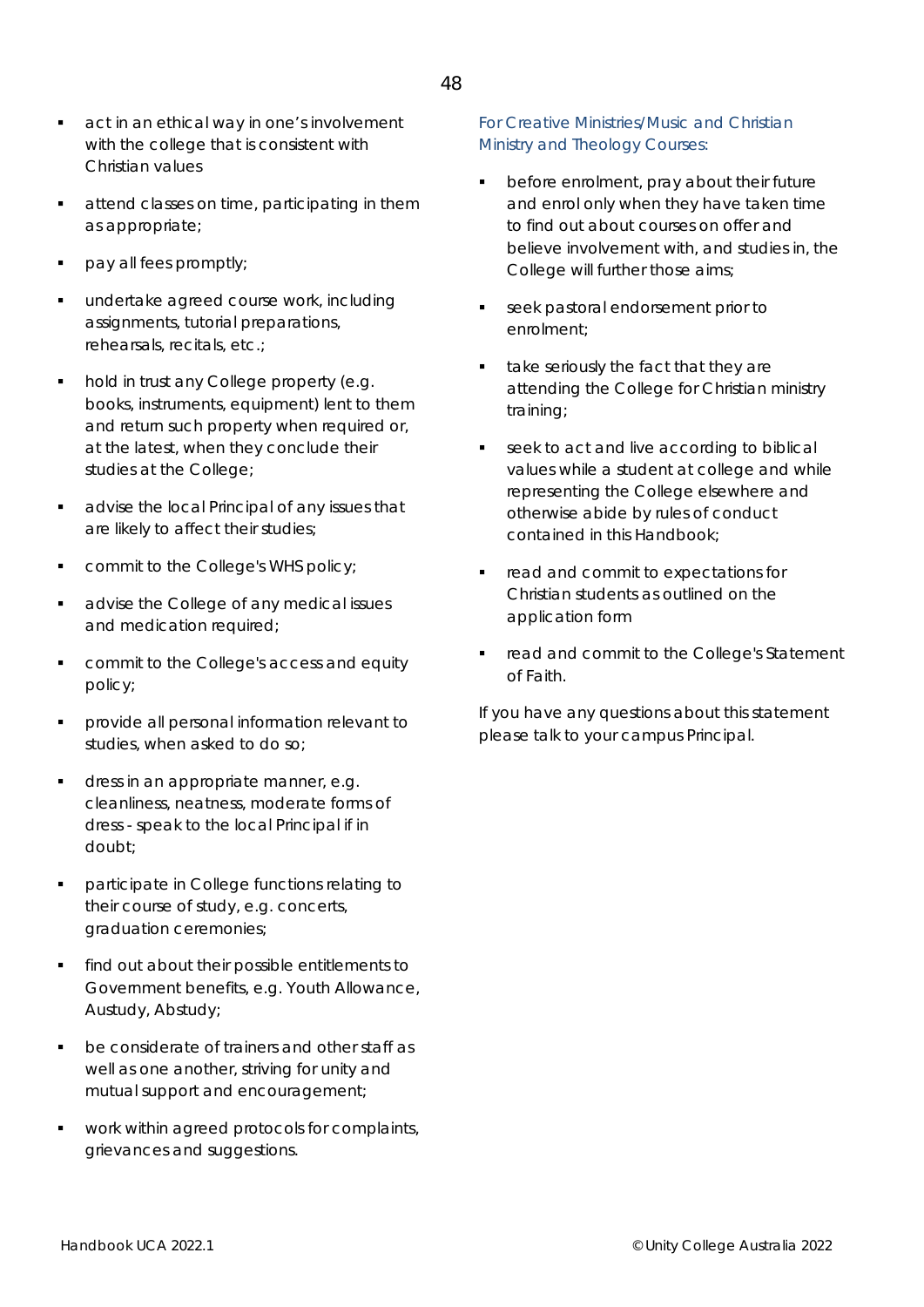#### STUDENT LIFE

**Orientation:** Orientation will be held for all students at the commencement of first and second semester. Attendance at Orientation sessions is compulsory.

Orientation will cover campus familiarisation, study and research techniques and other essential information.



**Accommodation:** UCA's Canberra campus currently operates as a non-residential campus. For students moving to Canberra from interstate or overseas, the college can assist with suggestions and accommodation options such as student residences (200 meters from college), boarding with a church family etc. If you wish

UCA to assist in arranging short-term accommodation, this can be done for a non-refundable fee. Current fee rates are as per Section 7 FEES AND REFUNDS, Additional Fees.



**Encounter**: Participation in weekly Encounter/ college meetings is a prescribed part of selected courses for credit students. All students and staff of the college are welcome to participate.

#### **Library and Facilities:** Student

library facilities are available and students can also have access to other theological and public libraries in Canberra. The Canberra campus has computers with internet access available for student use. Students are able to use college musical equipment on campus by arrangement.



**Conduct and Dress:** There is no prescribed form of dress for the College. However students are asked to bear in mind modesty, cleanliness, neatness and to wear moderate forms of dress

appropriate to Christian dignity and to respect the various cultures represented in the college.



Students involved in Christian ministry courses are expected to conduct themselves in a manner that brings honour to Christ and by their lifestyle express the whole ethos of Unity College Australia.

#### **Photography, Audio and Video rights:**

By attending Unity College Australia students give Unity College Australia the right to use any photographic reproduction of a student

undertaking college activities for college purposes such as promotion, unless the student explicitly withdraws this right in writing.



**Alcohol, smoking and drugs:** No student may consume alcohol or non-medicinal drugs on campus nor be allowed to attend lectures while under the influence. ACT Government regulations do not permit smoking in any enclosed public places or within 10 metres of a public building. The Canberra campus is a nonsmoking environment and we request students refrain from smoking in the immediate college environs.



#### SUSPENSION AND DISMISSAL

UCA has the right to suspend (remove from classes and/or college premises) or dismiss students without prior notice in any of the following situations:

- any matter of a criminal nature (e.g. assault)
- use of, being under the influence of or handling of illegal drugs on the college premises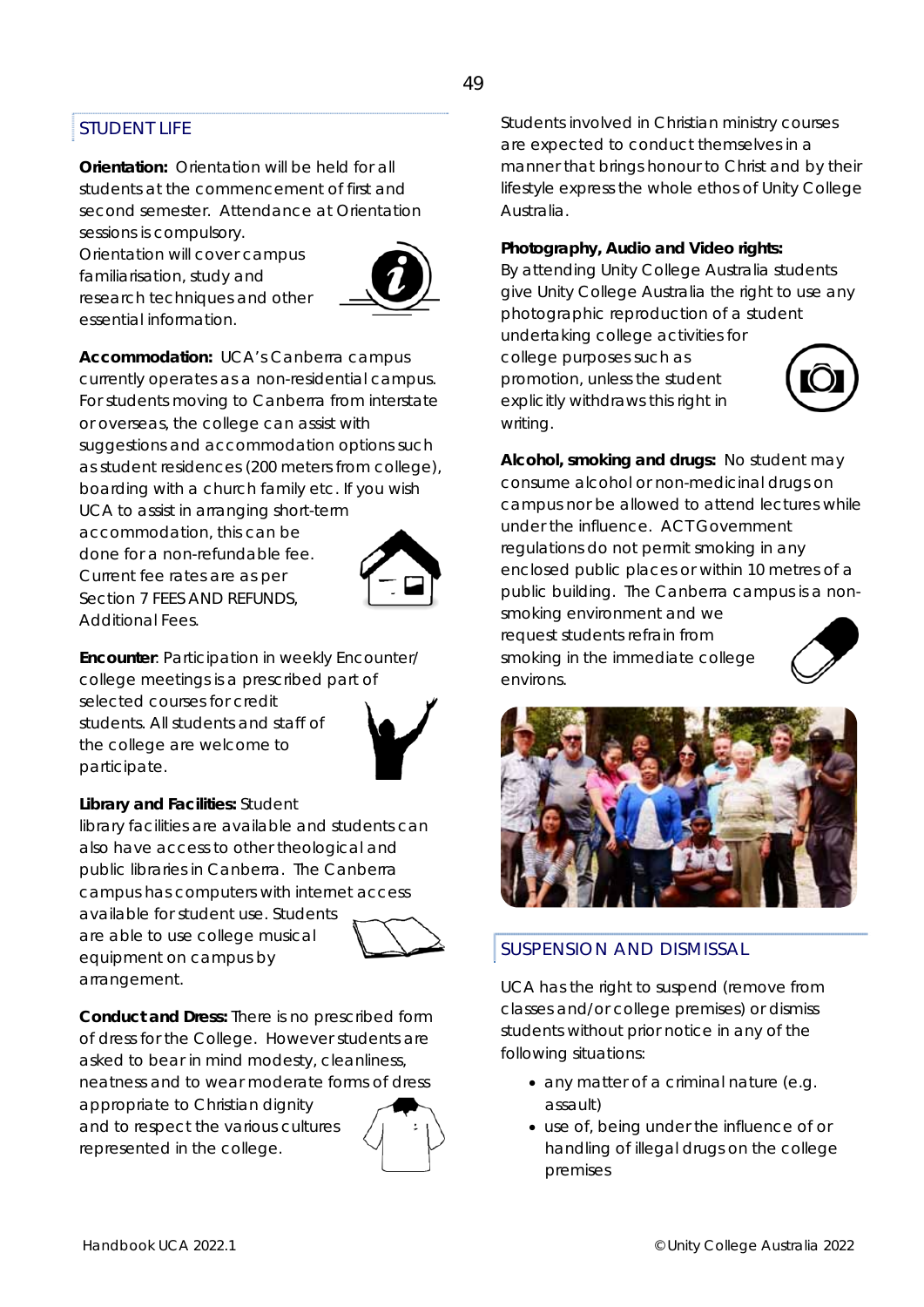- consumption or being under the influence of alcohol while on campus
- theft or misuse of college equipment
- dishonesty
- use of obscene language
- harassment, verbal abuse or showing disrespect of a trainer, college staff member or student
- academic misconduct as defined above

In such situations the student will not be entitled to any refund of tuition and related payments for the current period of study.

In the case where the student wishes to appeal the decision they have seven days to make an appeal to the Principal as per Stage 1 of the Formal Grievances policy listed in Section 10 of this handbook. They are not entitled to have any suspension in place revoked while appeals are being considered.

#### STUDENT COUNSELLING AND LEARNER SUPPORT

An academic counselling process ensures the needs of students are identified and responses developed. It aims to ensure reliability, trust, expert knowledge, responsiveness, individual service and empathy. Such support of individual students in turn enriches the College community.

UCA has procedures to address student welfare and guidance. The well-being and personal development of students is as important to the College as is the quality of our courses.

Individual interviews are held each term for students in some courses and small classes enable staff to be aware of student issues. Members of the Faculty and staff provide a support structure for students and are available to discuss their needs.

A number of Unity College staff and trainers are experienced in providing mentoring and guidance on a range of issues. Unity College Australia works in conjunction with local counselling provider services if external,

professional or more specific counselling services are required.

#### INFORMATION FOR STUDENTS WITH SPECIAL NEEDS OR WHO EXPERIENCE BARRIERS TO EDUCATION

#### **Introduction**

Unity College Australia (UCA) is committed to achieving best practice in the provision of vocational education and training services for students who wish to use its services.

UCA's Access and Equity Policy recognises that particular individuals and groups in society experience disadvantage and unequal educational outcomes; we believe we have a role to play in overcoming these barriers. Teaching staff are required to be sensitive to the special, cultural and learning needs of trainees.

#### **Practical Assistance to Students**

The Principal and Staff of each college campus will provide practical help to new or existing students who experience barriers to education and training.

#### **Language, Literacy and Numeracy**

The college considers a student's language, literacy and numeracy levels when advising on enrolment in particular courses. Where necessary and appropriate we will assist students where their language, literacy and numeracy skills are below the level required to undertake training successfully. For example we will guide students with low levels of schooling and/or students with diverse cultural and linguistic backgrounds to make appropriate course choices.

Needs identified once training has commenced will be supported by providing additional assistance or, if possible and appropriate, adjusting the training and assessment approach.

Such assistance will include either access to external services to improve these skills or advice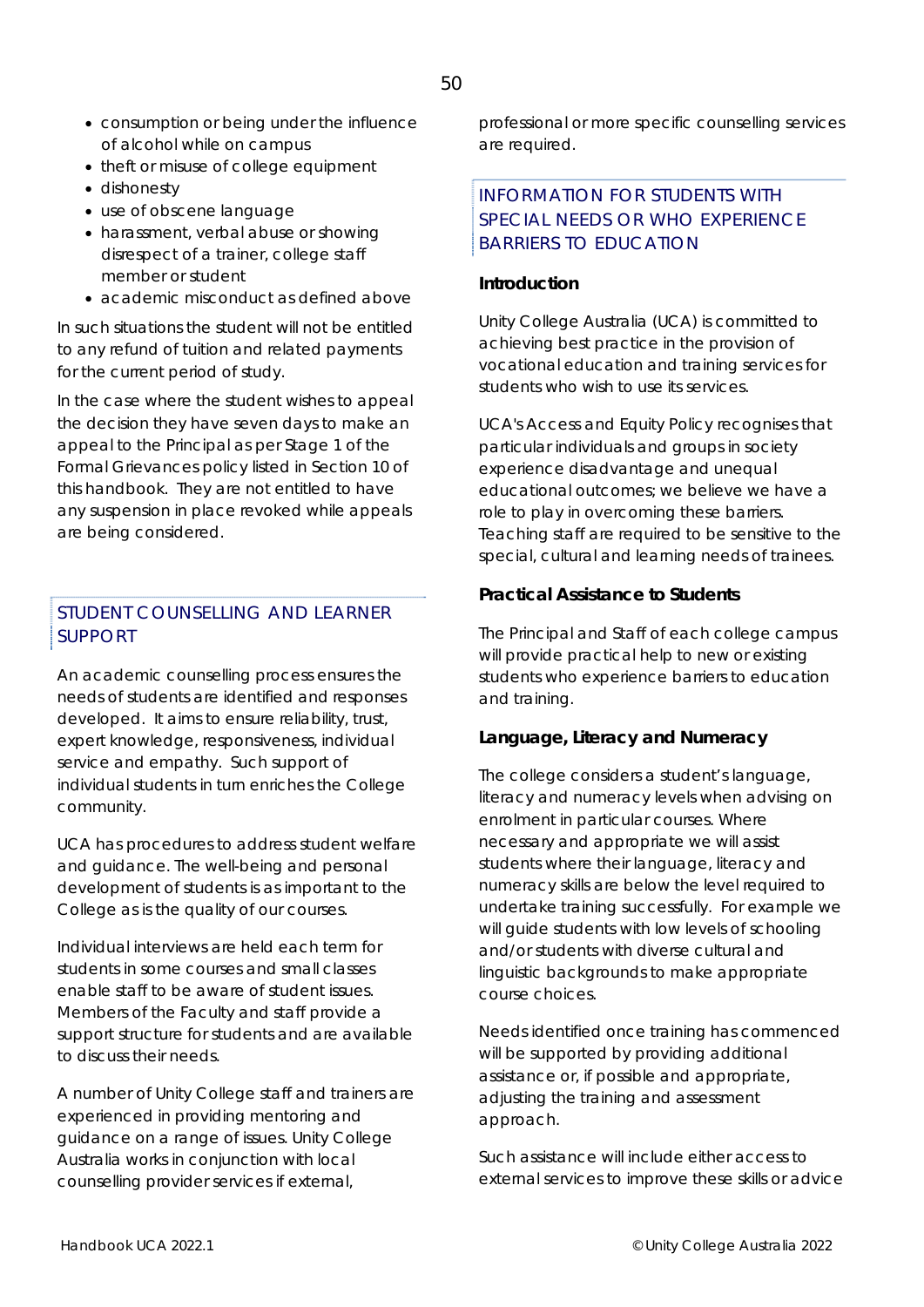regarding enrolment in the English courses offered by Unity College. Either option can occur concurrently with participation in other subjects offered by the College, provided the student is still able to undertake their study requirements.

International students may be required to take an English language proficiency test (IELTS or TOEFL) as part of their application process. Other students may also be required to undertake English testing in order to provide the appropriate level of assistance needed.

#### **Other matters**

Students with physical disabilities will be assisted on a case-by-case basis. Special arrangements can be made for some situations.

Students who experience hearing or visual impairments will, after consultation with the campus Principal, be offered options to assist their learning experience, including enhanced positioning in the learning environment, tapes, lecture outlines and extra tuition (if needed).

UCA will, if possible, assist students with identified intellectual disabilities. The appropriate response will be determined according to the need.

#### **What you need to do**

If you experience any difficulty that you believe will affect your ability to achieve your educational goals please advise the college staff either prior to or during your study with us. We will endeavor to assist you to overcome any barrier in order for you to make the most of your learning experience.



We hope your time at Unity College Australia is fulfilling and rewarding.

### *God bless you as you devote yourself to learning!*